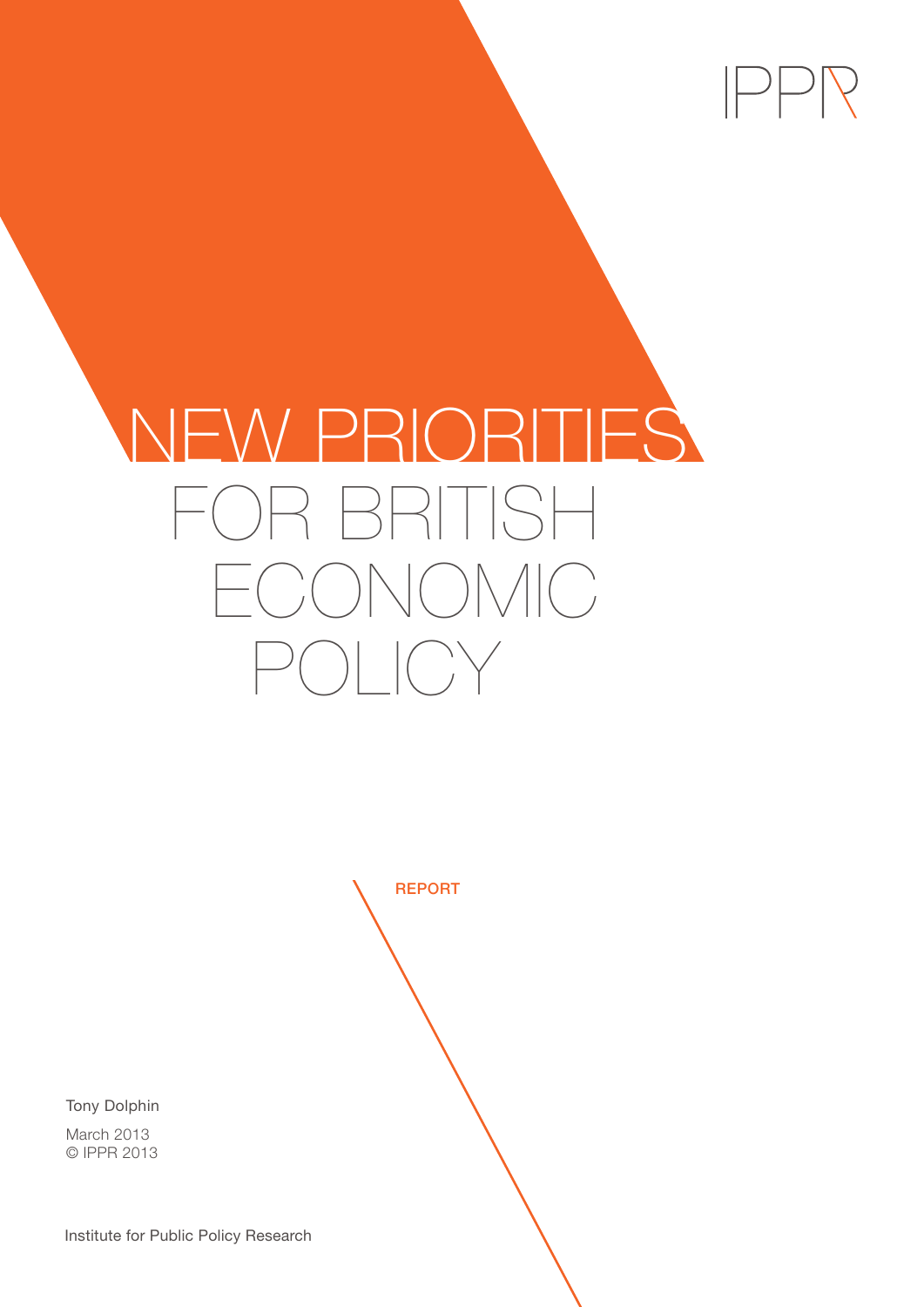### ABOUT THE AUTHOR

Tony Dolphin is senior economist and associate director for economic policy at IPPR.

### ACKNOWLEDGMENTS

IPPR is grateful to Stamp Out Poverty for funding this research.

The author would like to thank colleagues at IPPR, particularly Graeme Cooke, Ed Cox, Nick Pearce and Will Straw for their comments on an earlier draft of this paper. Richard Carr of the Labour History Research Unit, Anglia Ruskin University, has also provided feedback on aspects of the paper.

#### ABOUT IPPR

IPPR, the Institute for Public Policy Research, is the UK's leading progressive thinktank. We produce rigorous research and innovative policy ideas for a fair, democratic and sustainable world.

We are open and independent in how we work, and with offices in London and the North of England, IPPR spans a full range of local and national policy debates. Our international partnerships extend IPPR's influence and reputation across the world.

IPPR 4th Floor 14 Buckingham Street London WC2N 6DF T: +44 (0)20 7470 6100 E: info@ippr.org www.ippr.org Registered charity no. 800065

This paper was first published in March 2013. © 2013 The contents and opinions expressed in this paper are those of the author(s) only.

## SMART IDEAS for CHANGE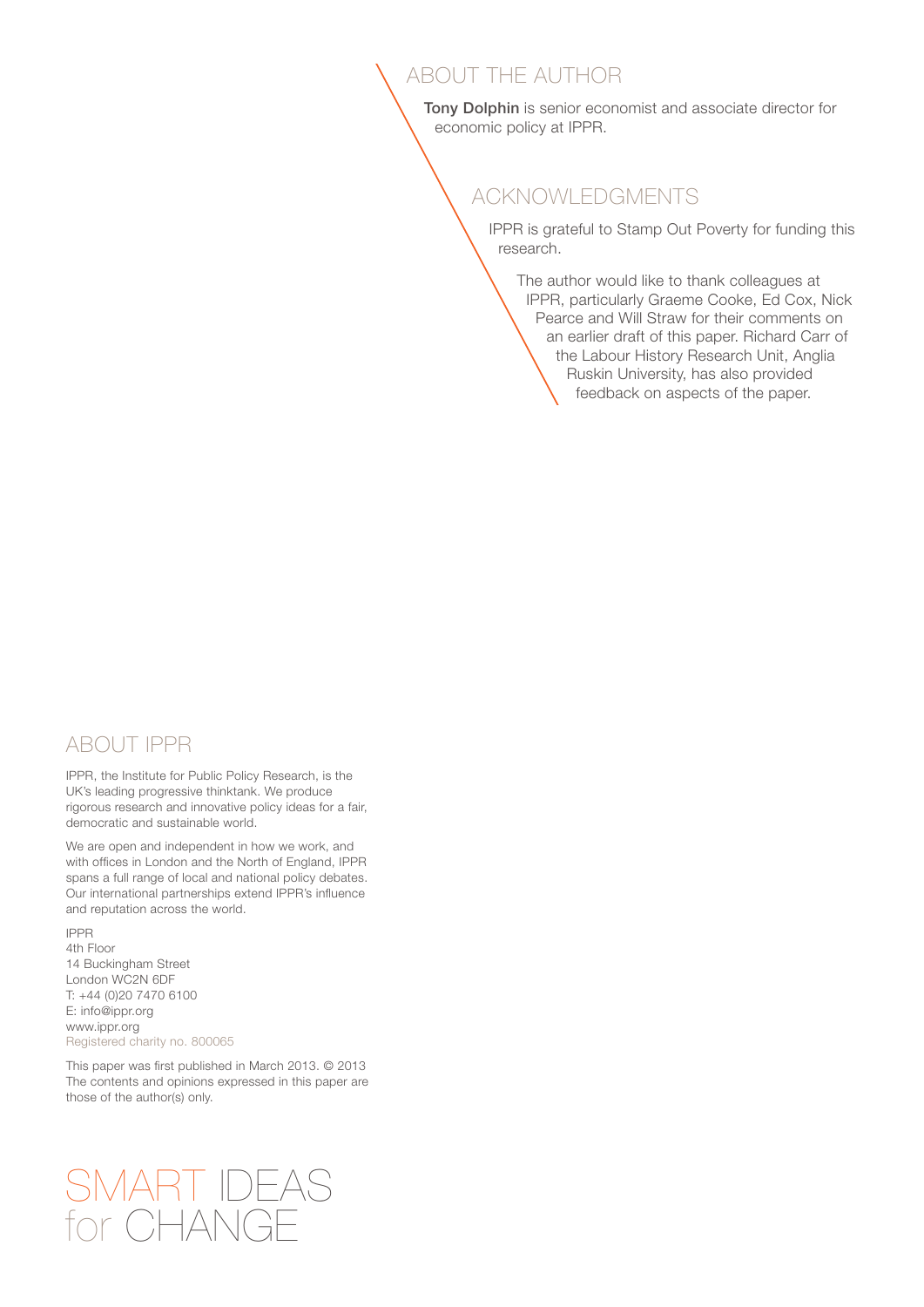### CONTENTS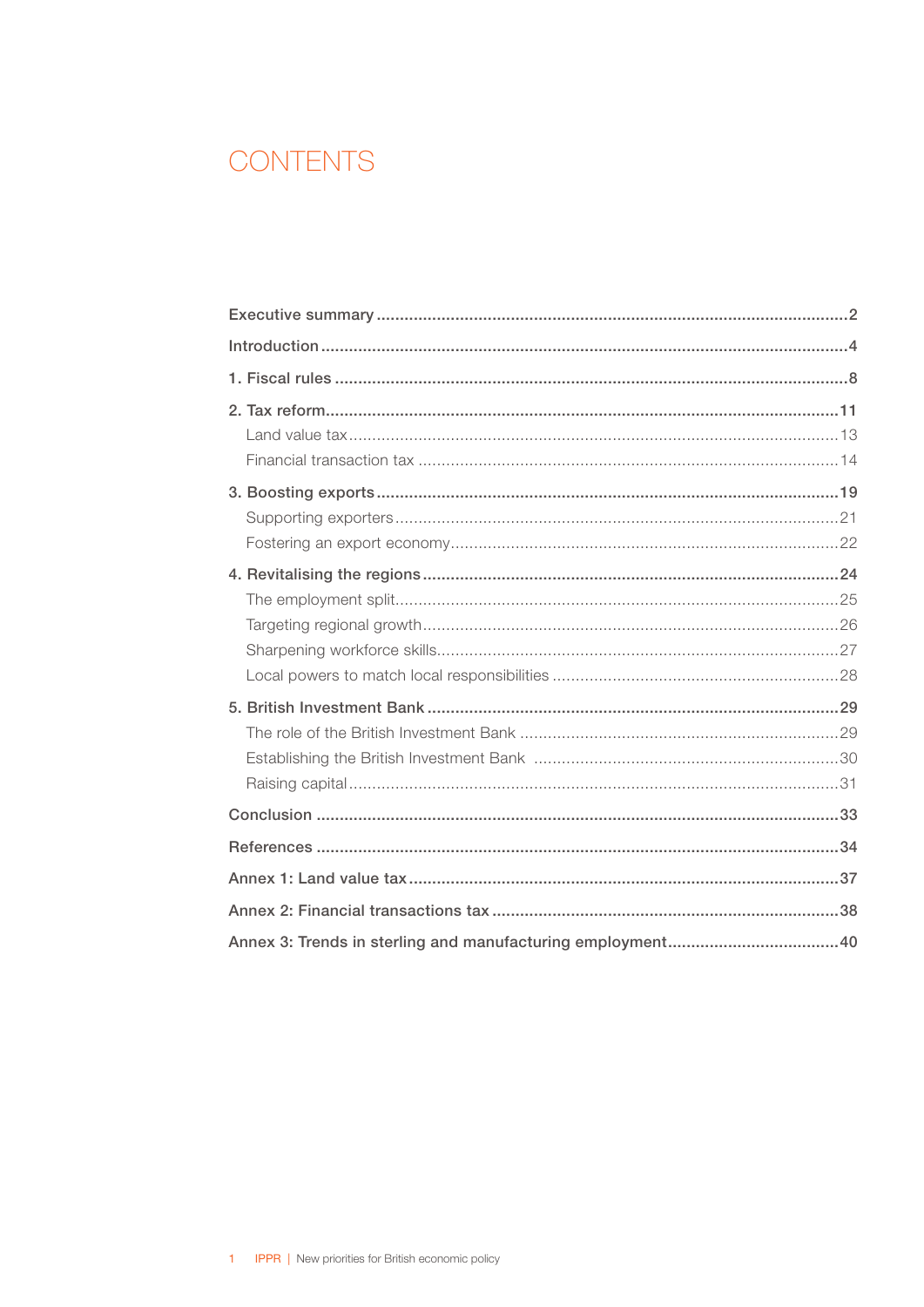### <span id="page-3-0"></span> EXECUTIVE SUMMARY

The UK faces a triple crisis of stagnation (in economic growth and living standards), debt and imbalance. These are the direct result of policymakers' past adherence to the neoliberal economic paradigm. A new form of British capitalism is needed to deal with this crisis, based on greater collaboration between the state and the private sector. This paper looks at some of the policies that will be needed to tackle the economic crisis: policies to control debt, reform taxes and revitalise Britain's export industries and regions.

There will still be a sizeable fiscal deficit at the start of the next parliament (though it will be mostly cyclical in nature). The current fiscal rules, which are badly designed and have failed to impose the intended discipline on the chancellor, will be obsolete by then. New rules will be needed that constrain borrowing in the medium term, to a sufficient degree to put debt on a firm downward trajectory as a percentage of GDP, but also allow some flexibility in the short term to respond to fluctuations in the economic cycle.

Additional tax revenues will be needed to eliminate the fiscal deficit and, in the longer term, to enable the provision of public services to be maintained at current levels. New taxes should also facilitate a rebalancing of the economy and increase its stability. In the absence of political room to increase major revenue-raising taxes, such as income tax and VAT, and given the limited revenues that can be raised by taxes such as the proposed mansion tax, the government should examine seriously the feasibility of a land value tax and the option of following the lead of the 11 EU countries that are moving forward to implement a general financial transaction tax by extending the UK's current tax on share transactions to cover bonds and derivatives as well. Of these, the extended financial transaction tax has two major advantages: it could be implemented much quicker, perhaps inside a year, and it offers a significantly greater source of new revenue, assuming the land value tax would largely replace, rather than supplement, existing council tax receipts.

The UK's trade performance has been poor for the last three decades. Shifting to an export-led growth model will require intensive investment in infrastructure, skills and productive capacity. Government and private sector collaboration through an active industrial strategy will be needed to deliver this investment, which should be concentrated in the UK's areas of existing and potential comparative advantage as well as in areas where global demand is likely to grow relatively strongly over the next decade.

Rebalancing the UK economy and generating sustainable growth requires a revitalisation of the regions outside London and the South East. Government will have to collaborate with private sector agents to bring about the desired outcome. More powers and responsibilities need to be devolved from the centre to local authorities and local groups, such as local enterprise partnerships. This will require greater fiscal autonomy.

Underinvestment in infrastructure and the financing problems facing small and mediumsized firms have held back the UK economy for many decades. Private commercial banks have proved unwilling, or unable, to provide adequate funding in the areas. A British Investment Bank should be established with a specific remit to tackle these longstanding problems. Revenue from a financial transaction tax offers one potential means of capitalising this new institution.

Rather than the government standing to one side and leaving the private sector on its own to cope with the problems of deindustrialisation created by globalisation and rapid technological change, Britain needs government to work in collaboration with industry. This relationship must be central to Britain's new economic model.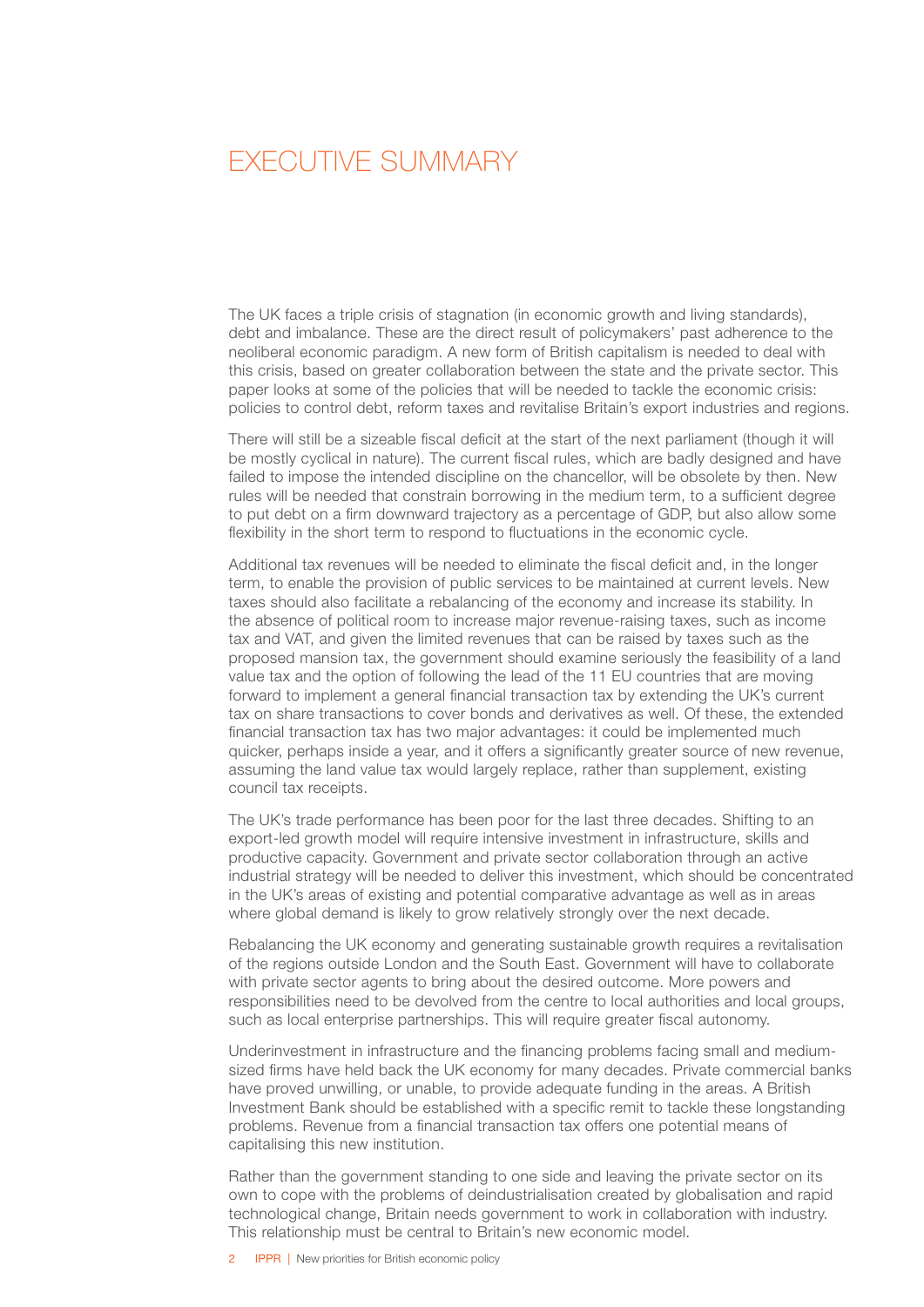We recommend the government should:

- Introduce new fiscal rules that ensure real constraint on deficits and debt in the medium term, while allowing policy to be more responsive to the economic cycle in the short term.
- Instigate a review to identify the practical hurdles to the introduction of a land value tax and ways that they can be overcome.
- Follow the lead of the 11 other EU countries that are moving forward to introduce a general financial transaction tax by extending the UK's existing tax on shares to include bonds and derivatives.
- Identify the UK's areas of existing and potential comparative advantage as well as areas where global demand is likely to grow relatively strongly over the next decade, and then adopt an active industrial strategy designed specifically to support the growth of firms in these areas.
- Devolve more powers from the centre to local groups, including local authorities and local enterprise partnerships, for skills and innovation policies.
- Set up a British Investment Bank, which could be capitalised using the revenues from a financial transactions tax, with a remit to bring about a step-change in the financing of infrastructure projects and lending to small and medium-sized businesses.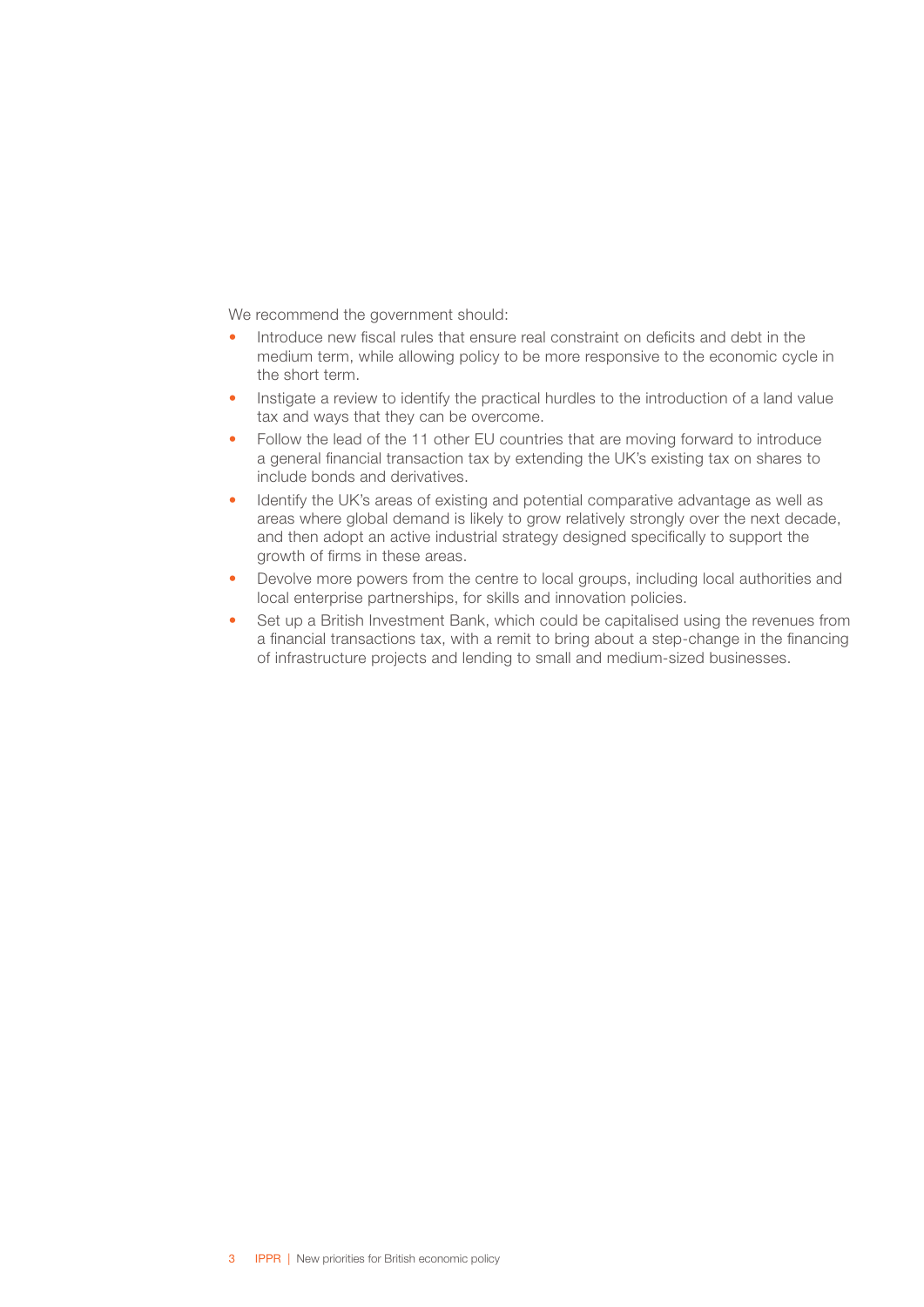### <span id="page-5-0"></span> INTRODUCTION

When, on 15 September 2008, Lehman Brothers – then the fourth-largest investment bank on Wall Street – filed for chapter 11 bankruptcy protection, many saw it as a watershed moment. Before Lehman went under, it was possible to imagine that a short recession would be followed by a normal recovery and that the world would go on much as before. But after its fall into bankruptcy, a severe recession quickly became inevitable and calls for a new economic paradigm – a new form of British capitalism – began to grow. Four and a half years later, with the British economy facing a triple crisis of stagnation, debt and imbalance, the need to rethink Britain's economic model remains urgent.

It is now five years since the UK economy went into recession. Real GDP peaked in the first quarter of 2008 and subsequently fell by more than 6 per cent over the next four quarters. The following four years have seen a start-stop-start-stop economic recovery that has left GDP mired at a level still 3 per cent below its previous peak. In terms of economic growth, the last five years have been the worst in the UK since the 1930s. As a result, unemployment remains close to 2.5 million and living standards for the bulk of the population have fallen. Economic stagnation has led to misery for many.





Source: Office for National Statistics (ONS)<sup>1</sup>

Meanwhile, public debt has doubled from £535 billion (37 per cent of GDP) at the end of 2007 to £1,111 billion (71 per cent) at the end of 2012. And the Office for Budget Responsibility (OBR) forecasts that it will continue to increase in coming years, approaching £1,500 billion by 2017 and peaking at 80 per cent of GDP in 2015/16 (OBR 2012a). Household debt also remains at very high levels. Having peaked at 170 per cent of disposable income in 2008, it has fallen only to 150 per cent – and then only as a result of income growth. The nominal value of debt has not fallen at all. Households have stopped – in aggregate – taking on more debt, but they have not yet paid any off and their debt ratio remains higher than in most other advanced economies.

1 [http://www.ons.gov.uk/ons/rel/gva/gross-domestic-product--preliminary-estimate/q4-2012/stb-gross](http://www.ons.gov.uk/ons/rel/gva/gross-domestic-product--preliminary-estimate/q4-2012/stb-gross-domestic-product-preliminary-estimate--q4-2012.html)[domestic-product-preliminary-estimate--q4-2012.html](http://www.ons.gov.uk/ons/rel/gva/gross-domestic-product--preliminary-estimate/q4-2012/stb-gross-domestic-product-preliminary-estimate--q4-2012.html)

**IPPR** | New priorities for British economic policy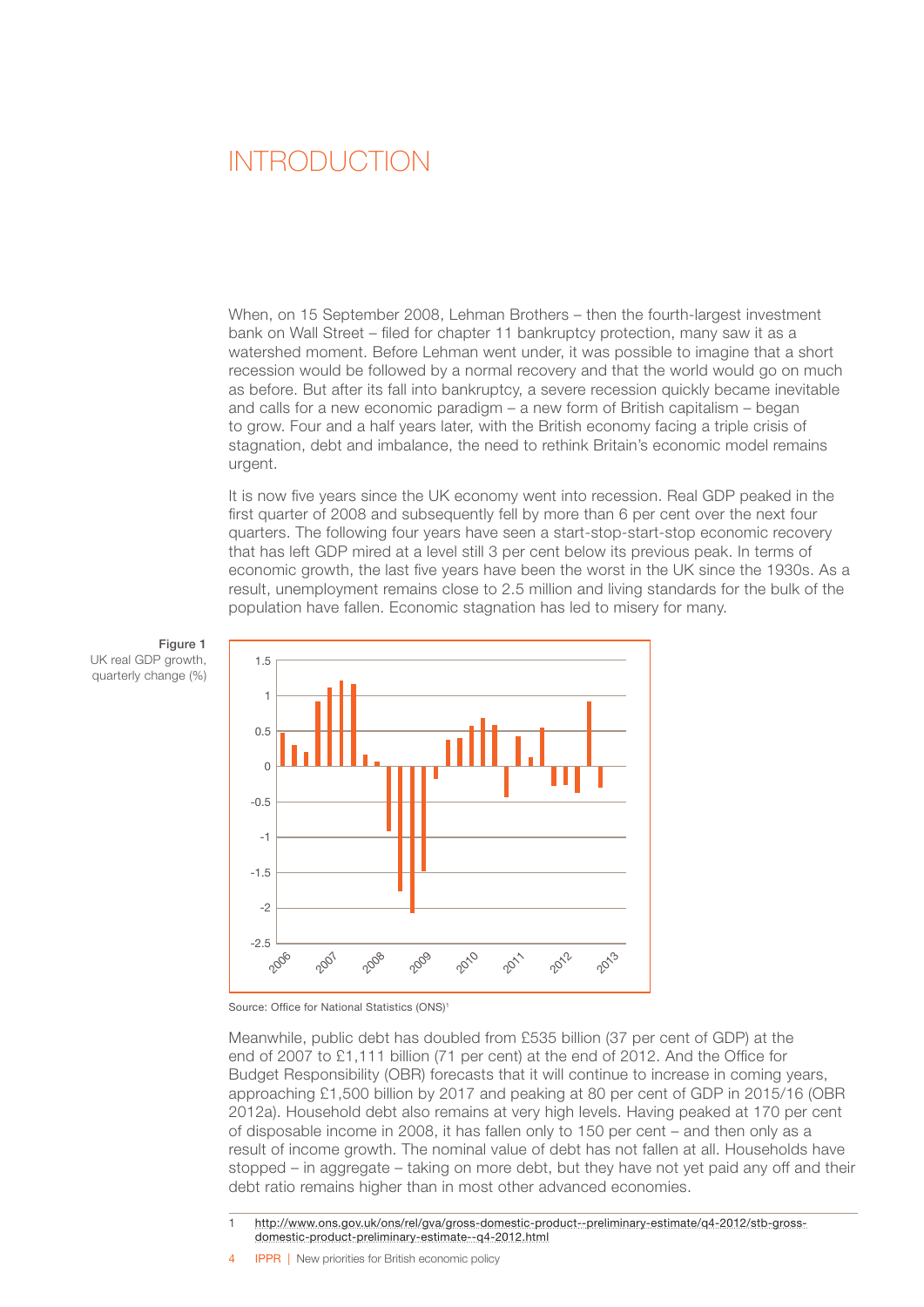

Figure 2 UK public debt (% of GDP)



The third aspect of the triple crisis is gross imbalance in the economy. This manifests itself in a number of interrelated ways:

- growth has been too reliant on a narrow portion of the economy, particularly business services and finance
- growth has been too concentrated in the south east, leaving other parts of the country to rely on the public sector for jobs
- growth has been driven by strong consumer spending, while export growth has disappointed.

None of these imbalances are sustainable in the medium term if the British economy is to be revitalised.

British capitalism must be transformed if the country is to tackle all three elements of the triple crisis. It must deliver growth while allowing debt levels – in the public and private sectors – to fall relative to GDP in the medium term; and, crucially, it must deliver growth that is much better balanced.

In the future, growth in the UK has to be less heavily reliant on debt-financed consumption and more on exports and business investment. Remarkably, the UK has run a current account deficit in every one of the last 29 years (from 1984 to 2012). It has been able to do so because overseas investors have been willing to buy UK assets. However, at some point the UK is going to have to earn its way in the world by exporting more. If this adjustment is forced on the economy then it will necessarily involve a substantial fall in the value of sterling, which would result in higher inflation (and perhaps higher interest rates too) with all the attendant problems that these changes would bring. It is clearly preferable that this adjustment takes place 'voluntarily' – that is, while the UK is still able to attract capital from overseas. This will require a structural shift in the economy to deliver the investment that is needed now to develop export industries for the future.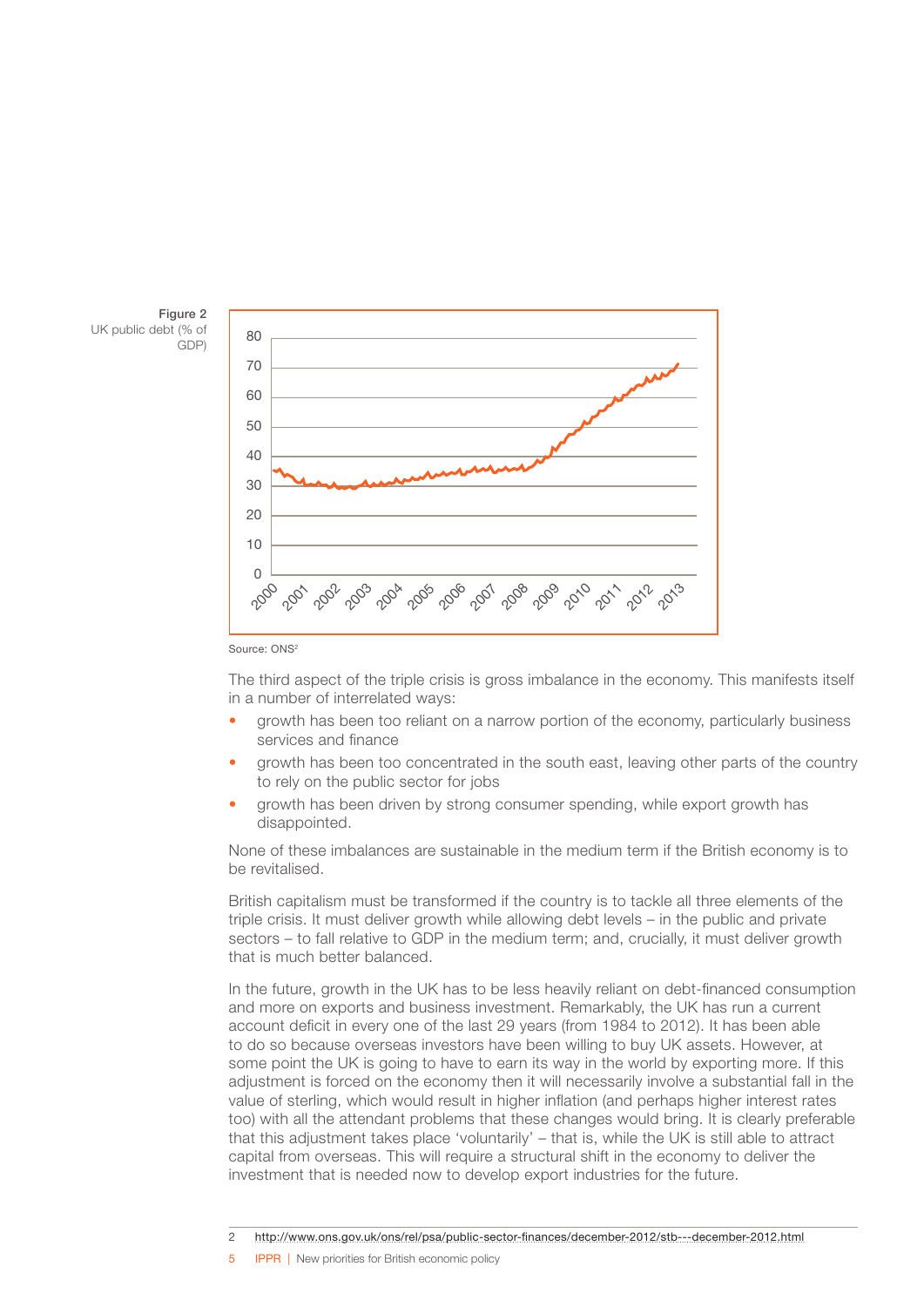Figure 3 Annual growth rates in real gross value added, by sector (%)



Source: ONS3

Growth must also be less narrowly concentrated in just a few sectors of the economy, particularly the financial sector. In the last decade, the UK was so dependent on financial services to produce growth that the share of financial and insurance services in total output increased from 5.4 per cent in 2000 to 9.1 per cent in 2008 and to 10.4 per cent in 2009 (when activity in other parts of the economy was hit harder by the recession than in the finance industry). Back in 2007 this expansion of finance was widely seen as the UK exploiting a competitive advantage; now – given the effect of the financial crisis on the rest of the economy – it looks more like foolish overreliance on a single sector. Furthermore, we can now see that much of the increase in the share of finance in the economy reflected 'socially useless' activities – not least due to the explosion in the creation and trading of derivative products4 and greater rent extraction from the rest of the economy – rather than an increase in the level of services provided. There is no evidence that capital was being allocated more efficiently, or that investment returns were higher as a result of the expansion of finance. An attack on rent-seeking in finance will reduce that sector's share in economic activity in the UK, but a structural shift is required to ensure other sectors expand to fill the gap.

One consequence of the economy's reliance on the financial sector for growth was that economic activity increased more rapidly in London and the South East, which together account for over half of the contribution of financial services to UK output, than in the rest of the country. As a result, regional disparities in income increased. In the future, growth should be less intensively concentrated in the south-east corner of the country. Other regions should grow at least as rapidly as the south east, so that income gaps do not widen further; ideally, their growth should be more rapid. This might happen if the UK economy is rebalanced towards export and business investment and towards sectors

6 IPPR | New priorities for British economic policy

<sup>3</sup> [http://www.ons.gov.uk/ons/rel/gva/gross-domestic-product--preliminary-estimate/q4-2012/stb-gross](http://www.ons.gov.uk/ons/rel/gva/gross-domestic-product--preliminary-estimate/q4-2012/stb-gross-domestic-product-preliminary-estimate--q4-2012.html)[domestic-product-preliminary-estimate--q4-2012.html](http://www.ons.gov.uk/ons/rel/gva/gross-domestic-product--preliminary-estimate/q4-2012/stb-gross-domestic-product-preliminary-estimate--q4-2012.html)

<sup>4</sup> According to Jeffrey Sachs (2010) the market in credit default swaps, for example, grew from nothing to over \$60 billion in the decade before the financial crash.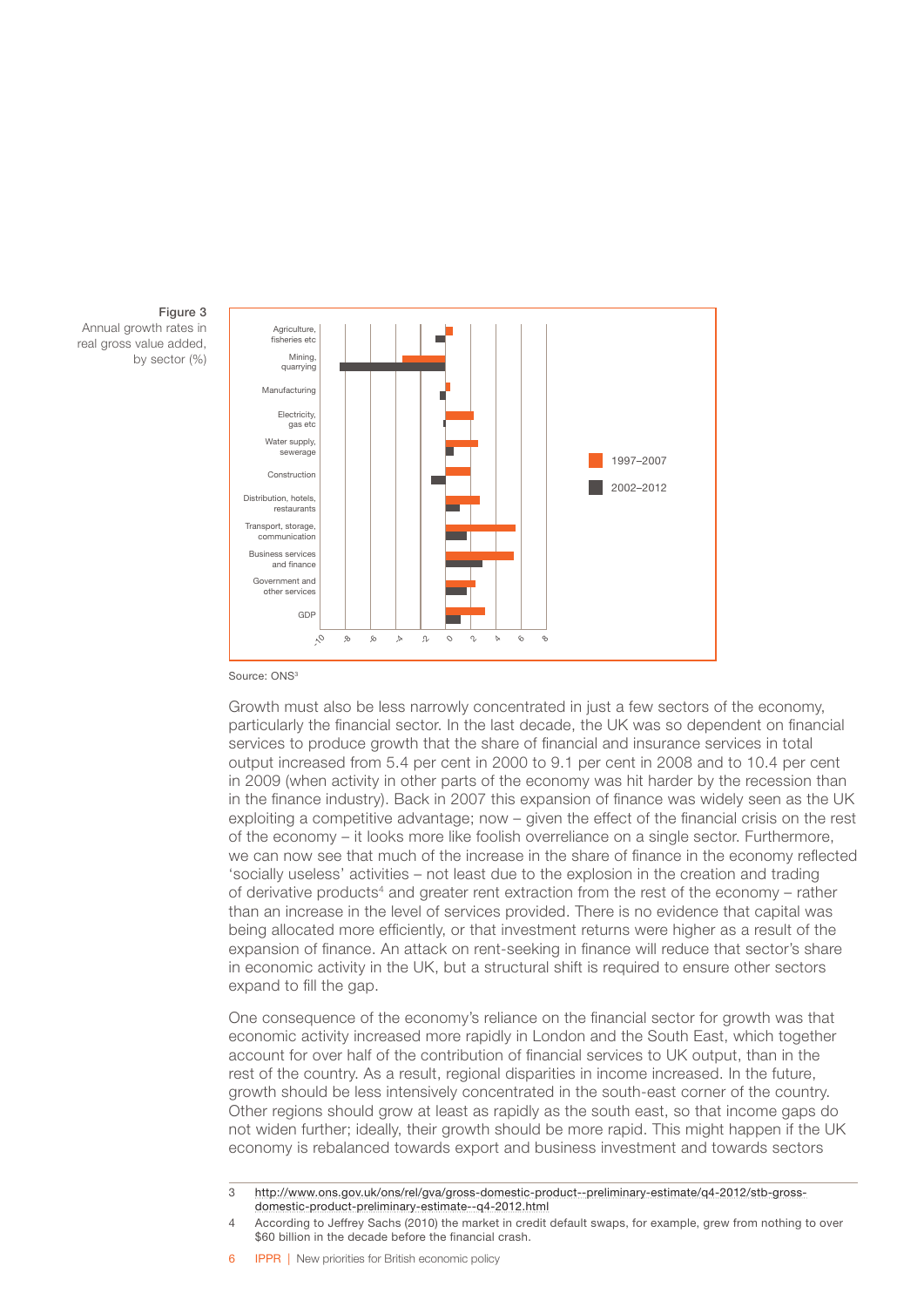other than finance, but there is no guarantee this will be the case. A structural shift to support growth in the regions is needed.

This triple crisis of stagnation, debt and imbalance is the consequence of policymakers' adherence to the neoliberal economic paradigm: an extreme form of market capitalism. Ultimately, this paradigm was doomed to failure because businesses and senior managers – the very people it empowered – pursued behaviours that undermined it. Power became concentrated in the owners of capital and in the financial sector that backed them. Shareholder capitalism led to short-termism. Businesses favoured concentration and market dominance, which in turn lowered competition and increased the scope for shortterm rent-seeking behaviour. The result was low investment (outside finance), increased inequality and higher debt, as well as financial bubbles and crashes.

There has not yet been any significant change in the dominant economic paradigm, but history shows that such changes take time. The onus is now on those who believe a different economic paradigm would produce a better set of outcomes to map out a new economic path. A new form of British capitalism – one that is capable of reversing the trends of the last three decades – should produce greater investment in the productive capacity of the economy, in infrastructure and in the skills of the workforce. History shows that the best economic outcomes are achieved when the state and the private sector work together, and this spirit of partnership should be at the heart of Britain's new economic model: not so much 'responsible capitalism' as 'collaborative capitalism'.

Collaborative capitalism foresees a change in the relationship between finance and the rest of the economy, more long-termist thinking on the part of investors, a better system for developing vocational skills, restraints on executive pay, and a breaking up of concentrations of private power. These changes will be difficult to bring about; significant shifts in economic paradigms are rare. The neoliberal paradigm has been dominant for over 30 years, and before that Keynesianism dominated for a similar period of time. IPPR has projects looking at a number of areas where British capitalism needs to change. As part of this broader work, then, this paper looks at some of the policies that are needed to control debt, reform taxes and revitalise Britain's export industries and regions. These are areas where policymakers will need to act to tackle the triple crisis and bring about a shift towards a more collaborative form of capitalism.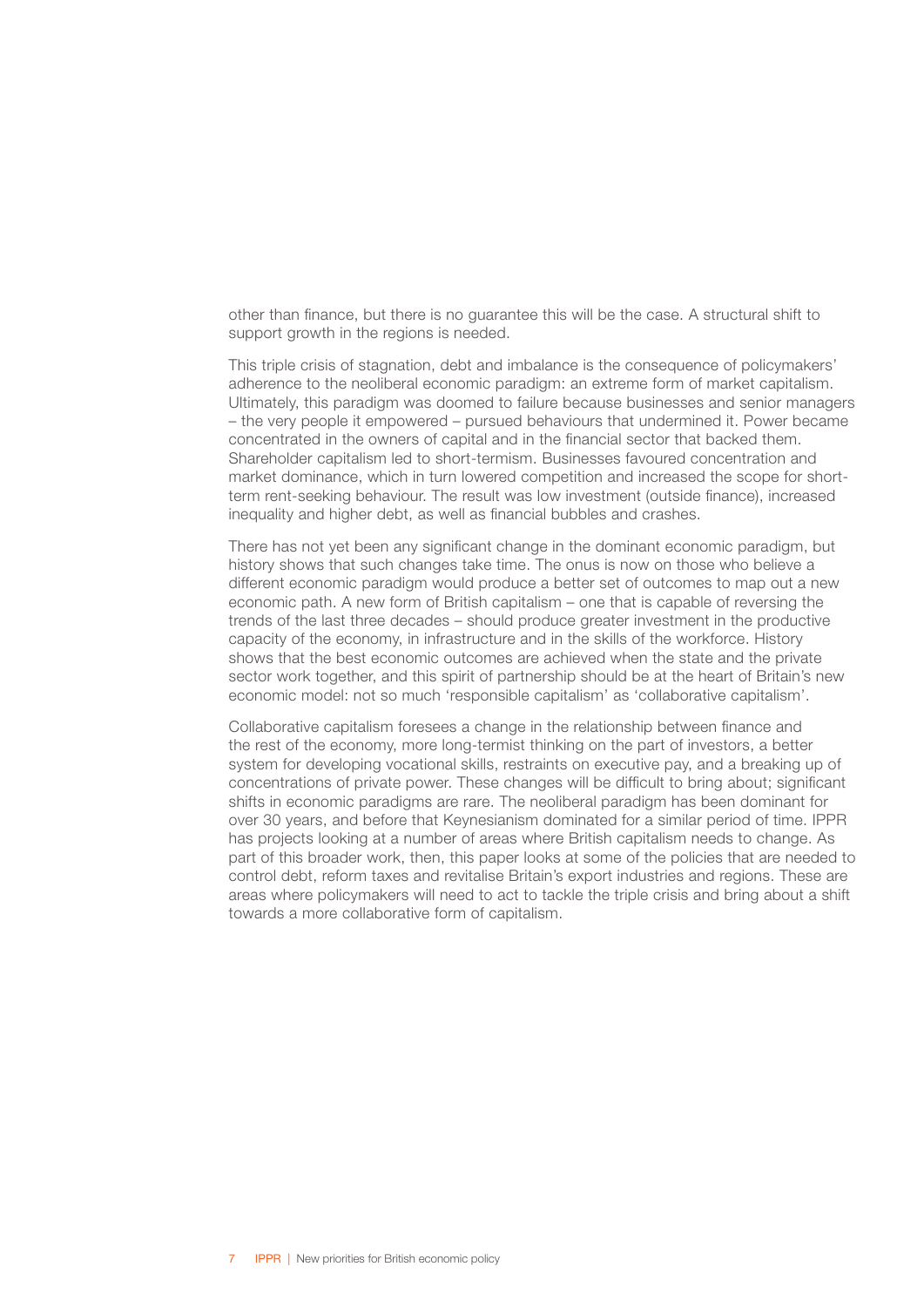### <span id="page-9-0"></span>1. FISCAL RULES

#### Key points

- There will still be a sizable fiscal deficit at the start of the next parliament, though it will mostly be cyclical in nature.
- The current fiscal rules are badly designed and have failed to impose the intended discipline on the chancellor.
- New rules will be needed in the next parliament that constrain borrowing in the medium term but allow some flexibility to respond to the economic cycle in the short term.

The financial crisis and subsequent recession left the UK with a substantial fiscal deficit. Public sector net borrowing (PSNB) peaked at 11.2 per cent of GDP in 2009/10 and was still 7.9 per cent of GDP in 2011/12. Few believe that borrowing at this level is sustainable for anything but a short period of time, although there is a heated debate about how and how quickly the deficit should be reduced.

The OBR's latest projections (2012a), published alongside last year's autumn statement, suggest that PSNB will be 4.2 per cent of GDP in 2015/16, while the cyclically adjusted current deficit (the measure targeted by the government) will be 0.8 per cent.





Source: OBR 2012a

The government is, therefore, planning a further £30 billion of deficit reduction measures, tilted mainly towards spending cuts, in 2016/17 and 2017/18. These measures will see the government meet (indeed overshoot) its main fiscal rule, which is to achieve a cyclically adjusted current balance by the end of a rolling, five-year forecast period.

However, on the latest projections, the government will miss its secondary fiscal rule, which is to see public sector net debt as a percentage of GDP falling at the fixed date of 2015/16. Net debt is expected to peak at 79.9 per cent of GDP in 2015/16 and start falling only in 2016/17. Although the government has no formal target for debt after 2015/16, its plans for the first half of the next parliament show it wants to keep cutting borrowing to a level sufficient to put debt on a downward trajectory.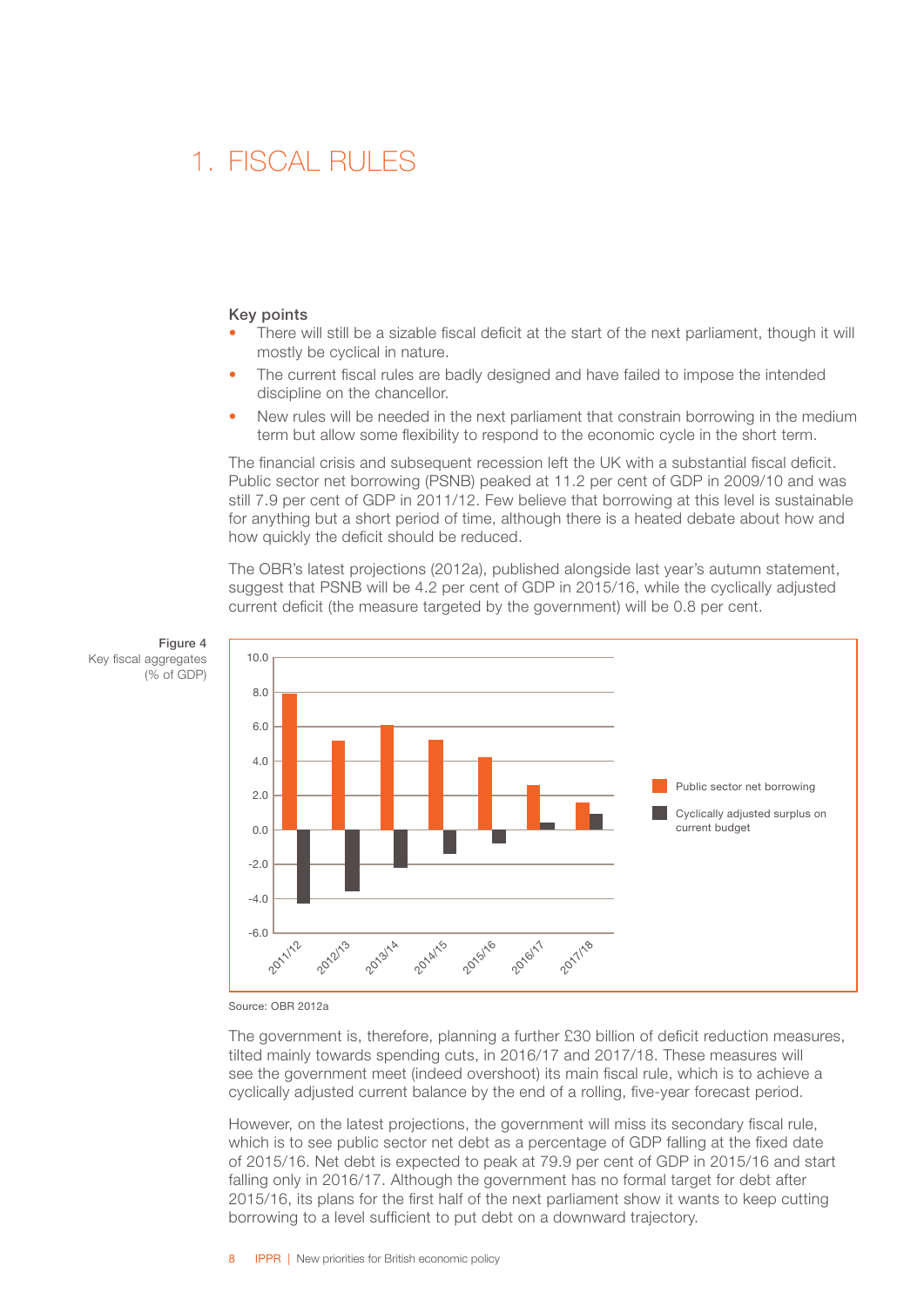The government's fiscal rules are intended to act as a constraint on the chancellor and to send a signal to financial markets about his commitment to deficit reduction. In fact, they have turned out to be unfit for either purpose.

The first rule is no real constraint at all. At the time of each budget and autumn statement, the OBR publishes an assessment of whether or not the chancellor's fiscal plans make it likely that the rule will be met. This creates the potential for political embarrassment if their verdict is unfavourable. But the chancellor only has to plan to eliminate the current deficit in five years' time; because of the rolling nature of the target, there is nothing to compel him to actually deliver a current balance. The date by which balance has to be achieved moves forward each year. The chancellor has already taken advantage of the leeway provided by this rule. His first budget in June 2010 envisaged a cyclically adjusted surplus on the current balance of 0.8 per cent of GDP in 2015/16 (and of 0.3 per cent of GDP in 2014/15, meaning the rule was to be met a year early). By the time of the 2012 autumn statement, however, the projection for 2015/16 had become a deficit of 0.8 per cent of GDP and the projected date for the first surplus had been moved back to 2016/17.

The second rule at least specifies a fixed date by which some target has to be achieved. But, as with the first rule, it gives the chancellor enormous leeway. He can borrow as much as he likes in every year up to 2014/15 (and as much as he likes in every year from 2016/17 onwards). Indeed, the autumn statement projections suggest that net borrowing, after adjusting for various special factors, will be around £150 billion higher between 2011/12 and 2015/16 than envisaged at the time of the June 2010 budget. All the chancellor has to do to meet this rule is to ensure that borrowing in 2015/16 is sufficiently low so that the debt ratio falls in that one year. Nonetheless, even that very specific target is now judged by the OBR as unlikely to be achieved. Even so, the chancellor has left the rule in place.

Clearly, new fiscal rules are needed, and the most important lesson from the last two years is that they should be more responsive to the economic cycle. The chancellor's efforts to cut the deficit have become self-defeating. Cutting public spending at a time when demand in the rest of the economy was weak further dampened confidence in the private sector, with the result that the economy slipped back into recession. As a consequence, underlying net borrowing in 2012/13 – after allowing for one-off factors – is unlikely to be lower than in 2011/12. It is not enough to target the cyclically adjusted current balance and to let the 'automatic stabilisers'<sup>5</sup> work. The extent of discretionary fiscal tightening should also be varied in tune with the strength of the economy. When growth is weak – or even worse, when the economy is in recession – discretionary tightening should be scaled back; when growth is strong, it should be speeded up.

This would increase the credibility of fiscal policy, compared to the current rules. Weak growth has meant that the date by which the deficit will be eliminated has already been pushed back by two years, at the chancellor's discretion. Having a set of rules that allowed for slower deficit reduction when the economy was weak would have the same effect, but the element of discretion would be removed. There would be no surprise for bond markets.

There is also a practical reason for thinking now about new fiscal rules for the next parliament, given the relationship between targets and timings. In its first year, if the current projections turn out to be accurate, the cyclically adjusted current deficit will be just 0.8 per cent of GDP. At that point, it will no longer be credible to have a rule that seeks to eliminate

<sup>5</sup> That is, not to take offsetting action when weak growth leads to lower-than-expected tax revenues and higherthan-expected spending in areas such as welfare payments.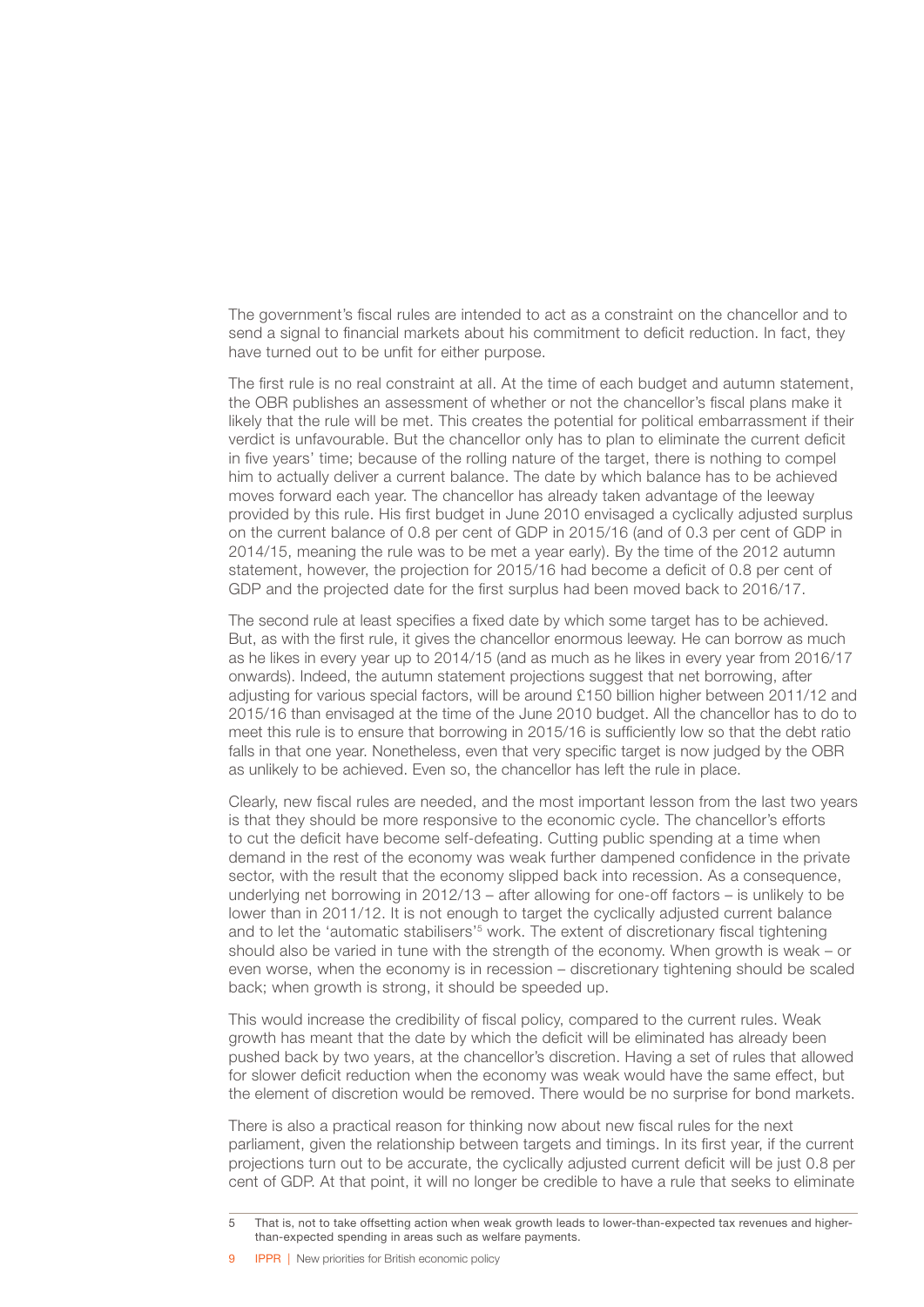such a small deficit over a period of five years. The debt target, which is for 2015/16, will be on the brink of being achieved or not – either way, it will be imminently irrelevant.

The question, then, is what the new rules should be. Over the medium term, the debt ratio will have to be cut, so as to create room for an easing of fiscal policy in a future downturn. The new target, therefore, should ensure that public debt is put on a downward trajectory as a percentage of GDP.<sup>6</sup> At the same time, there should be room for an increase in investment spending as a share of GDP. It is now widely accepted that the Coalition government is wrong to cut its capital spending by as much as it is planning to do in the current parliament because of the effect on the nation's infrastructure. 7 This will mean tougher targets for the current balance, if that is to be the main target variable.

The current balance was the preferred fiscal target measure of the last Labour government (before the crisis), $8$  and is the main target of the Coalition government. It has the advantage, therefore, of familiarity. Both the Labour and Coalition governments have also had subsidiary targets for debt. One possibility would be to reverse the priority given to the current balance (deficit) and debt targets. Once the current balance is eliminated, the government could set a medium-term target for the debt ratio, together with short-term targets for the current balance that are consistent with this.

Whether these targets should be for the actual or the cyclically adjusted balance would also need to be decided. The advantage of targeting the cyclically adjusted balance is that it excludes the effects of fluctuations in the economy – the target does not prevent the automatic stabilisers from being allowed to work. The disadvantage is that the process of making the cyclical adjustment is approximate at best because it requires knowledge of how the economy is performing relative to its potential output, which cannot be measured directly.

Crucially however, so that the government is able to respond to the economic cycle, the targeted balance should be allowed to deviate from its set path depending on the OBR's growth forecast, and not just to allow for the automatic stabilisers. When growth is forecast to be close to its trend rate, the balance should be expected to be at a level consistent with achieving the medium-term debt target. But in any year when the OBR is forecasting growth of, say, less than 1.5 per cent, borrowing should be allowed to be higher, to a predetermined degree; on the other hand, in any year when it is forecasting growth of, say, more than 3 per cent, borrowing should be lower. To underline the temporary nature of these shifts in borrowing, they should be implemented through one-off measures. For example, extra borrowing might be the result of additional infrastructure spending or a temporary tax cut, rather than incremental changes to existing, long-term measures.

Any new fiscal rule should place fiscal realism and fiscal flexibility at the heart of a new form of British capitalism. While growth and restructuring the economy are crucial for the medium term, they will only be sustainable if delivered alongside a reduction in public debt. All three elements of the triple crisis – stagnation, imbalance and debt – need to be tackled simultaneously.

<sup>6</sup> Better still would be to target general government debt, rather than public sector debt, as this is the common yardstick of fiscal policy used in most other countries and by bodies like the OECD and EU. As noted in chapter 5, this would also be relevant to any attempt to capitalise a British Investment Bank from government funds.

<sup>7</sup> Nick Clegg, for example, accepted this in an interview in January: [http://www.bbc.co.uk/news/uk](http://www.bbc.co.uk/news/uk-politics-21190108)[politics-21190108](http://www.bbc.co.uk/news/uk-politics-21190108). The Labour government planned cuts on a similar scale, so it too was at fault.

<sup>8</sup> The 'golden rule' said that it should average zero over the economic cycle. The problem was that no one could be certain when a cycle began and ended.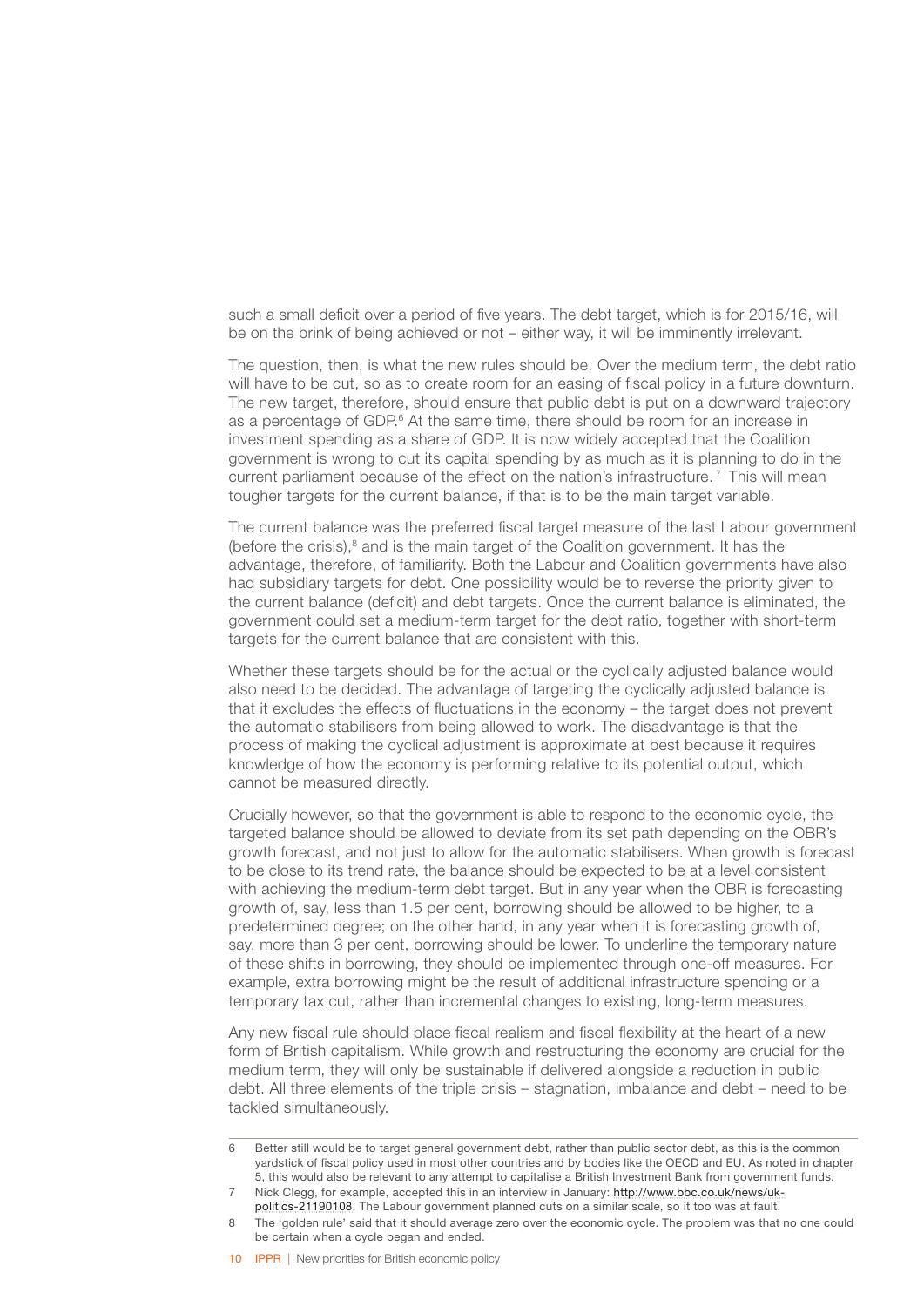### <span id="page-12-0"></span>2 TAX REFORM

#### Key points

- Additional tax revenues will be needed to eliminate the fiscal deficit and to enable the provision of key public services to be maintained at current levels.
- New taxes should also facilitate a rebalancing of the economy and increase its stability.
- The government should examine seriously the feasibility of a land value tax and a financial transaction tax.

The UK faces fiscal problems on a variety of time scales. As well as needing to eliminate the deficit and eventually to reduce public debt in relation to GDP, demographic pressures over the longer term will require public spending to rise relative to GDP just to maintain some public services, such as healthcare, at current levels. New sources of tax revenue are, therefore, likely to be needed.

During the financial crisis and subsequent recession, tax revenues in the UK fell further than in many other advanced economies – even after allowing for differences in the depth of recessions. As a result, the UK will have to take more discretionary action, in terms of spending cuts and tax increases, to eliminate its structural fiscal deficit. According to the 2012 autumn statement, total discretionary consolidation will have amounted to £131 billion by 2015/16 (HM Treasury 2012: 24) and there will still be around £30 billion of further consolidation needed in the following two years. This consolidation has necessitated painful tax increases and massive cuts in public spending, which have negatively affected the welfare of most of the population. In order to reduce the risk of tax increases and spending cuts on this scale in the future, the UK's tax regime needs to be made more resilient.

The Coalition government's plans for deficit reduction are based on an overall 80:20 ratio between public spending cuts and tax increases. However, most of the tax increases have been frontloaded and a much higher percentage of the adjustment still to come is in the form of spending cuts.

|                                         | 2011/12 | 2012/13 | 2013/14 | 2014/15 | 2015/16 |
|-----------------------------------------|---------|---------|---------|---------|---------|
| Total discretionary consolidation (£bn) |         | 69      | 84      | 106     | 131     |
| Spending (£bn)                          | 23      | 48      | 59      |         | 104     |
| Tax (£bn)                               | 18      |         | 26      |         |         |
| Spending share (%)                      | 56      |         |         |         | 79      |

Table 1 UK fiscal consolidation, 2011/12–2015/16

Source: HM Treasury 2012

This situation might change after 2015/16. If £30 billion of further consolidation is required then an 80:20 split would imply £24 billion of spending cuts on top of those already announced (or, in the case of 2015/16, those to be announced later this year), leaving £6 billion in additional tax revenues. Alternatively, if the balance of total consolidation between spending cuts and tax increases was shifted to 75:25, an extra £13 billion in tax increases would be needed; if the balance was moved to 2:1, as originally proposed by the last Labour government, then tax increases would have to amount to £27 billion. In either case, the pressures on public service provision that the spending cuts are creating would be eased.

The problem with envisaging such a shift is that the tax increases that could most simply bring in the additional revenues are ruled out on political grounds. For example, a 1p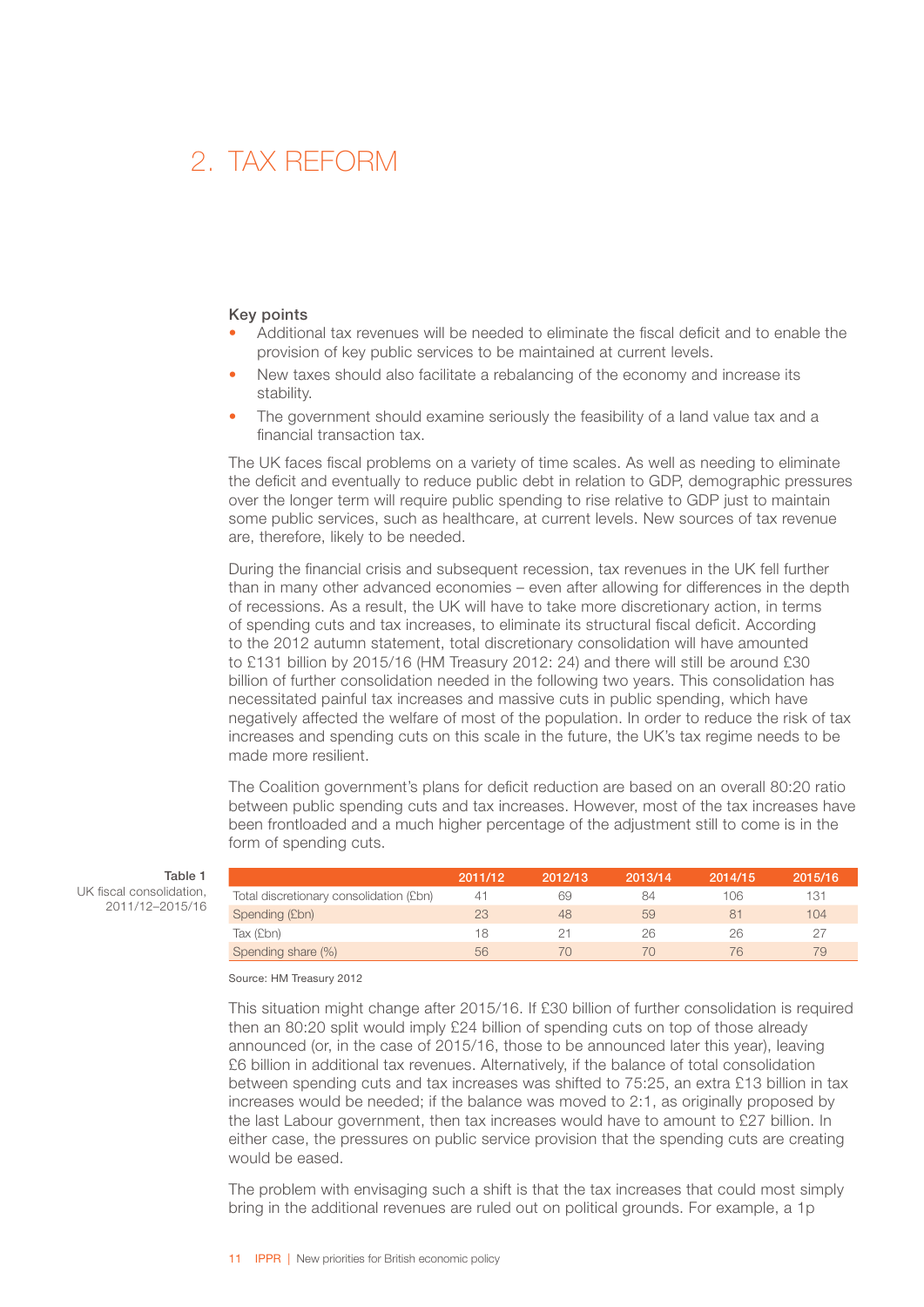increase in the basic rate of income tax would raise £4.5 billion in 2015/16, $^{\circ}$  but the basic rate has not been increased since 1975. It will be a brave politician who snaps this streak. Likewise, increasing the standard rate of VAT by 1p would raise £5.5 billion and – following the hike in January 2011 – is perhaps more imaginable, but any political party going into the general election in 2015 with a promise to raise VAT is likely to damage its prospects. Indeed, this would be particularly difficult for the Labour party, as it has been arguing for a temporary VAT *cut* to stimulate the economy. Increases in fuel duty have also become politically problematic as global oil prices push up petrol prices at the pump. Inheritance tax allowances are now being frozen for longer than previously planned in order to raise revenues, but no one has raised the possibility that the allowance should be cut, or the tax rate increased. 'Stealth taxes' should not be an option because they are undesirable on democratic grounds. Raising extra revenues, therefore, will require new sources of taxation.

Beyond short-term consolidation, new revenue sources will also be needed to address longer-term pressures. The OBR's projections show non-interest public spending increasing from 35.6 per cent of GDP in 2016/17 to 40.8 per cent in 2061/62, largely as a result of the ageing of the population and consequent pressure on spending on health, state pensions and long-term care costs (OBR 2012b: 66). While demographic trends will lead to a very small increase in tax revenues relative to GDP, there are other factors, including declining North Sea oil and gas production and changes in transport and environmental taxes due to decarbonisation, that could lower revenues by 'up to 2 percentage points over the next 20 years' (ibid: 114). Without new sources of revenue, therefore, the current level of social provision cannot be maintained over the long run.

Wealth taxes are increasingly seen as an alternative source of revenue – and one that would lead to greater economic equality and efficiency – although the only concrete proposal put forward so far is the 'mansion tax'. The Liberal Democrats proposed in their 2010 manifesto to introduce a tax at an annual rate of 1 per cent on the value of properties in excess of £2 million (that is, the owner of a house valued at £3 million would pay £10,000 in tax). This, they estimated, would raise revenues of £1.7 billion.<sup>10</sup> More recently, Ed Miliband (2013) has also backed a mansion tax to finance the reintroduction of a 10p income tax band.

To a certain extent, this approach would find favour with the authors of the Mirrlees review of the UK's tax system. They conclude that a general wealth tax would be 'costly to administer, might raise little revenue, and could operate unfairly and inefficiently' (Boadway et al 2010: 741). They also point out that most OECD countries that have implemented wealth taxes have subsequently abolished them. Instead, Boadway et al propose 'an annual tax targeted at very high value residential property with no reduction for debt', although they prefer an extension to council tax rather than a separate mansion tax.

The relatively small amount of money that would be raised by the mansion tax reflects the political obstacles to introducing a more broad-based wealth tax. There is only so much that can realistically be extracted from the very wealthy through taxation, because they are small in number. Raising substantial amounts of money from a wealth tax would require a wider tax base, but at the political cost of creating many more actual and potential payers. (The Liberal Democrats' initial idea was to tax the value of properties in excess of £1 million.)

<sup>9</sup> <http://www.hmrc.gov.uk/statistics/expenditures/table1-6.pdf>

<sup>10</sup> This figure was endorsed by the Institute for Fiscal Studies.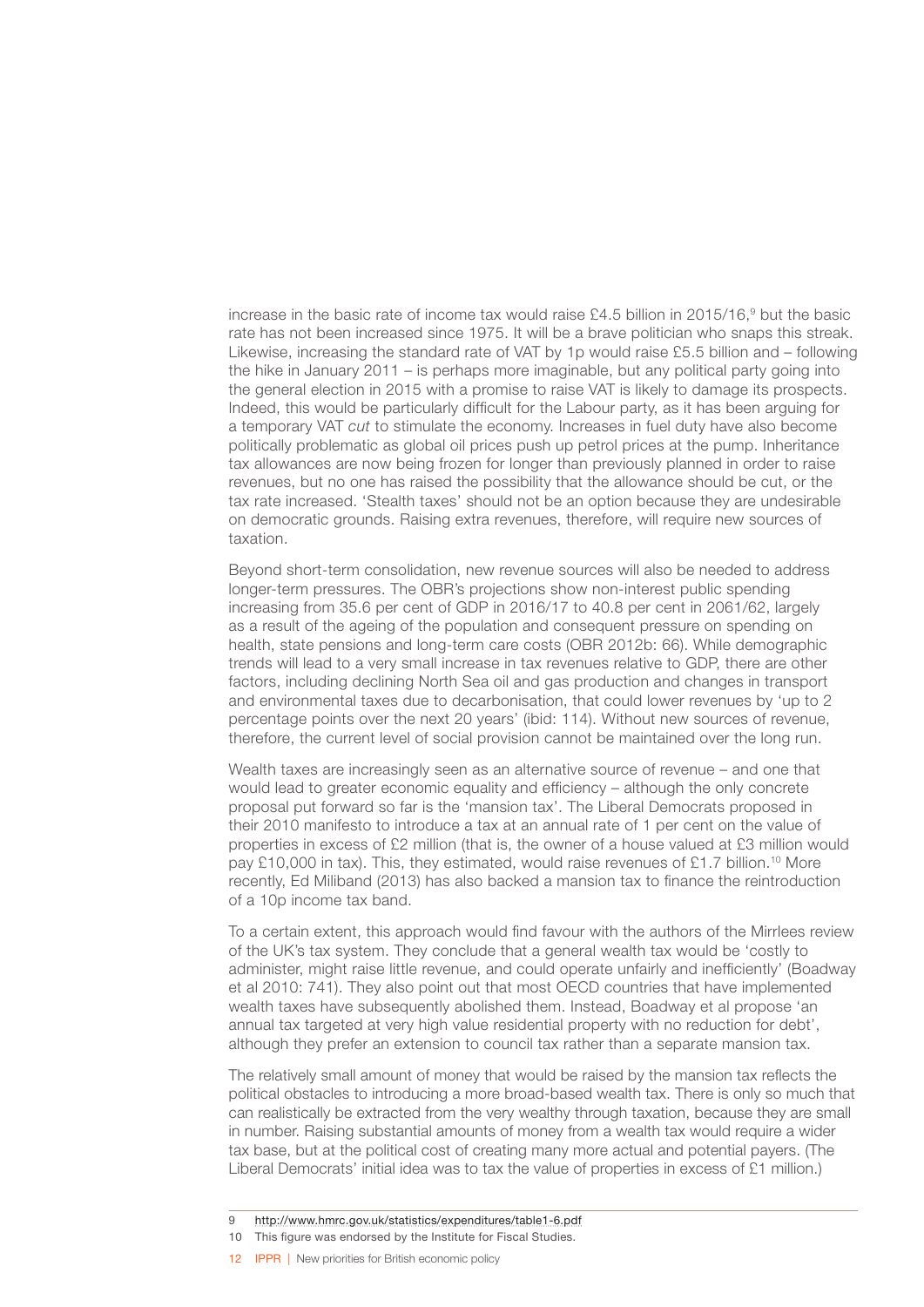#### <span id="page-14-0"></span>Land value tax

Rather than taxing wealth in general, a better option would be taxing the ownership of land through a land value tax (LVT). As the Mirrlees review argues, the economic case for an LVT is 'almost undeniable' because it is the equivalent of taxing an economic rent and would not discourage any desirable economic activity (IFS 2010: 373). Land values are created not by the owner of the land, but by the community. Depending on the land's use, these values reflect local amenities, access to transport infrastructure<sup>11</sup> and demand for natural resources, among other factors. This is why the idea has such a long pedigree; indeed, a land tax was one of the components of David Lloyd George's famous 'People's budget' in 1909.

An LVT would also have the benefit of encouraging the use of land that has permission for development. To illustrate, the tax paid on two adjacent plots of the same size, one with permission to build a house and one with a house built on it, would be the same, but the return on the latter would be much greater. To the extent that house price booms and busts in the UK are in fact fluctuations in land prices (the value of the bricks and mortar of a house being relatively stable), an LVT would also help to dampen future fluctuations in house prices. More generally, it would play a role in helping to rebalance the economy by encouraging a move away from receiving income through owning property to earning income through providing goods and services. An LVT would also help to reduce the north–south divide and the wealth gap between the 'baby boomers' and younger generations.

Offsetting this, there would be some disincentive to apply for planning permission to change the use of land in the absence of firm plans to carry through with developments, but the potential gains from developing land are so great that this is unlikely to be a significant factor.

Despite the strong economic case for an LVT, relatively few countries have one. Austria charges a 1 per cent tax on land without buildings and Denmark has a land value tax of between 1.6 and 3.4 per cent. Some states in Australia, Canada and the US also levy a land value tax, as do some Caribbean countries and a number of African countries, including South Africa and Kenya.

The main problems with an LVT are practical. In particular, an LVT requires an accurate estimate of the value of all land at a much disaggregated level and separate from what is built on it. Because the number of transactions in 'bare' land in any one year is very small, and in the case of other transactions it is hard to separate out the value of the land from the value of what is built on it, this is difficult to achieve. But these problems are not insurmountable, and the Mirrlees review suggests a number of solutions. In particular, it notes that much of the information needed to value land used by businesses is already collected for the purpose of calculating of business rates.

The tax could be applied to either the capital value of land or to its rental value. The capital value is probably easier to observe than the rental value, but it is also likely to be subject to greater fluctuation from year to year. Assuming the tax was set at a fixed rate, this would mean greater swings in revenues. Since one of the aims of tax reform should be to improve the resilience of the tax system, this is undesirable. As an alternative, then, taxing the rental value is the preferred option. Ideally, the tax should be applied to the

<sup>11</sup> The construction of the high-speed rail link to the Channel tunnel boosted land values in parts of Kent, for example

<sup>13</sup> **IPPR | New priorities for British economic policy**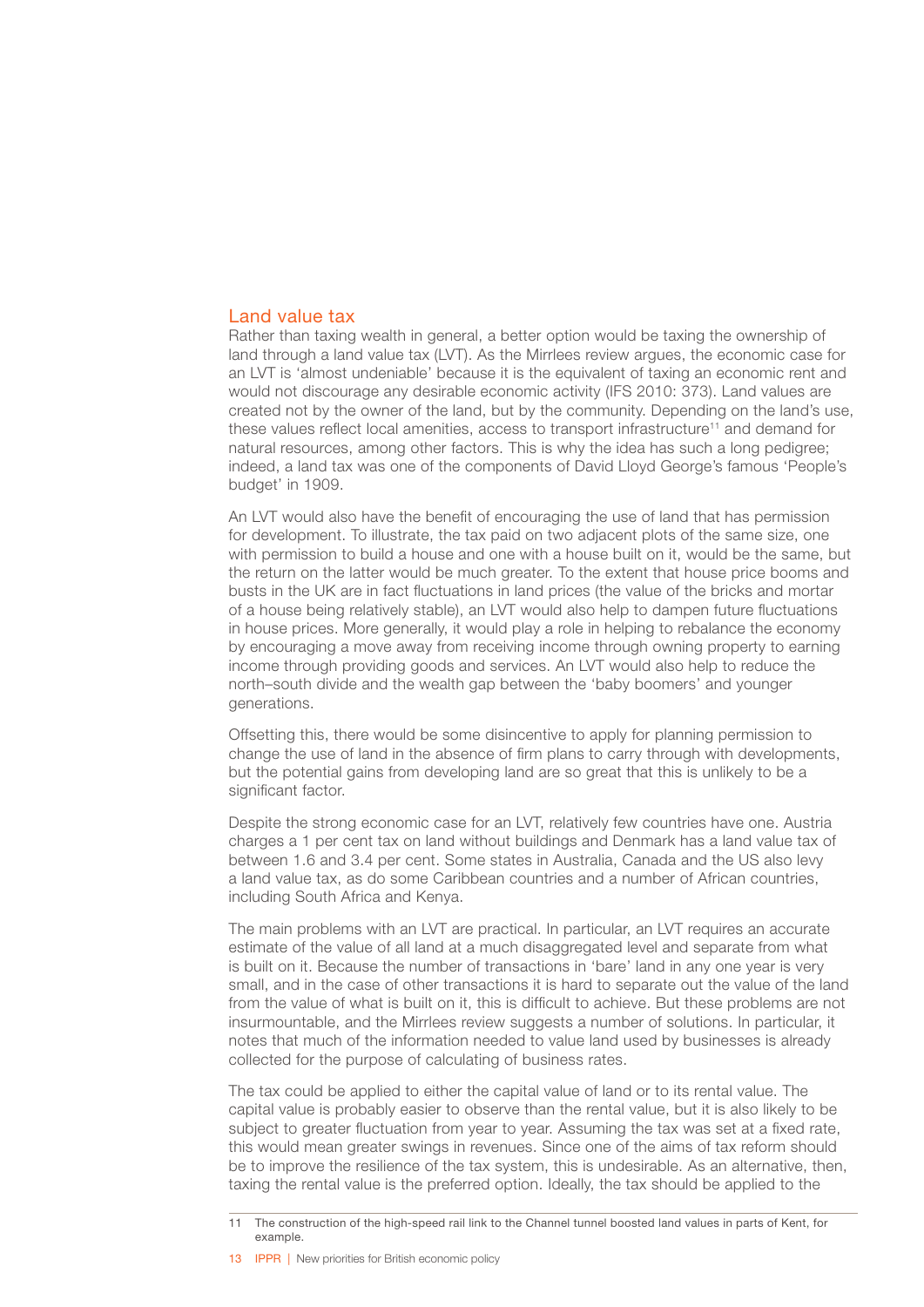<span id="page-15-0"></span>'bare' rental value of land, based on its optimum permitted use. The rental value of any development on the land would not be taxed but the effect on the land's rental value of planning permission for development would be taken into account (see annex 1).

Alongside the practical problems, there are bound to be political objections to a land value tax. Introducing any new tax that affects the bulk of the population is likely to make a government unpopular, and promising to introduce one in a general election manifesto will not increase a party's chances of winning. This is particularly true of a tax like an LVT that would affect the majority of the population. Even if an LVT was introduced in a costneutral way – most obviously as a replacement for council tax – there would be millions of 'winners' and 'losers'; while the winners would probably show little gratitude, the losers would be sure to kick up a fuss. Inevitably, people fear that they will be among the losers, and so baulk at the idea of change.

However, if these (admittedly substantial) problems can be overcome, an LVT would be a very simple tax to maintain and administer. It would be applied at the same rate for every parcel of land across the UK. There would be no concessions, no allowances and no thresholds, since introducing a threshold would create an incentive to subdivide land to the point where individual lots were exempt. It would be progressive, as richer people are more likely to own expensive land, and probably more so than existing taxes. And it would be impossible to avoid. In many respects, an LVT is the ideal tax.

Ultimately, the economic case for a land value tax is so strong that at the very least there should be an investigation into the practical hurdles to its introduction and how they might be overcome. Then the political hurdles can be tackled. Initially at least an LVT might be unpopular, but additional revenues need to be found to fill the gap that will be left by falling revenues from North Sea and environmental taxes. It is an idea that must be given serious consideration.

#### Financial transaction tax

Like the LVT, the idea of a general financial transaction tax (FTT) has a long pedigree, going back at least to the 1930s, when it was backed by John Maynard Keynes.12 Unlike with the LVT, many countries have already introduced FTTs in one form or another (see annex 2). Globally, 13 of the top 15 financial centres<sup>13</sup> have an FTT, in most cases on trading in shares but in some instances on trading in bonds or derivatives as well. One of these 15 countries is the UK, of course, which charges 0.5 per cent stamp duty on purchases of UK shares. In 2011/12 this brought in revenues of £2.8 billion (down from a peak of £4.2 billion in 2007/08).

Now, 11 European countries are planning to introduce an FTT that would cover all trades in equities, bonds and derivatives in which at least one of the parties is a financial institution and either (a) at least one party is resident in one of the 11 countries or (b) the underlying equity or bond was issued by an institution resident in one of the 11 countries. This will mean that six of the G8 countries will have an FTT. Following the lead of these EU countries would offer the UK a way of raising substantial additional revenues.

The 11 countries are Austria, Belgium, Estonia, France, Germany, Greece, Italy, Portugal, Slovakia, Slovenia and Spain. Their proposal was approved by the EU's economic and financial affairs committee (ECOFIN) in January 2013, meaning it can now proceed to

<sup>12</sup> Stamp duty in the UK dates back to 1694.

<sup>13</sup> According to Long Finance 2012

<sup>14</sup> **IPPR | New priorities for British economic policy**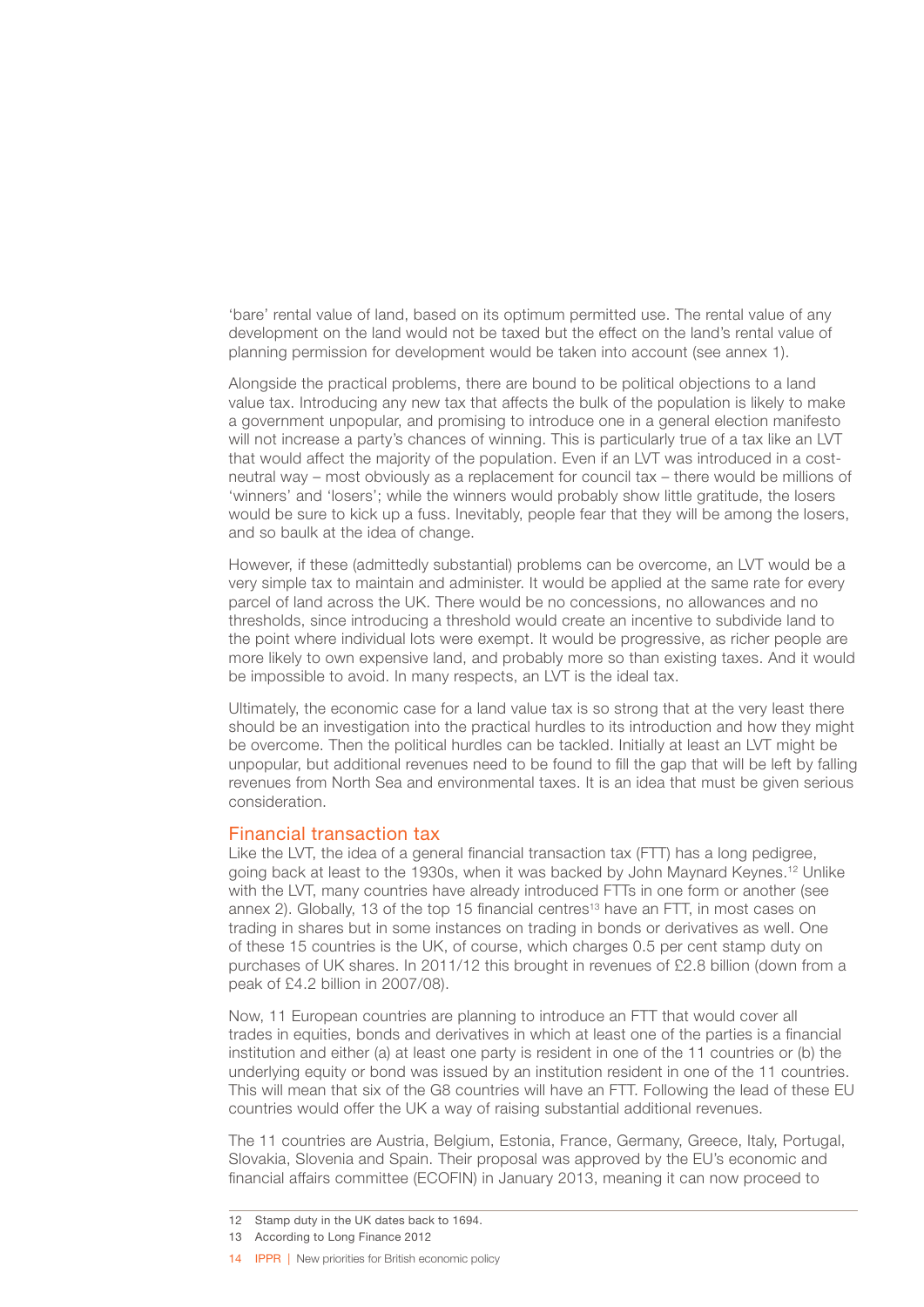implementation, probably in 2014. The FTT will comprise a minimum 0.1 per cent tax on the trading of bonds and equities and a minimum 0.01 per cent tax on the trading of derivative products.14

In most cases, the main rationale for pursuing an FTT is financial: to bring in extra resources to help reduce budget deficits. But its proponents also argue that it will help to avoid future financial crises and ensure that financial institutions make a fair contribution to clearing up the mess created by the last one (see, for example, European Commission 2012). For this reason, an FTT is likely to be more popular with the general public than an LVT – a YouGov poll in 2012 indicated 61 per cent support and only 19 per cent opposition to an FTT.15 It would also be much less expensive to administer. A further advantage is that an FTT could probably be implemented within a year, whereas an LVT might take a number of years to put in place.

There is also a widespread perception that the City has not been making a sufficient contribution to tax revenues since the crash. The banking sector paid just £1.3 billion in corporation tax in 2011/12 (less than one-third the amount paid by the manufacturing sector). The bank levy on balance sheets, introduced in January 2011, is accruing less than the chancellor intended. The Mirrlees Review (IFS 2010) points out that financial services are exempt from VAT. Expanding the present stamp duty on shares to encompass other financial instruments, in line with 11 of our European partners, would help to redress the balance.

The European Commission has estimated that if FTTs of 0.1 per cent had been applied to trading in bonds and equities and 0.01 per cent for trading in derivatives across all 27 EU countries, revenues in 2010 would have totalled €37 billion (European Commission 2011: 44–45).

Based on this figure and the UK's share of total European trade in different assets, the Item Club (a group of economic analysts backed by Ernst & Young) has estimated that the UK would accrue revenues of €28 billion, or £23 billion at current exchange rates (Ernst & Young 2011). Assuming the FTT on share transactions replaced the existing stamp duty on shares, so doing away with the £3 billion that that tax currently raises, the potential net increase in revenues would still be £20 billion.16

Tax revenues in the UK are traditionally not hypothecated and there would be strong resistance from HM Treasury in particular to any attempt to allocate permanently the revenue from an FTT to a particular stream of spending. However, there are precedents for justifying a tax increase in terms of a particular spending pledge.17 It would be possible, therefore, in the first few years of an FTT, to use some of the revenue raised – perhaps £10 billion a year – to capitalise a British Investment Bank (BIB). This, as discussed in greater depth in chapter 5, could be a key element in restructuring and

<sup>14</sup> For more, see [http://ec.europa.eu/taxation\\_customs/resources/documents/taxation/com\\_2013\\_71\\_en.pdf](http://ec.europa.eu/taxation_customs/resources/documents/taxation/com_2013_71_en.pdf)

<sup>15</sup> [http://classonline.org.uk/docs/YouGov-Class\\_Polling\\_Results\\_120522\\_Economic\\_Policies.pdf](http://classonline.org.uk/docs/YouGov-Class_Polling_Results_120522_Economic_Policies.pdf)

<sup>16</sup> An additional €13 billion could be raised if a spot currency transaction tax was introduced, but there are legal impediments to a subset of eurozone countries doing so and this is not currently under consideration. If the UK implemented a levy on sterling trades it could potentially raise over £7 billion. Contacts for difference are also excluded, but if these were brought within the ambit of the FTT then revenues would be higher still.

<sup>17</sup> In its 2001 manifesto the Labour party said it would increase national insurance contributions by 1p and use the revenues to increase spending on health, a pledge it implemented after the general election. Although neither move has been reversed, there was never any formal link in the public finances between the extra revenue and the increased spending. As noted already, Ed Miliband has more recently linked the reintroduction of a 10p income tax band to revenues from a 'mansion tax'.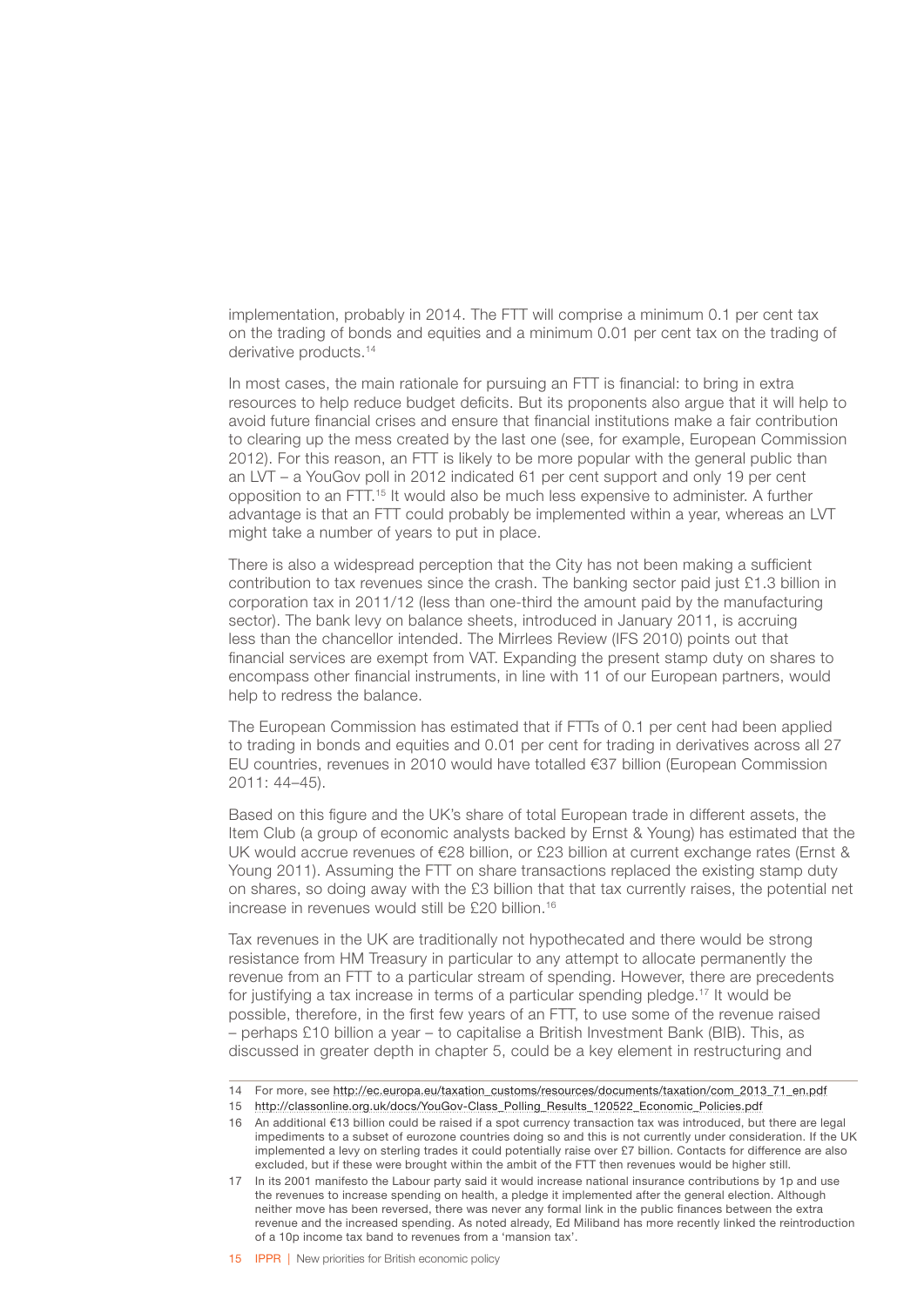restoring balance to the UK economy. One of the most difficult questions for supporters of a BIB is where the funds will come from to capitalise it, particularly at a time when deficit reduction is requiring massive cuts to departmental spending and a squeeze on welfare payments. There is some logic in capitalising a BIB – which is needed because of failings of the private financial system – through a tax on financial activities. More generally, if the revenues from an FTT were spent in ways that promoted growth and job creation then the net effect of introducing an FTT could be positive for the economy.

Critics of a financial transaction tax have raised a number of objections to its introduction in the UK unilaterally or alongside other European countries. In particular, they suggest an FTT would hurt London's position as a leading financial centre, either because some activity would migrate to other markets (such as New York or Hong Kong) or because some companies or traders would leave the UK. This, they say, would hit output, exports, employment and tax revenues.<sup>18</sup> Other objections are that more trades would be conducted in forms of derivatives that would be hard to tax, and that financial firms would pass the burden of the tax on to their clients, including pension funds, so that the FTT would not be a tax on the City but on the population in general.

The best way of preventing activity from migrating to other markets is through the design of the FTT. Serving as cautionary cases, there are a number of historical examples of bad FTTs in this respect. Perhaps the most notorious is the Swedish FTT that was applied only to trades made through domestic brokerage services. Unsurprisingly, this led to trade in Swedish stocks (and in bonds, for the short time that the tax was applied to these trades as well) migrating to foreign brokerages. The Swedish FTT was simply too easy to avoid.19 However, there are also examples of well-designed FFTs, including the UK's stamp duty on share purchases. This is very hard to avoid because the tax is paid when the change of legal ownership of shares is registered. If the tax is not paid, the purchaser does not legally acquire the shares. This principle can easily be extended to other assets, including government and corporate bonds. In the past, it would have been harder to apply it effectively to derivative contracts, but this is changing. The European Market Infrastructure Regulation (EMIR) will make it mandatory to report all derivative contracts, whether over-the-counter (OTC) or non-OTC, to trade repositories. This will create a record of trades that can be used for tax purposes to capture trades wherever they take place.

The idea that financial firms or their staff might leave because of increased regulation or higher taxes is frequently raised by senior City figures or lobbyists for the financial sector. For example, Terry Smith, head of Tullett Prebon, said in December 2009 that he would allow any of his London-based staff to move overseas when the 50p income tax rate came into force (see Teather 2010); in the event, it seems none took up the offer. From a firm's perspective, even just in narrow tax terms, an FTT would be only one consideration among many. Corporation tax, for example, is coming down to 21 per cent in the UK, but can be as high as 35 per cent in the US. The US also levies withholding tax on eurobonds – bonds taken out in a foreign currency on a US exchange – whereas the UK has elected not to do so.

<sup>18</sup> The European Commission's assessment of the macroeconomic effects of the FTT proposed by the 11 EU countries is that it would reduce GDP by 0.28 per cent by 2050, although even this very modest loss could be made up depending on how the revenues raised were spent: [http://ec.europa.eu/taxation\\_customs/resources/](http://ec.europa.eu/taxation_customs/resources/documents/taxation/other_taxes/financial_sector/fact_sheet/macroeconomic-effects.pdf) [documents/taxation/other\\_taxes/financial\\_sector/fact\\_sheet/macroeconomic-effects.pdf](http://ec.europa.eu/taxation_customs/resources/documents/taxation/other_taxes/financial_sector/fact_sheet/macroeconomic-effects.pdf)

<sup>19</sup> It was also set at a high rate, which encouraged avoidance, and covered only parts of the fixed income market, so making avoidance relatively simple.

<sup>16</sup> **IPPR** | New priorities for British economic policy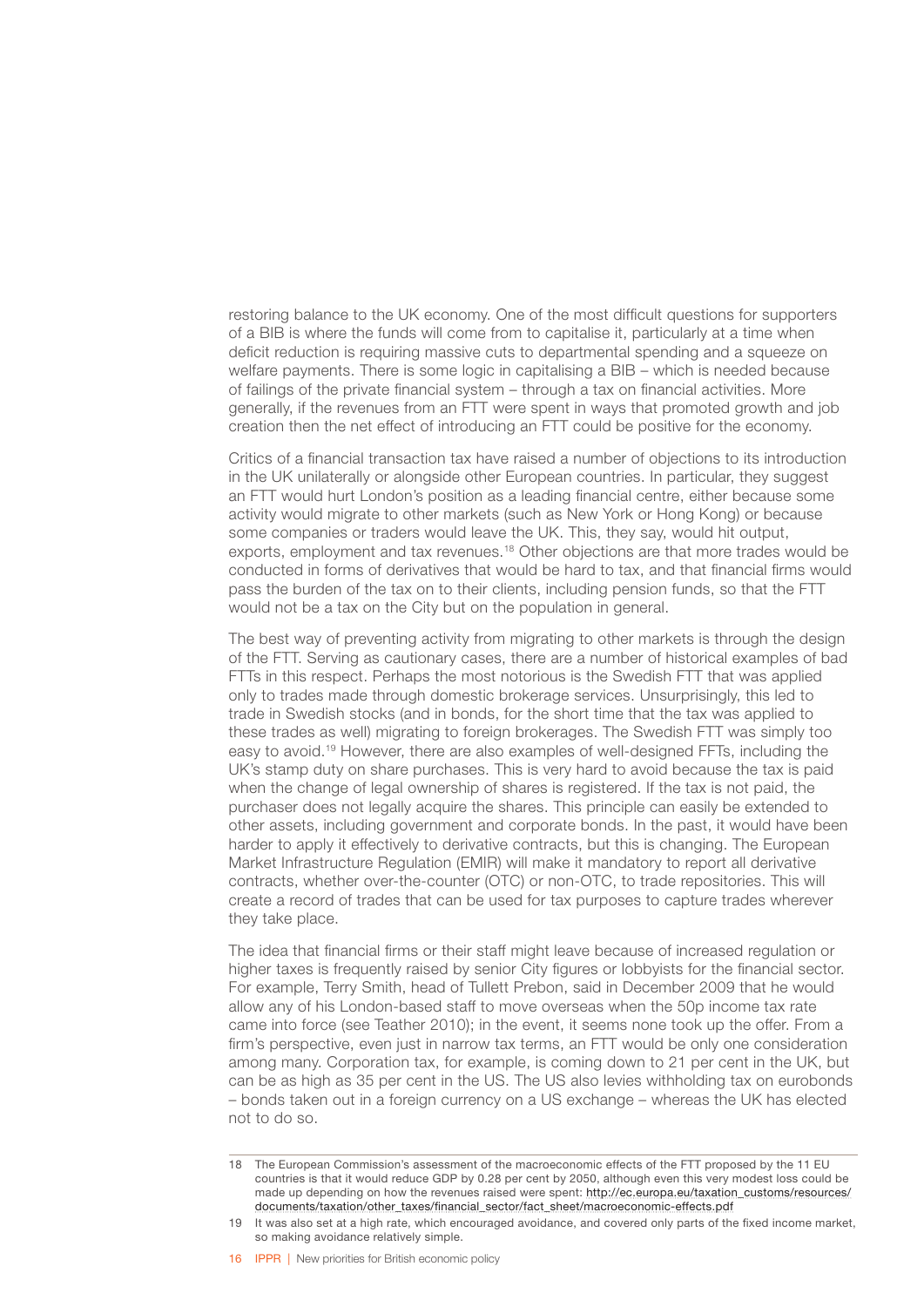More generally, London is a great place for wealthy financial sector employees to live. It also has many advantages as a place to conduct financial business, including all the service infrastructure of consultants, lawyers and so on that has grown up around the City. It would take a lot more than an FTT to cause people to leave in any significant numbers. Since the financial crisis, in addition to the 50p tax rate, a tax on bankers' bonuses has been levied by the last Labour government and the Coalition government has introduced a levy on banks' balance sheets (and increased it three times). This has not triggered a mass exodus, or even a trickle, of firms or people to alternative locations. Even the *Financial Times* (2011) has argued threats by banks to quit the UK 'should be faced down, not just because they are unreasonable but because they are of questionable credibility'.

Another argument deployed by opponents of an FTT is that it would be paid by pensioners, not bankers. The chancellor, George Osborne, said in November 2011: 'There is not a single banker in the world that is going to pay this tax. There are no banks that are going to pay this tax. The people who will pay this tax are pensioners.<sup>'20</sup> In fact, the issue facing pensioners is lack of transparency in the pensions market and the high cost of fees (eclipsing the cost of an FTT many times over). If anything, the FTT ought to benefit pensioners by encouraging fund managers to return to more traditional longerterm investment strategies, thereby reducing the attrition to pensioner returns created by the charges of financial intermediaries. In reality, the incidence of a broad-based FTT would be paid mainly by those on high incomes, especially bankers, and so it would be a progressive tax (Dolphin 2010).

FTTs are paid by those who trade in the financial instruments to which they are applied, so potentially by banks and hedge funds, pension and life insurance funds, companies and individuals. But while most domestically owned UK shares<sup>21</sup> are owned on behalf of individuals by insurance companies and pension funds and by individuals themselves, most trading in shares is not done by these institutions. Insurance companies, pension funds and individuals trade their shares relative infrequently, and so would pay limited amounts under an FTT. Investment banks' proprietary trading desks<sup>22</sup> and hedge funds trade very frequently and so would pay a high proportion of the FTT. The European Commission believes that 85 per cent of the transactions covered by the tax proposed by the 11 EU countries are between financial institutions.

Banks and bankers *will* pay FTTs. Banks will pay every time an employee conducts a trade on the bank's account. To the extent that this results in lower returns and profits for the banks, ultimately the cost of the FTT will fall on their shareholders. In addition, however, employees will pay because less profitable banks will mean smaller profit-related bonuses.

Hedge funds do most of their trading on behalf of their clients, so it is likely to be their clients who ultimately pay FTTs through lower returns (although lower returns will also mean fewer assets under management and lower fees in turn, so indirectly hedge fund managers will pay too). This has led to claims that the incidence of the tax would fall on future pensioners. In fact, according to the pension consultant Mercers, only 5.3 per cent of UK pension funds have direct exposure to hedge funds and 10.0 per cent to hedge funds of funds (some pension funds might fall into both categories), and in both cases their average allocation is 8.7 per cent (Mercer 2012: 8). Lower hedge fund returns as a result of an FTT would therefore have no effect on more than five out of six pension funds.

- 22 Where employees of a bank trade on the bank's own account.
- 17 **IPPR | New priorities for British economic policy**

<sup>20</sup> Quoted in Waterfield 2011

<sup>21</sup> The rest of the world now accounts for over 40 per cent of holdings.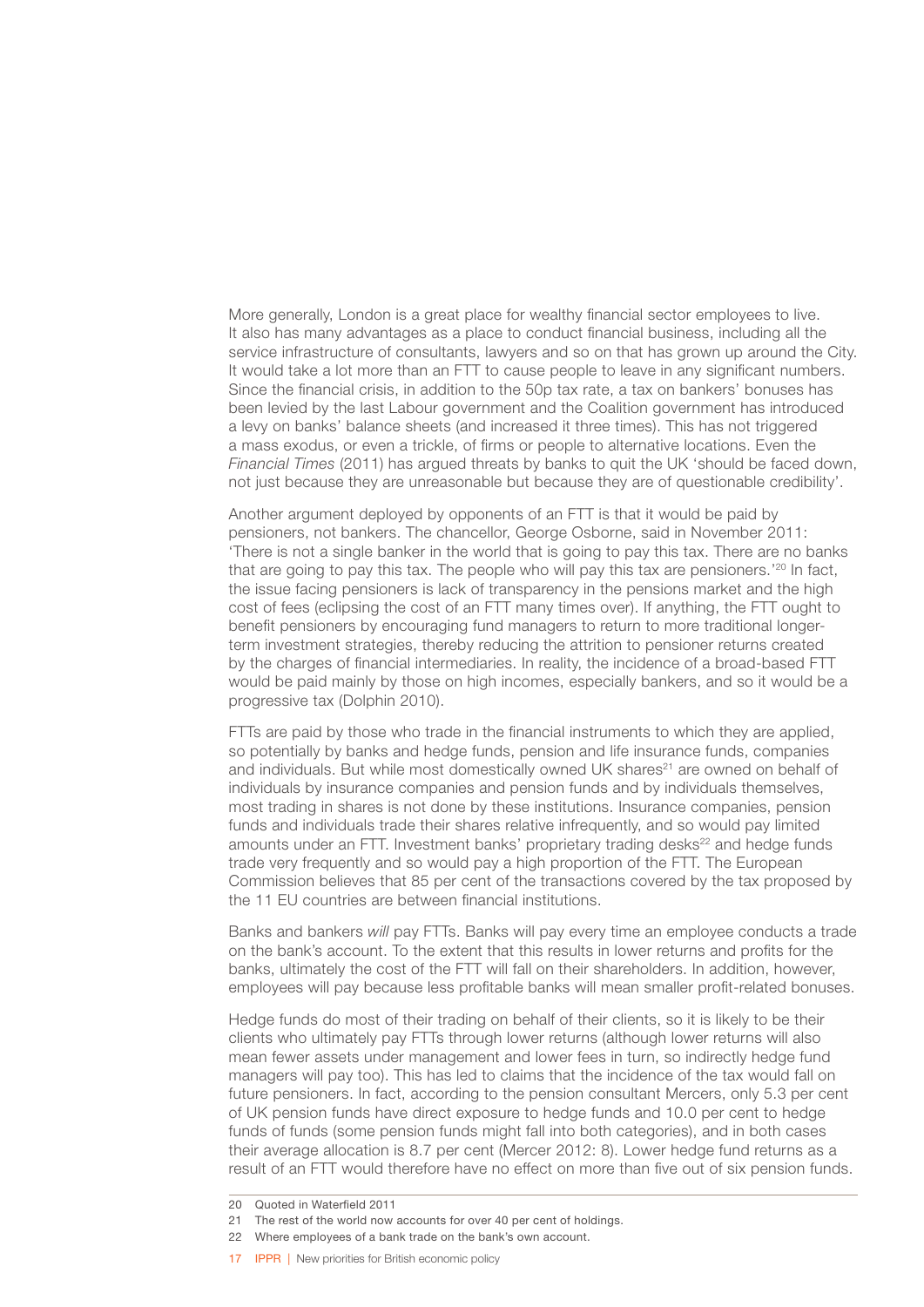Those that do invest in hedge funds would have to decide how much they think returns would fall as a result of FTTs and whether it is worth continuing to pay hedge fund fees – typically 2 per cent of assets under management and 20 per cent of returns – for the likely returns. Given the recent performance of hedge funds  $-$ average at best<sup>23</sup> – they might decide not to bother.

Even if pension funds continue to invest in hedge funds and so pay relatively high amounts of FTTs, FTT payments made by pension funds will be progressive, because higher earners have bigger pension pots than lower earners. Similarly, FTTs paid by the other major hedge fund client group – individuals – will be very progressive, because only the extremely wealthy choose such investments.

Ultimately, an FTT is just one more element to be added to the cost of the transfer of the ownership of an asset from one agent to another – and, given the rates of FTT that have been proposed, it is not a major element at that. It is ironic that the financial institutions which already make money by charging investors fees for conducting transactions are the biggest opponents of plans for the government to also make a charge. Infrequent traders would barely notice the addition. Only frequent traders – hedge funds, the proprietary trading desks of investment banks and, of course, high-frequency traders – would be materially affected. If their business models are so fragile that a levy on trading on the extremely modest scale proposed by the 11 EU countries would wreak havoc, then perhaps those are not very good models.

As well as being a source of revenue, an FTT would have other benefits. It would lead to a substantial reduction in speculative high-frequency trading (the original rationale for the tax on currency trading proposed by James Tobin). No one should regard this as a loss. Adair Turner (2009) has described this type of activity as 'socially useless'. It represents rent-extraction by the financial sector from the rest of the economy (Dolphin 2013). Furthermore, much of this high-frequency trading is conducted using leverage provided by banks. If there is less trading then banks will be lending less to other financial institutions; this should leave more funds available for lending to the rest of the economy. An FTT could therefore help to reduce 'short-termism' in the City and promote long-term investment. As such, it would be an integral part of efforts to rebalance the economy and to make finance better support the rest of the economy – which are key elements of a more collaborative capitalism.

At the root of the financial crisis was irresponsible behaviour by the financial sector, in particular the banks, and a bubble in the housing market. If a future government wanted to raise additional revenues from new sources, whether for the short-term purpose of cutting its debt, to finance additional spending (including to capitalise a British Investment Bank), or to replace other revenues that will be lost in the medium term, there is some logic in looking to the finance and housing markets. Two options with a long pedigree are a broad financial transaction tax and a land value tax. As part of rethinking the nature of British capitalism, the UK should examine the practical difficulties involved in an LVT and how they might be circumvented and also look to follow the lead of those European countries that are moving to implement a general FTT.

<sup>23</sup> See Economist 2012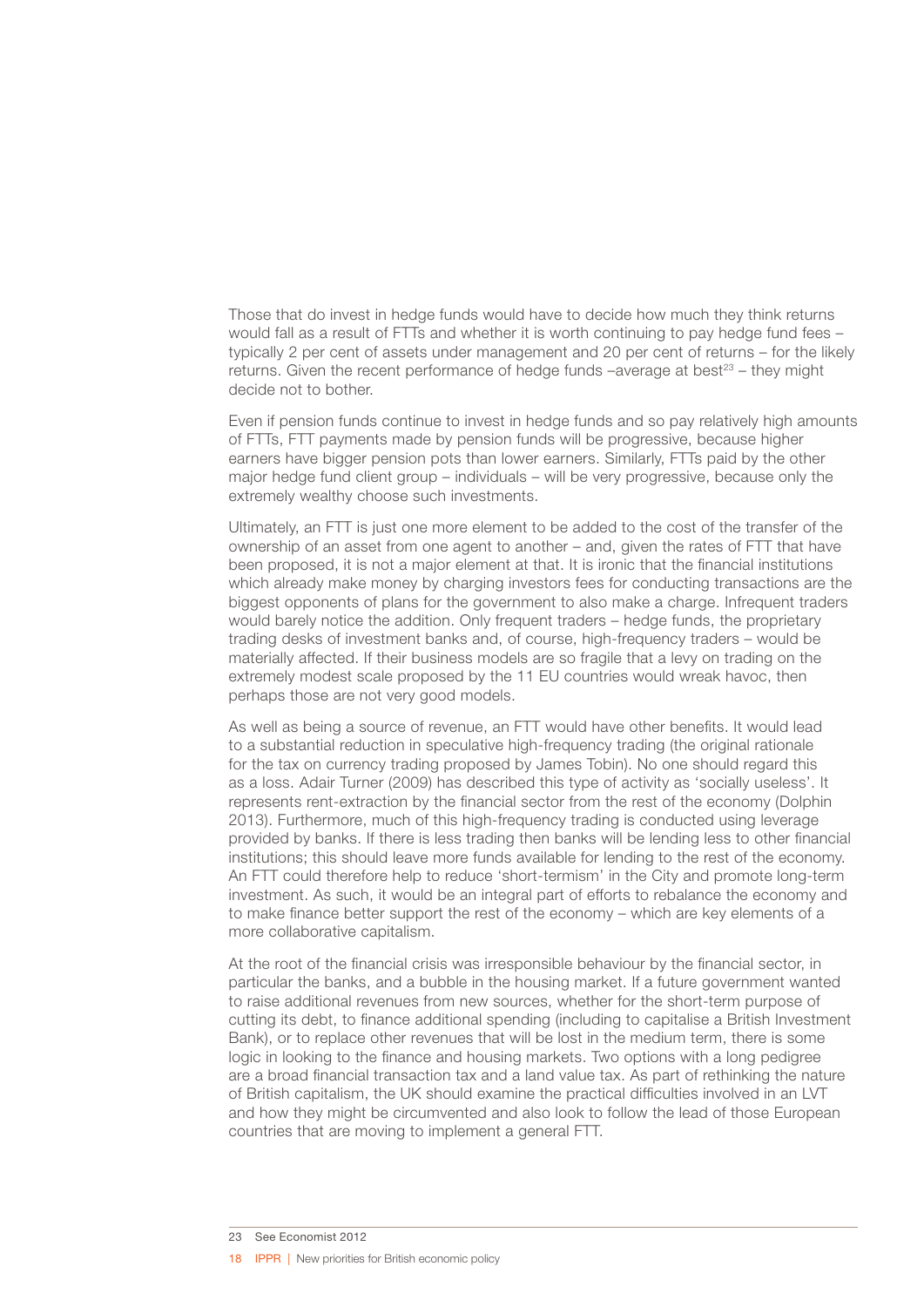### <span id="page-20-0"></span>3. BOOSTING EXPORTS

#### Key points

- The UK's trade performance has been poor for the last three decades.
- Shifting to an export-led growth model will require intensive investment in infrastructure, skills and productive capacity.
- Government and private sector collaboration through an active industrial strategy will be needed to deliver this investment.

Any attempt to rebalance the UK economy must involve boosting exports. The UK has run a current account deficit in each of the last 29 years. After such a long run of deficits, this situation can hardly be described as unsustainable, but it does have a cost. Current account deficits have to be offset by capital account surpluses: that is, by the net selling UK assets. This increases our net external debt and means higher overseas payments of dividends and interest in the future. Any government that is concerned about reducing its fiscal deficit in order to cut the burden of debt interest payments that future generations will bear should be equally keen to eliminate the current account deficit in order to cut the payments future generations will have to make to overseas creditors.



Figure 5 UK current account balance (% of GDP)

Source: ONS; figure for 2012 is for first three quarters only<sup>24</sup>

Taken at face value, trade statistics suggest that there is a potential conflict between the desire to rebalance the economy away from finance and towards other sectors and, on the other hand, the desire to see the UK run a series of current account surpluses. The tension arises because finance has been an important source of overseas earnings for the UK. In the last 10 years, the UK has averaged a surplus of 2.6 per cent of GDP in its trade in insurance and financial services. In 2011 the surplus was 3.0 per cent, while the rest of the economy ran a deficit in excess of 4 per cent of GDP.

However, there is a link between the growth of finance in the UK economy since 1986 (that is, since the 'big bang' in the City) and the UK's poor trade performance in other sectors, particularly manufacturing (Dolphin 2013). Manufacturing employment in the UK has been declining since the early 1980s, but throughout this period there is a correlation between the pace of decline and sterling's exchange rate. In the 1980s – when the government's experiment with monetarism led to very high interest rates – sterling's exchange rate index was very strong and the pace of decline in

19 **IPPR | New priorities for British economic policy** 

<sup>24</sup> <http://www.ons.gov.uk/ons/rel/bop/balance-of-payments/3rd-quarter-2012/stb-bop-q3-2012.html>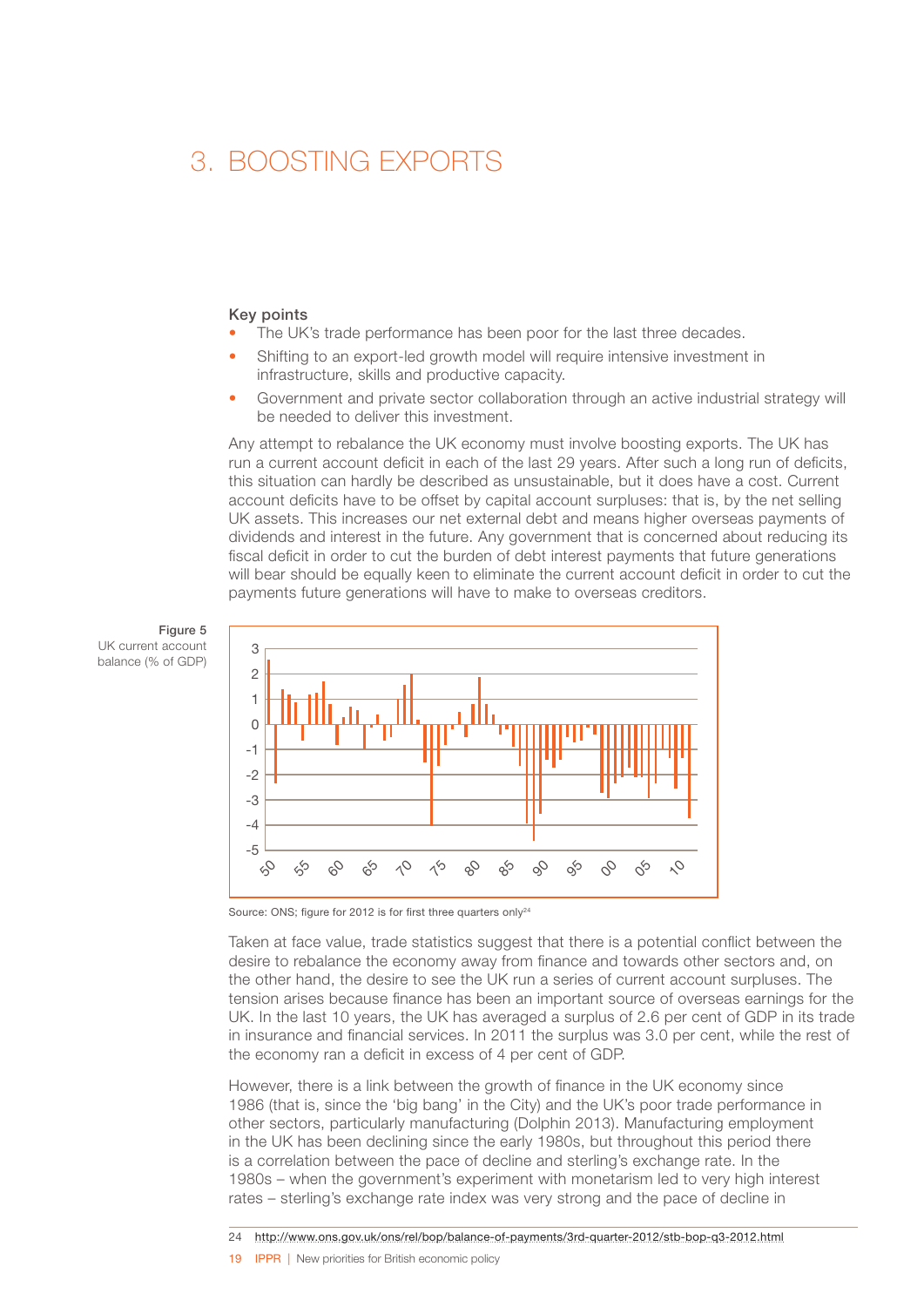manufacturing employment was steep. Similarly, in the period from 1998 – after sterling had appreciated by around 25 per cent – manufacturing employment fell rapidly, and far faster in the UK than in the other G7 economies.<sup>25</sup> But in the intervening period – the years immediately after sterling was ejected from the European exchange rate mechanism and fell in value by almost 20 per cent – manufacturing employment increased for four consecutive years. Thus the link between sterling and manufacturing employment is clear. When sterling is strong, UK manufacturing becomes uncompetitive, its exports weaken, output suffers, and employment is cut; when sterling is weak, manufacturing performs much better.26

There is also a link between the financialisation of the UK economy and the value of sterling. There is no way of saying exactly what represents 'fair value' for a currency, and exchange rates are determined by many factors, the relative importance of which can vary over time. However, one of the principal reasons for sterling's high value between 1998 and 2007 was strong capital flows into the UK – and the financial sector received a large share of these inflows. The financialisation of the economy, therefore, can be said to have led to a large trade surplus for the UK in financial services and insurance, but at the cost of a significant loss of competitiveness for UK manufacturing and a wider trade deficit in goods. This has had negative effects on the regional balance of growth in the UK economy and has exacerbated the north–south wealth gap.

However, loss of competitiveness is only part of the story. There are also structural reasons for the UK's poor export performance. UK exports of goods are too targeted at advanced economies. The most successful exporting countries in recent years, such as Germany, are much more focused on exporting to faster-growing developing economies. In part, this is because they manufacture the types of goods these economies need most at this stage in their development – machinery, tools and equipment – which the UK by and large does not.

It is argued in some quarters that the UK's time will come when economies such as China, India and Brazil start to import more of the things that the UK is good at providing, including services such as finance, management consultancy and architecture. However, this is not the solution to the UK's trade gap. First, levels of income in these economies are well below levels in advanced economies – and it could be a long wait. Second, in areas such as finance, competition with the UK is growing: in Asia, for example, Hong Kong, Singapore and Shanghai are all already major financial centres in their own right. Third, while UK firms might win business in developing economies, they are likely to do so, in many cases, by setting up local offices and employing local people. Some income from these activities will come back to the UK, but a lot will stay overseas. British management consultancy firms, for example, have already established offices in China. But they employ local people who understand local customs and traditions. To the extent that these ventures are profitable, some income – export earnings – will be remitted to the UK, but this is unlikely to occur at a level sufficient to close the UK's current account gap or to create much in the way of new jobs domestically.

<sup>25</sup> In the 10 years to 2011, manufacturing employment in the UK fell by 3.8 per cent a year. Among G7 countries the next highest rate of decline was 2.3 per cent in Japan. In Germany manufacturing employment only contracted at a 0.4 per cent rate over this period.

<sup>26</sup> See annex 3 for charts showing trends in sterling and manufacturing employment.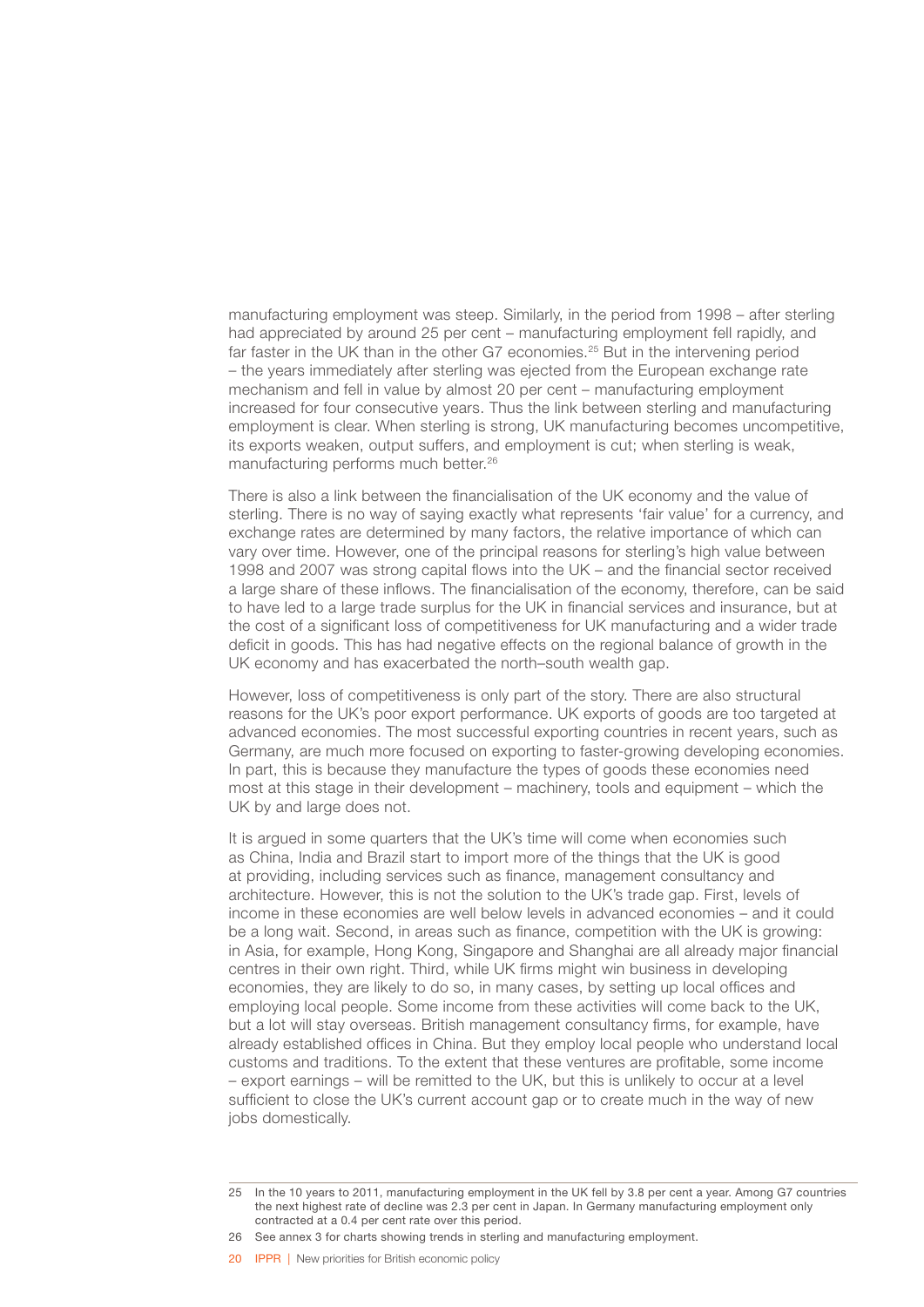#### <span id="page-22-0"></span>Supporting exporters

Concentrating on those segments of manufacturing that the UK is already good at and waiting for the service sector to boost the UK's export performance are not solutions to the UK's poor export performance. Positive steps need to be taken. The Confederation of British Industry (CBI) and Ernst & Young together came up with a plan of action in 2011 that included proposals for companies and for the CBI itself, as well as for government. Their plan for government (CBI and E&Y 2011: 58) comprised:

- setting targets for the growth of exports
- bringing all the support government currently offers to exporters together in one place
- ensuring new legislation does not hinder export performance
- increasing hub airport capacity
- promoting the study of science, technology, engineering and maths (the STEM subjects) and language subjects in schools
- making more business appointments to UK Trade and Investment (UKTI); and
- increasing the availability of export credit by diversifying the ways firms can access Export Credits Guarantee Department (ECGD) products.

This is a sensible package of recommendations, but it is hard to see that it would make a huge difference to the UK's export performance. Only one – improving the performance of the ECGD – focuses directly on ways to support exporters.

UK Export Finance, the operating name of the ECGD, 'complements the private market by providing assistance to exporters and investors, principally in the form of insurance and guarantees to banks'.27 It does this by insuring exporters against non-payment by overseas buyers, guaranteeing bank loans taken out by overseas buyers to finance purchases from British firms, insuring UK investors in overseas markets against political risk, and sharing credit risk with banks. In the 2011/12 financial year, UK Export Finance issued guarantees to a total value of £2.3 billion covering exports to 38 different countries (ECGD 2012). At first glance, this is an impressive amount. However, over £1.8 billion of this total was in connection with overseas purchases of Airbus aircraft; less than £500 million went to guarantee purchases from other exporters or other investments. (Although Export Finance points out that by helping Airbus it is also helping the numerous small and medium-sized businesses that make up its supply chain.)

More needs to be done to encourage greater take-up of UK Export Finance's services, in particular by small and medium-sized firms – something the Coalition set out as a priority when it launched its trade white paper in February 2011. Adam Lent and David Nash have argued that targeted information campaigns and a greater presence at trade fairs would help to raise awareness of how Export Finance can help (2011: 50). They also suggest that lessons can be learned from export credit agencies in other countries. Export Finance should bring together business and trade associations to exchange information on trade opportunities. It should also help provide information on the credit-worthiness of overseas buyers and offer assistance to exporters trying to recover bad debts. Almost all of the guarantees made by Export Finance cover the export of manufactured goods. Given the importance of services in total UK exports, Export Finance should explore how it can help service providers to sell into overseas markets.

27 <http://www.ukexportfinance.gov.uk/about-us/mission-and-principles>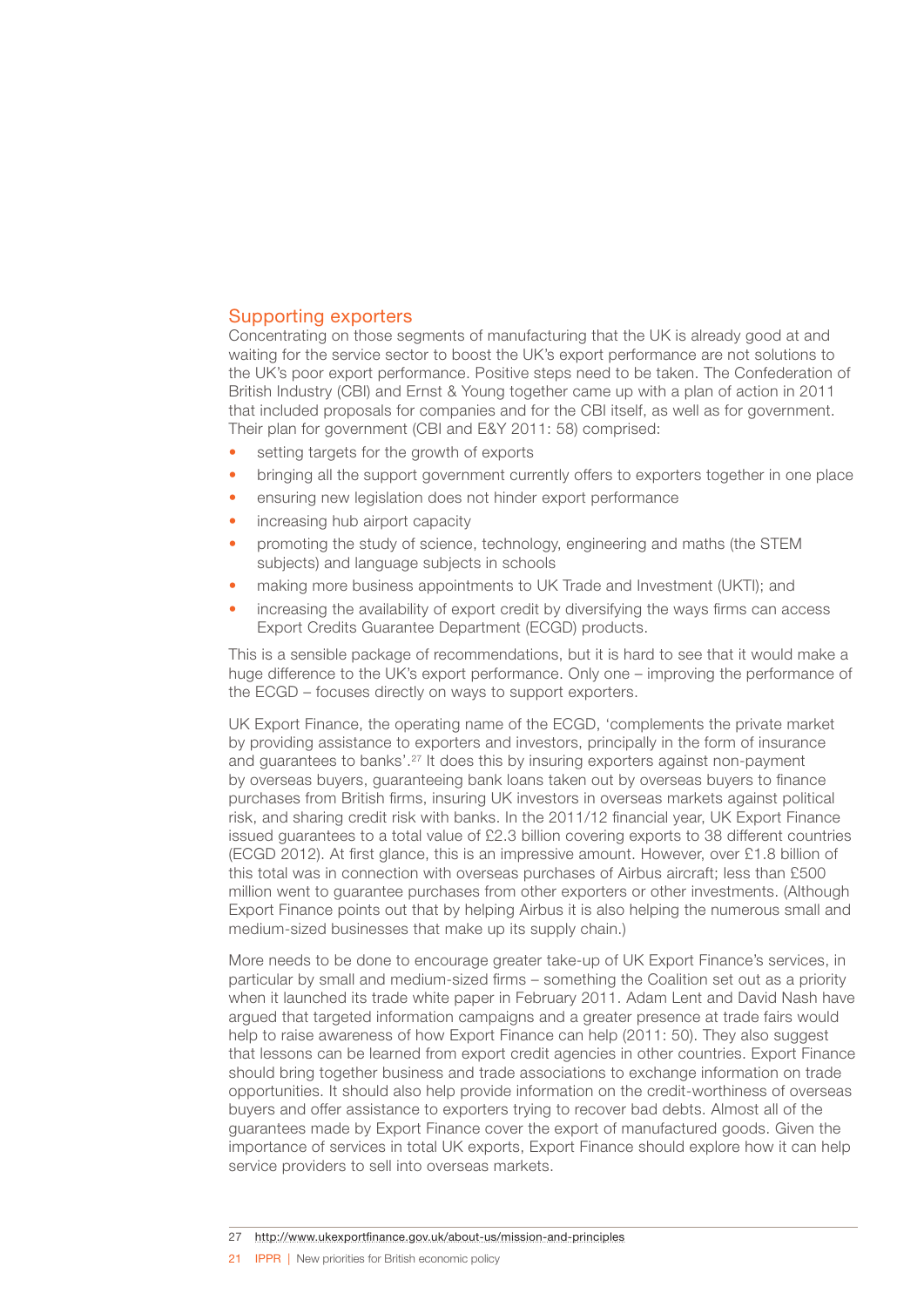<span id="page-23-0"></span>UK Export Finance can, however, only help so much. It can support a limited number of existing companies in certain circumstances, but it cannot help the UK to develop a much bigger export sector. The same is true of other Coalition government initiatives, such as the eight trade envoys appointed in 2012 to promote trade for UK businesses in high-growth and developing markets, or the £8 million identified in the Department of Business, Innovation and Skills (BIS) budget to strengthen the capacity of business groups (such as chambers of commerce) in 20 key markets. And while the chancellor's decision in the 2012 autumn statement to increase the budget of UKTI by 25 per cent for the next two years is welcome, it only represents a temporary reversal of the cuts he announced in 2010.

Developing a bigger export sector will require more innovation, skills and investments that are geared specifically towards success in overseas markets. History shows the private sector will not generate this outcome by itself – and the chancellor is very naïve if he believes that his policy of cutting corporation tax rates will work in this regard. $28$ If the UK wants to have a more export-orientated economy, it needs to have an active industrial strategy designed to develop one.

#### Fostering an export economy

This does not mean 'picking winners', in the sense of identifying individual companies for support. And it should certainly not involve shoring up failing businesses, as was too often the case with industrial policies in the 1970s. Rather, it should mean identifying sectors and subsectors of the economy where the UK has a comparative advantage, or there is potential for rapid growth in overseas demand in the future, and then working out how the government can collaborate with industry to best promote an expansion of their productive capacity.

This is not a new idea. In the 1980s the Thatcher government used a range of incentives and support measures to encourage Japanese car manufacturers to invest in the UK. The result today is a vibrant industry that, according to the Society of Motor Manufacturers and Traders (2013), exported 1.2 million cars in 2012 – more than ever before. The UK's successful aerospace and aero engines industries were supported by 'Launch Aid' payments to fund research and development. And in 1986 the 'big bang' in the City was explicitly designed to secure London's role as a major global financial sector and source of overseas earnings for the UK economy. Today, it is the scale of effort that is the problem.

These examples show that government policy and actions can be integral to the success of UK businesses, but there is a widespread view that this is not the case. To bring about a new form of capitalism government must lead a change of opinion: away from deriding industrial policies as 'government meddling with the market' and towards regarding them as 'how government helps promote sustainable growth'. In particular, at a time of rapid change in the economy as a result of globalisation and technological progress, an active industrial policy needs to support the development of comparative advantages for the UK in new higher-value-added and tradable goods and services.

One potential problem is the need to comply with the EU's state aid rules. But, as Will Straw and Alex Glennie (2012) have pointed out, 'no state aid' is unlikely to be the

22 **IPPR** | New priorities for British economic policy

<sup>28</sup> For example, net foreign direct investment in the UK by foreign companies was unchanged in 2011 compared to 2010, while there was a substantial increase in foreign direct investment abroad by UK companies: [http://www.ons.gov.uk/ons/dcp171778\\_299174.pdf](http://www.ons.gov.uk/ons/dcp171778_299174.pdf)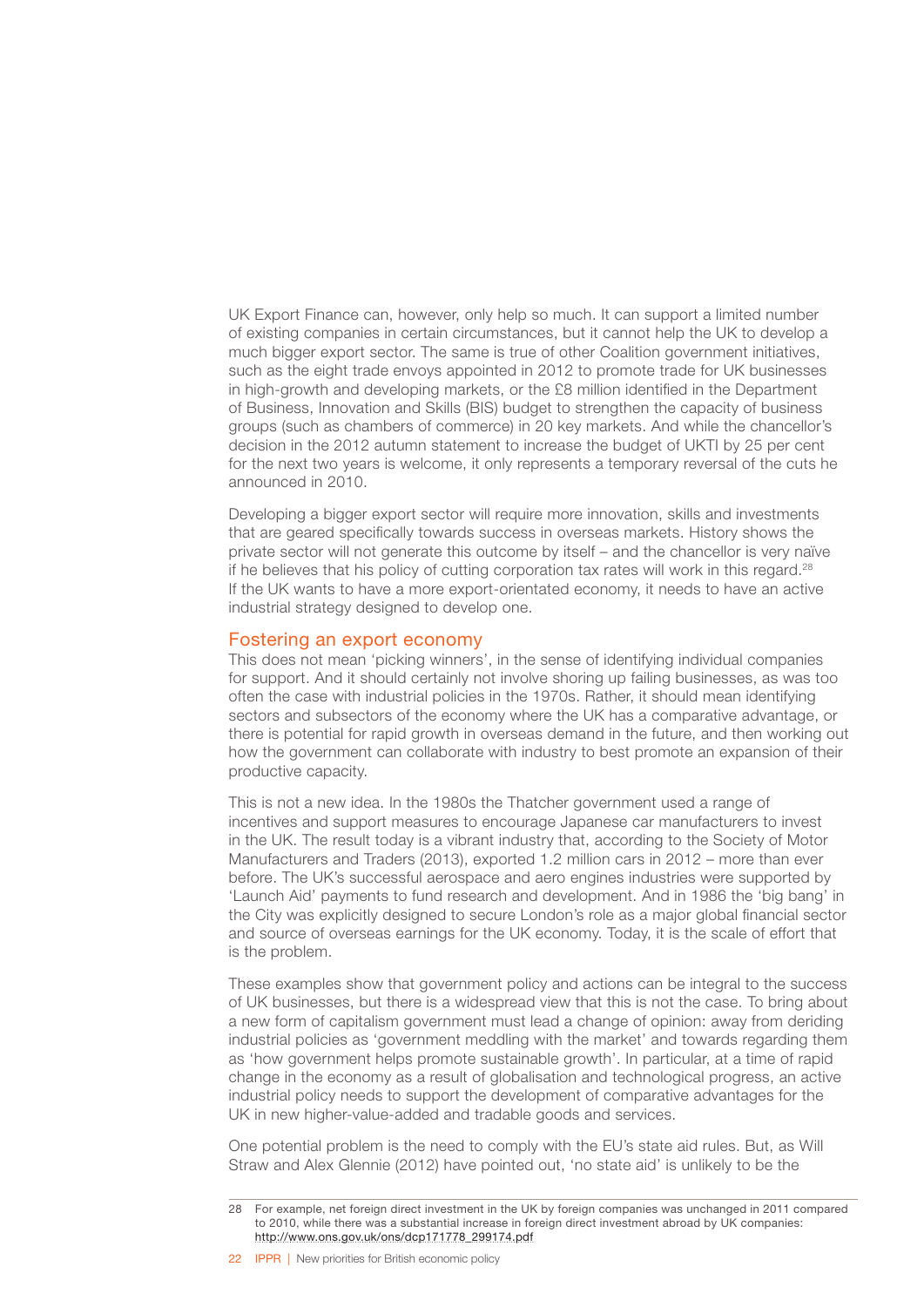optimal policy rule. If state aid is provided in a way that does not benefit one particular firm, or group of firms, over others in the same sector then it can play an important role in developing industries that can compete successfully in global markets, as well as supporting other aims, such as decarbonising the economy.

There is broad agreement among economists about many of the areas where the UK already has a comparative advantage. Most lists would include finance and business services, tertiary education, the creative industries, ICT, pharmaceuticals and medical devices, aerospace, and automobile production. In some cases – the financial sector, for example – there is probably little that government needs to do to help firms develop this advantage further. In others, such as tertiary education, it may primarily be a case of ensuring that policies do not negatively affect a sector that is already doing well. (In this respect, the current government's immigration policies are a good example of what not to do.) But some sectors will need support to ensure that the infrastructure they require is in place, that the education system is producing people with the skills they need, and that finance is available when they look to innovate, exploit new products and ideas, and expand into new markets.

Comparative advantage is not static. As emerging economies move up the value chain and as new products and services emerge, countries will gain and lose comparative advantages. The countries that cope best with change are those with a strong innovation culture. It is important, therefore, for the government to have a national strategy to support and encourage the development of innovative industrial clusters, such as Tech City in London and the maritime cluster centred on Southampton. It should also be possible to identify major trends in the global economy that will persist for many years and to define policies in a way that supports industries that can exploit the opportunities these trends present. In global terms, the rapid growth of demand in emerging economies is an obvious trend that the UK has so far been relatively bad at exploiting. Policies need to support a shift of emphasis for UK exports away from our traditional markets in the United States and Europe towards more dynamic markets in Asia and Latin America.

Some industrial policies were implemented badly in the UK in the 1970s (but not all – see Bailey 2013). As a result, there is a general belief in this country that industrial strategies do not work and that markets should be left largely to their own devices. This is a delusion shared by few other countries: governments elsewhere, including in supposedly freemarket economies like the US, have successfully implemented a variety of industrial strategies during the last three decades. The UK's poor export performance over this period is, in large part, the result of neglect. It is time to develop an active industrial strategy focused specifically on reversing the country's recent record.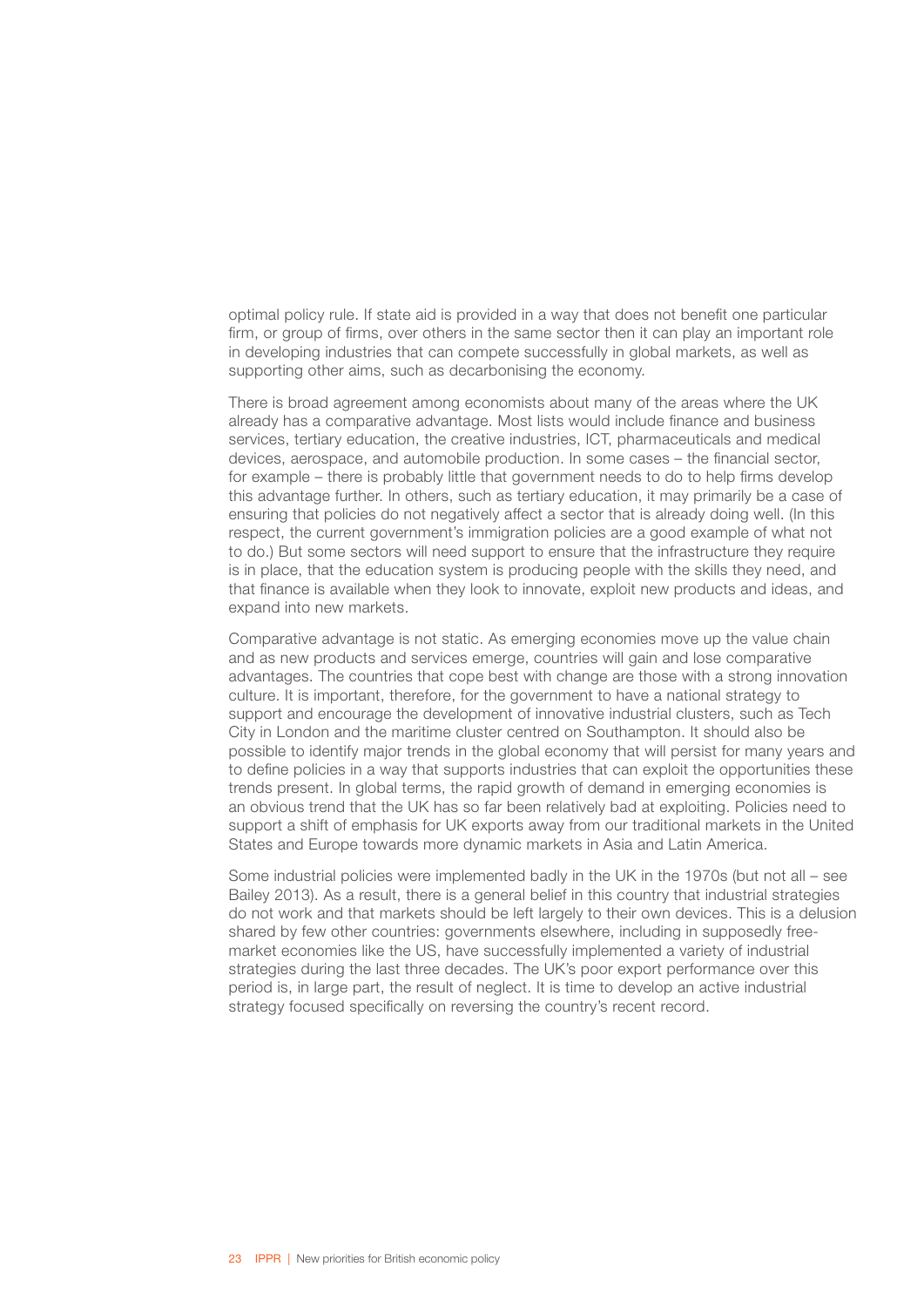### <span id="page-25-0"></span>4. REVITALISING THE REGIONS

#### Key points

- Rebalancing the UK economy and generating sustainable growth requires a revitalisation of the regions outside London and the South East.
- Government will have to collaborate with private sector agents to bring about the desired outcome.
- More powers and responsibilities need to be devolved from the centre to local groups, such as local enterprise partnerships; these groups will require greater fiscal autonomy.

In recent years, economic growth in London and the South East has been significantly faster than in the rest of the UK. Over the decade to 2011, gross value added (GVA) in London and the South East increased at an annual rate of 4.6 per cent, compared to an increase of just 3.7 per cent in the rest of the country. The relatively poor performance of the 'regions' (that is, in the UK other than London and the South East) is a drag on national prosperity. Strong growth in the economy as a whole, which is needed to bring down unemployment and increase revenues to pay for vital public services, requires greater prosperity in the regions.



Figure 6 Annual growth in gross

value added, by region, 2001–11 (%)

Source: ONS29

Furthermore, the overall figures for output growth do not tell the whole story. In many of the regions, economic growth has been heavily reliant on the state. The divergence between private sector growth in London and the South East and in the rest of the country is even greater than the GVA figures show.

<sup>29</sup> [http://www.ons.gov.uk/ons/rel/regional-accounts/regional-gross-value-added--income-approach-/](http://www.ons.gov.uk/ons/rel/regional-accounts/regional-gross-value-added--income-approach-/december-2012/stb-regional-gva-2011.html) [december-2012/stb-regional-gva-2011.html](http://www.ons.gov.uk/ons/rel/regional-accounts/regional-gross-value-added--income-approach-/december-2012/stb-regional-gva-2011.html)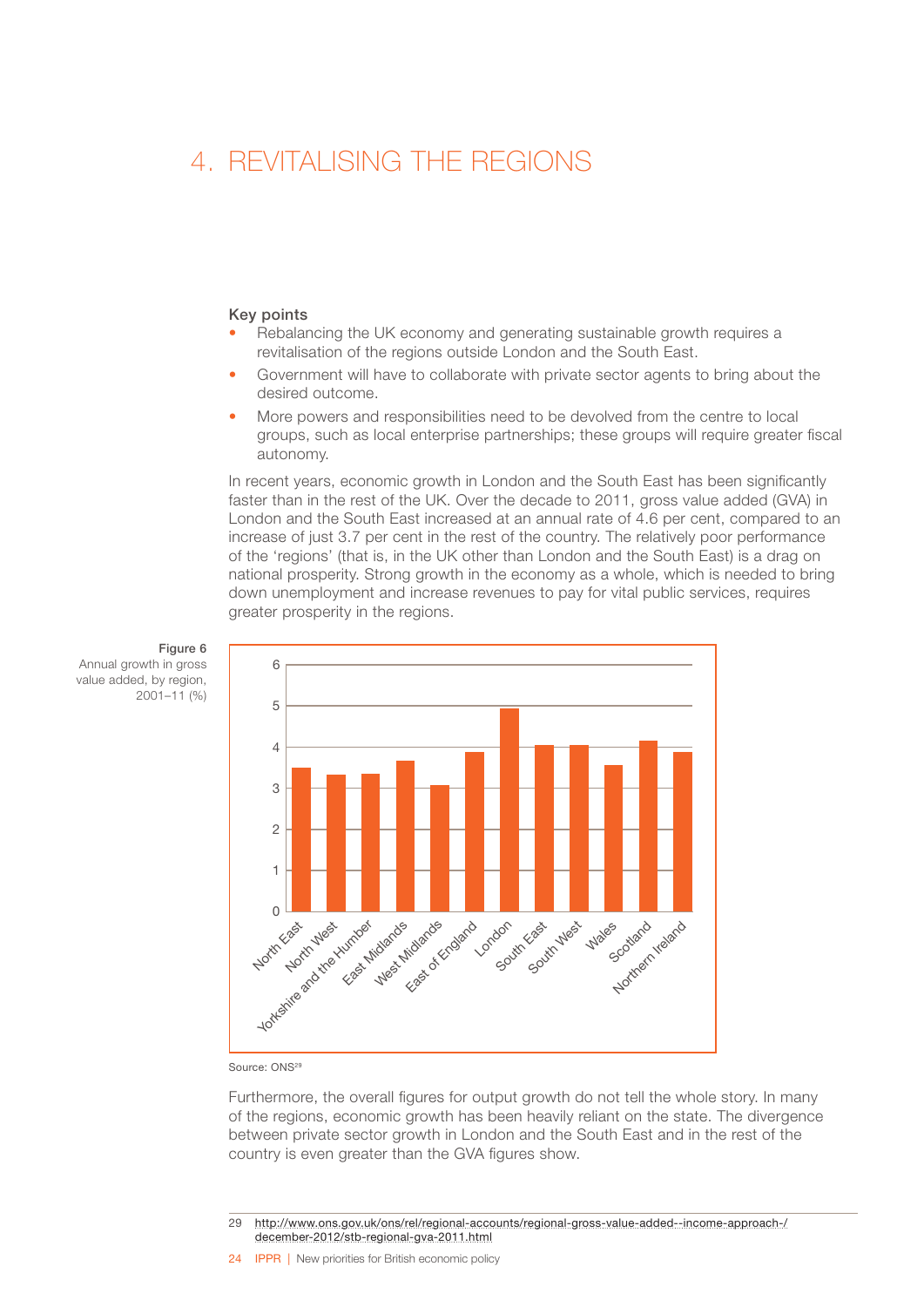#### <span id="page-26-0"></span>The employment split

This is most apparent from the employment data, particularly if we look at a broad definition of public sector employment that includes state employees plus 'para-state' employees – those working in the private sector but reliant on the state for their job, such as construction workers building new roads or refuse collectors working for a private company with a local authority contract (Buchanan et al 2009). More than half the jobs created in the UK between 1998 and 2007 were in the state and para-state sectors; in some regions – particularly the North East, Yorkshire and the Humber, and Scotland – the proportion was much higher. In the most extreme case, in the West Midlands, private sector employment actually contracted and state and para-state employment more than accounted for all the increase in total employment. Only in London, the South East and the South West did the private sector account for more than half the increase in employment.

|                          | Change in employment, 1998 to 2007 ('000s) | Share of employment            |              |                                      |
|--------------------------|--------------------------------------------|--------------------------------|--------------|--------------------------------------|
|                          | <b>Private sector</b>                      | <b>State and</b><br>para-state | <b>Total</b> | in state and<br>para-state, 2007 (%) |
| North East               | 18                                         | 66                             | 84           | 33.1                                 |
| North West               | 107                                        | 142                            | 250          | 28.7                                 |
| Yorkshire and the Humber | 61                                         | 130                            | 190          | 29.5                                 |
| East Midlands            | 72                                         | 88                             | 161          | 27.4                                 |
| West Midlands            | $-37$                                      | 105                            | 68           | 27.5                                 |
| East                     | 79                                         | 111                            | 190          | 26.9                                 |
| London                   | 194                                        | 120                            | 315          | 23.0                                 |
| South East               | 171                                        | 136                            | 307          | 26.6                                 |
| South West               | 161                                        | 125                            | 286          | 29.7                                 |
| Scotland                 | 77                                         | 168                            | 246          | 32.1                                 |
| Wales                    | 67                                         | 82                             | 149          | 34.3                                 |
| <b>Total</b>             | 972                                        | 1.273                          | 2.244        | 28.1                                 |

Source: Buchanan et al 2009

Furthermore, some of the jobs created in the private sector between 1998 and 2007 – for example, in retailing – will have been created only as a result of the extra spending of those employed by the state and para-state. Over this period, outside London and the wider south there was 'at best modest autonomous private sector job creation, and at worst no autonomous private sector job creation' (ibid: 23).

Proponents of a 'small state' will argue that this data is consistent with a view that state employment was 'crowding out' private sector employment in the regions during this period. However, this hypothesis does not fit the other facts. It is far more likely that weak growth in private sector employment was the *result* of the UK's transition from its industrial past, which made it necessary for public sector employment to 'fill in'. In most of the country, the private sector has not been able to adapt quickly enough to the effects of rapid technological change and globalisation, which have caused job losses in some industries and the closing down of production capacity, and more job losses, in others. The overall result was a policy – probably unwitting, and certainly unheralded – of using employment funded by the public purse to fill the gap left by a contracting private sector.

Following the financial crisis, recession and consequent leap in government borrowing, such a policy is not tenable for long. Public spending and public sector jobs are being

#### Table 2 Private and public sector employment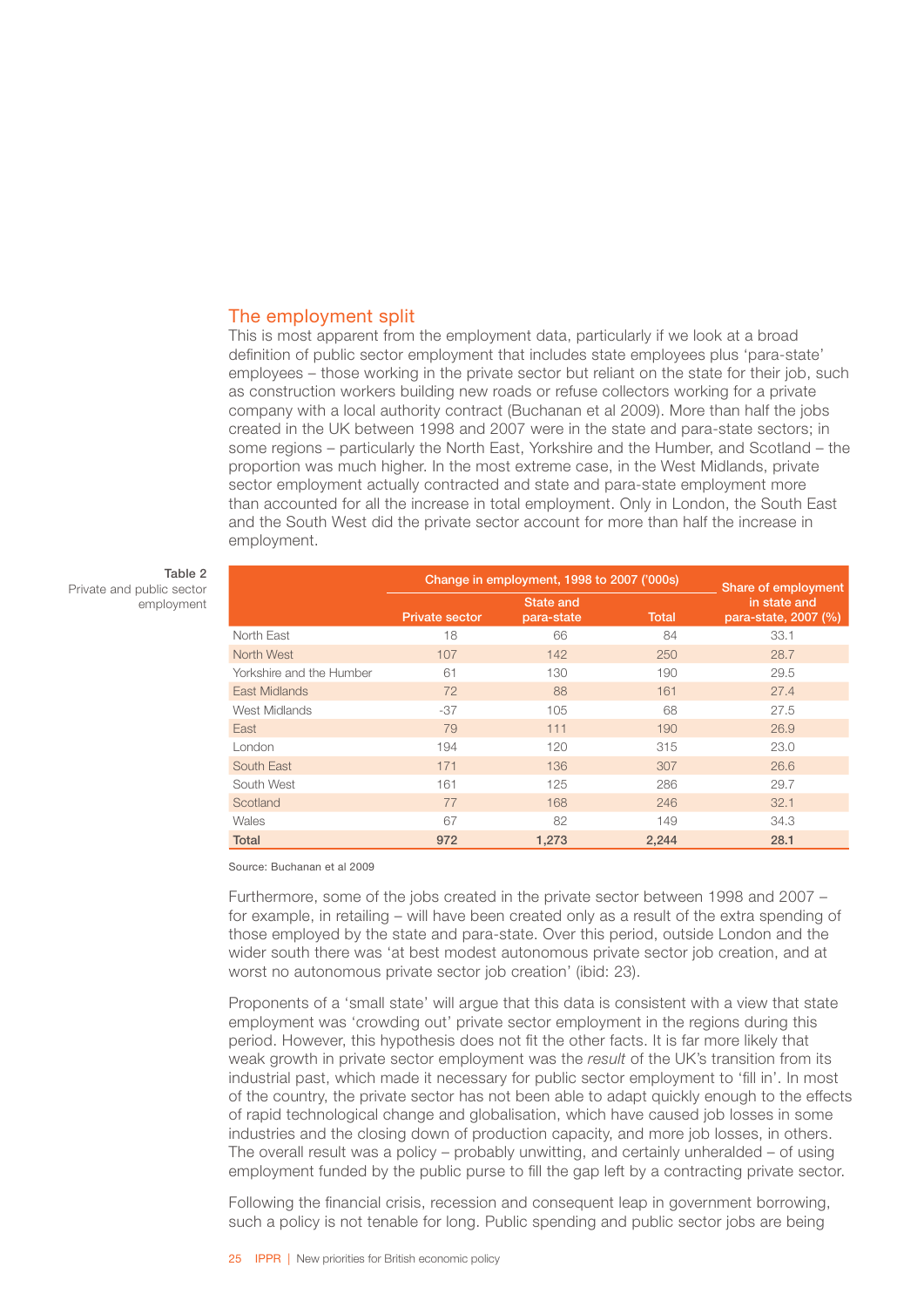<span id="page-27-0"></span>cut (by 288,000 in the UK over the last two years<sup>30</sup>). Instead, the Coalition government has favoured a range of supply-side measures to support growth in private sector output and employment in the regions. These include the establishment of the Regional Growth Fund, the re-creation of enterprise zones, 'city deals', and the creation of local enterprise partnerships (LEPs), all of which see some of the responsibility for growth distributed outwards from the centre to the local level.31 These policies do not always support the regions: the Growing Places Fund to stimulate private investment allocated resources, in part, based on population, and so it favoured the south. Other measures, such as support for key sectors like the car industry and offshore wind generation, do tend to favour the regions. However, like earlier attempts at 'regional policy', the current package of measures is unlikely to be successful in reversing the growth gap between the south and the rest of the UK. The scale of the problem is a huge one; the resources and attention devoted to dealing with it fall well short of what is needed.

Rebalancing the economy is often interpreted as returning to the sort of economy the UK had 30 or 40 years ago, with a much smaller financial sector and a much bigger manufacturing sector. The revival of the regions that were traditionally strong in manufacturing is expected to follow as a consequence. However, there can be no going back to the past. Since 1998, employment in manufacturing in the UK has contracted at an annual rate of 3.6 per cent. True, this is, in part, the result of 'crowding out' by financial services, but most of the decline is due to the forces of globalisation and technological change. These trends are not going to stop, so halting the decline in manufacturing employment would be a massive achievement – reversing it is most unlikely. Rebalancing the economy away from finance must mean achieving more rapid growth in other parts of the private service sector. There is no guarantee that these will be located outside the South East. Reviving the regions will require specific policy action.

#### Targeting regional growth

The current consensus in academic and other circles favours a regional policy based on 'localism': devolving power and resources to the regions so that they can deal with local barriers to growth and stimulate their economies by supporting innovation, investment and upgrades to infrastructure. Elements of government policy are in sympathy with this approach, but others display a centralist tendency. For example, when regional development agencies (RDAs) were abolished much of their functionality reverted to central government. At the request of the government, Lord Heseltine recently published a review of policies to boost growth in the UK (Heseltine 2012). In it, he urges greater localism: 15 of his 89 recommendations explicitly involve the devolution of power from the centre or making local government and other local agencies function more effectively.

The Northern Economic Futures Commission (NEFC), organised by IPPR North, which also published its report late in 2012, came up with fewer, more focused recommendations (IPPR North and NEFC 2012). As its name suggests, the commission's focus was on the economy of the north of England, but most of its recommendations are valid for regional policy more generally. Following an approach set out by the OECD, these can be grouped under five headings:

- Getting the right institutions and leadership in place
- Supporting innovation and business growth

<sup>30</sup> September 2010 to September 2012, excluding financial corporations as well as English further education and sixth form college corporations, which were transferred from the public to the private sector during this period. 31 For a full list of government initiatives see Heseltine (2012: 33-6)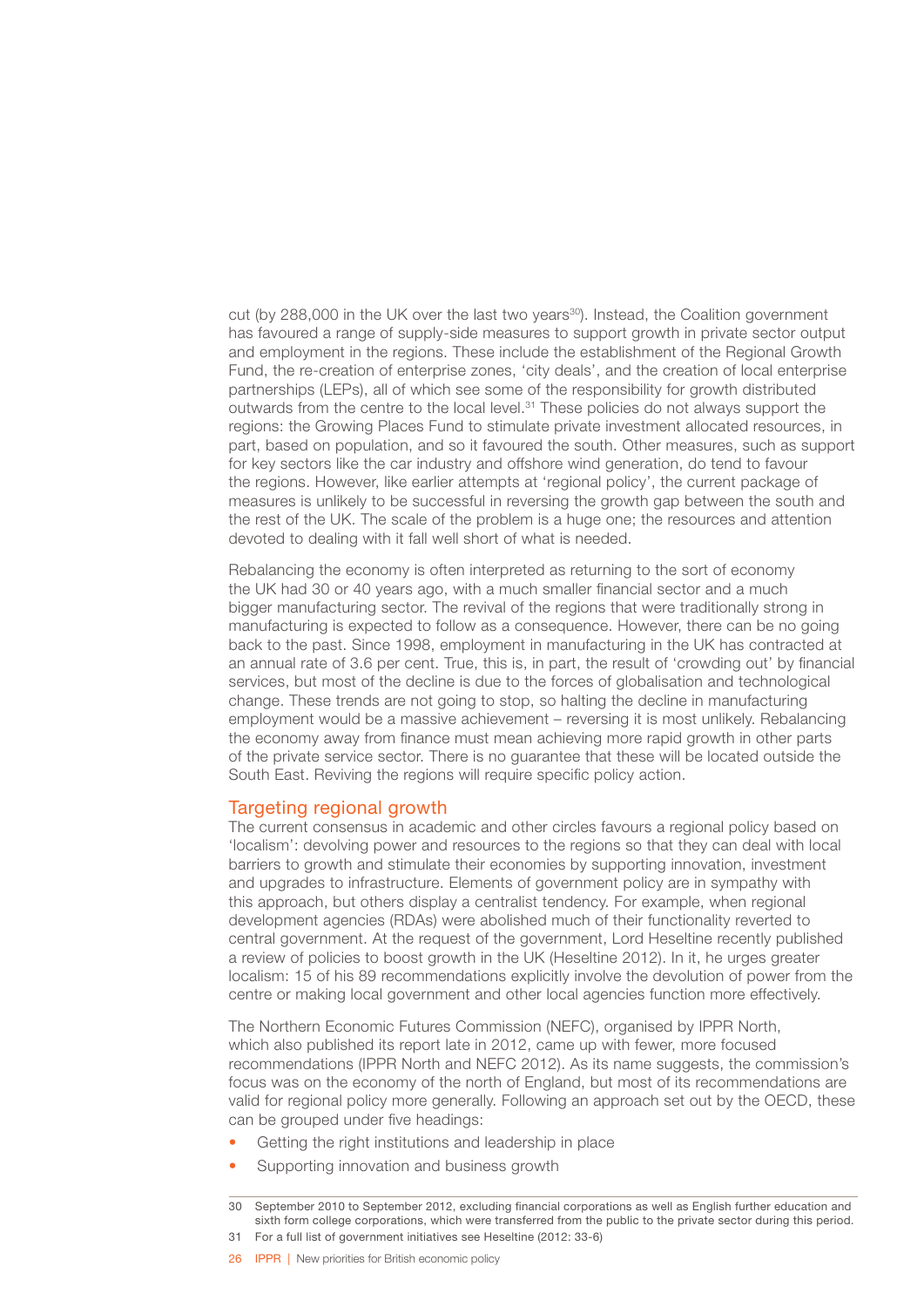- <span id="page-28-0"></span>Improving the quality of jobs and skills
- Investing more in infrastructure
- Ensuring sufficient finance is available for business investment spending.

Since the same elements will be vital to producing a substantial improvement in the UK's export performance, it should be clear that an active industrial policy needs to be designed to support both the regions and exporters. As well as focusing on support for the UK's export industries, industrial strategy should incorporate a national spatial plan (or plans), particularly around infrastructure assets such as transport, energy, water and land. Only greater collaboration between government and the private sector can ensure the necessary rebalancing of the economy.

The ability of the UK's regions to respond to the rapid pace of change in the economy has been hampered by uncertainty about the way they are governed and shifts in responsibility for economic development. In the latest change, the Coalition government abolished regional development agencies and introduced local enterprise partnerships. While there are considerable doubts about the LEPs' ability to make a huge difference to their local economies, given their limited responsibilities and even more limited resources, the LEP framework should be retained in the interests of stability and built on as necessary.

One of the big risks of the LEP structure is that individual LEPs, wittingly or unwittingly, compete with each other, to develop particular industries, for example, or to attract certain investment from overseas. Such behaviour is counterproductive. Far better would be for LEPs to work together within their regions towards common goals, in terms of attracting new businesses, increasing the demand for skills and ensuring that potential barriers to growth, such as shortages of finance, are circumvented.

Working together LEPs could, for example, create regional innovation councils. These would bring together leading universities and employers to encourage greater university– business collaboration, applied research and innovation support. Research has shown that industrial clusters (in the service sector as well as in manufacturing) lead to strong networks, knowledge spillovers and increased research and development (R&D) and innovation (OECD 2007). Regional innovation councils, if adequately resourced, could help to nurture nascent clusters and support established ones.

To encourage innovation and business growth in the regions, and to improve the UK's chances of boosting its exports, the NEFC made two further recommendations (2012: 9–10). First, it said that UKTI, the government body that supports businesses hoping to compete in international markets, should take a less sectoral, more regional approach. Second, it proposed the formation of a Northern Investment and Trade Board to develop key priorities for the north of England and to improve coordination between local authorities, LEPs and UKTI sector specialists (an approach that could be followed by all regions).

#### Sharpening workforce skills

The current and previous governments' approaches to skills policy have been determined largely by their preference for 'horizontal' industrial policies: those that do not favour any particular industry or sector. Rather than focus resources on developing the skills that certain parts of the economy might need, they have instead emphasised increasing the level of skills in the economy generally. They have done this by targeting those with few or no qualifications. The hope has been that an increase in the supply of people with qualifications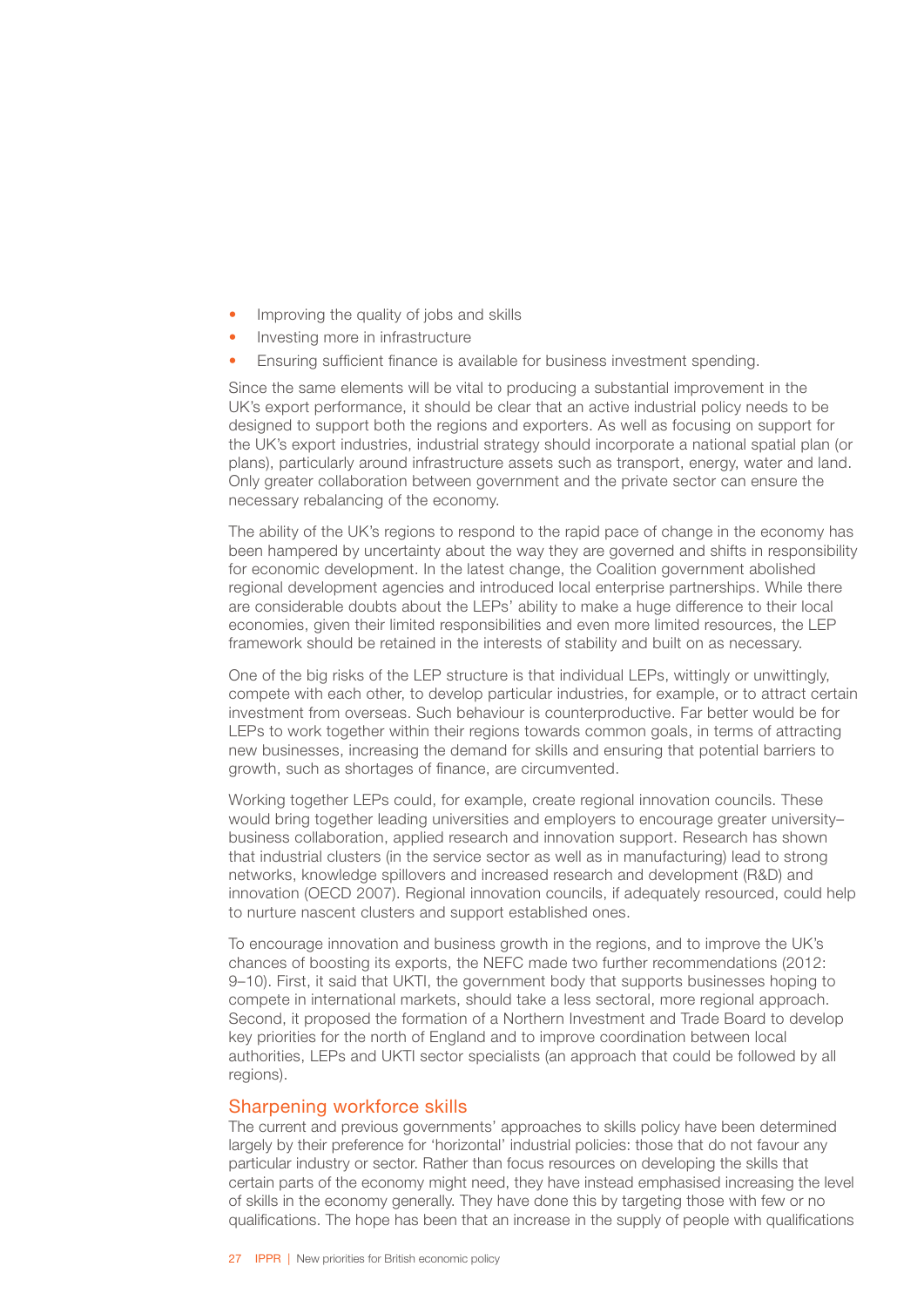<span id="page-29-0"></span>will increase the average level of skills in the workforce, which in turn will lead to an increase in the demand for skills. This approach has not worked (Lanning and Lawton 2012). Certain sectors of the UK economy appear to have settled into a low-skill, low-productivity equilibrium and firms in these sectors have not increased their demand for skills.

The problem, therefore, is not just how to further increase the supply of skills in the economy: it is how to encourage firms to increase their demand for skills. This will not be easy: across large parts of the economy, and particularly in areas such as retailing, hospitality and distribution and storage, there are many firms that rely on low-skilled staff on low wages to keep production costs down. The answer might be found by looking at the experience of European economies, such as Germany, the Netherlands and Denmark – there, many jobs that in the UK are regarded as low-skilled instead require a higher level of skills. Firms in these countries provide more training because they compete on quality, not on production at the lowest cost. Employer associations and unions work together, supported by state-backed finance, to create networks of support and to regulate training. The result is a much more highly trained and skilled workforce than exists in the UK.

Lanning and Lawton (ibid) argue that firms in the UK should have access to comparable networks, offering the kind of active and tailored business support that encourages more firms to adopt competitive strategies, which in turn support better job quality, including higher levels of training. To achieve this, they propose substantial reform and upgrading of sector skills councils as the best way forward within the UK's current institutional set-up.

#### Local powers to match local responsibilities

The experience of other countries with markedly more highly skilled workforces than the UK also suggests that a more localised approach to skills policy delivers the best results. A skills policy designed to revitalise the regions would, therefore, include the devolution of a proportion – perhaps a significant proportion – of skills funding to local authorities and their partners in city-regions. These bodies would then be responsible for ensuring that there was no mismatch between skills supply and the demands of employers, which can only be done effectively at a local level.

More generally, if responsibility for revitalising the regions is going to be placed with local authorities, LEPs and other local bodies, they need to be given greater fiscal autonomy. Subnational agencies in the UK control just 12 per cent of their revenues, compared to an EU average figure of 40 per cent (NEFC 2012: 139). Aligning spending decisions about economic development with revenue-raising powers would create the right incentives: successful policies to boost growth would result in enhanced revenues and so more funds with which to boost future economic performance.

A successful industrial strategy to revitalise the UK's regions will also require increased investment in infrastructure and ensuring businesses have the funds they need to invest, innovate and expand. Both problems can be tackled by the creation of a British Investment Bank. This is the subject of the next chapter of this report.

The future prosperity of the UK depends on stronger economic performance in the regions. If the UK wishes to rebalance to an export and business investment-led model of growth, one that results in higher-productivity jobs being done by a better-skilled workforce, it must find a way of revitalising the regions. This is not a task that can be left to the private sector alone: it requires collaboration between government, the appropriate local institutions and the private sector in the form of an active industrial strategy.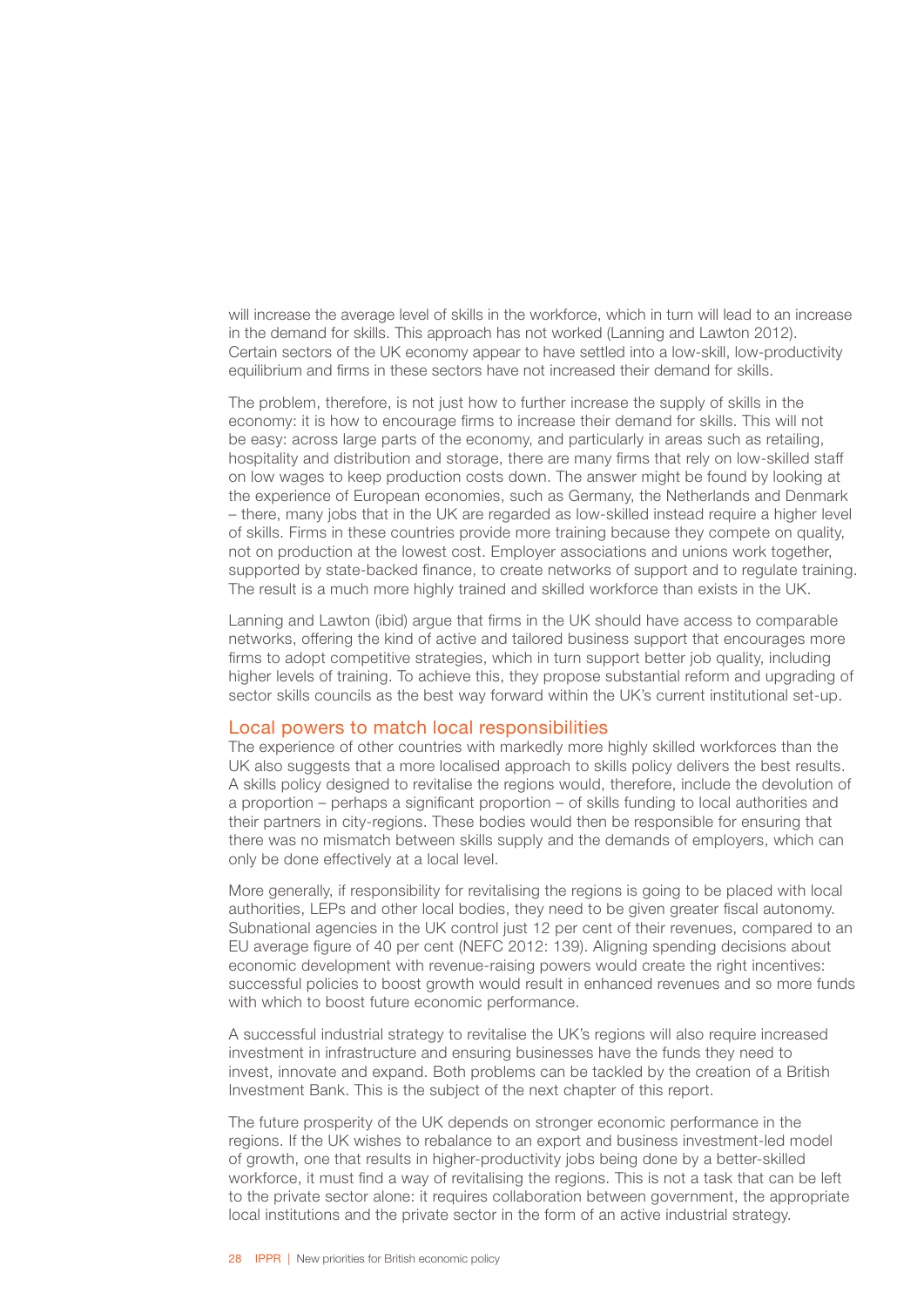### <span id="page-30-0"></span>5. BRITISH INVESTMENT BANK

#### Key points

- Underinvestment in infrastructure and the financing problems facing small and medium-sized firms have held back the UK economy for many decades.
- Private commercial banks have proved unwilling to provide adequate funding in these areas.
- A British Investment Bank should be established with a specific remit to tackle these longstanding problems.

The British economy has been hampered in the past by many structural problems. Among them is the failure of the private financial system to provide adequate funds for investment in infrastructure or sufficient finance to small and medium-sized businesses. As part of an active industrial strategy, a British Investment Bank (BIB) could tackle these financing gaps.

The Coalition government has acknowledged the need for a substantial improvement in the UK's infrastructure. In its *National Infrastructure Plan* it says that although the UK compares favourably to other OECD countries in some areas, there are serious concerns: 'many power stations are ageing, road congestion is a growing concern, train punctuality in the UK is worse that in other parts of Europe and in the longer term there will be an airport capacity challenge in the South East of England' (HM Treasury 2011: 6). Business leaders agree. A survey conducted in 2011 found that half felt the UK's transport infrastructure had deteriorated over the preceding five years and two-fifths felt that the energy network had got worse (CBI and KPMG 2011). Britain's infrastructure was said to compare unfavourably with that of other EU countries, and this finding was supported by the World Economic Forum's latest global competitiveness index, which shows the UK ranking only 24th on quality of overall infrastructure – well behind France (fifth) and Germany (ninth) (WEF 2012: 359).

#### The role of the British Investment Bank

A British Investment Bank would help to finance a major upgrading of the UK's infrastructure. It would do so by investing in 'marketable assets' – those that provide a stream of income in the future from which the BIB could be repaid. Possible examples include low-carbon, renewable energy generation, upgrades to the electricity grid, highspeed rail, toll roads and affordable housing.

The problem of inadequate bank financing for British small and medium-sized firms (SMEs) is a longstanding one. Indeed, it is often known as the 'Macmillan gap' after the head of a 1931 commission that identified the root cause of the problem as an 'information asymmetry'. This can be thought of as a kind of catch-22. In order to make loans, banks have to conduct due diligence on the companies that they might lend to. This is an expensive exercise, which means that they have to charge high fees and interest rates on loans. These fees and rates make the finance unaffordable to companies. To break this impasse, banks sidestep the due diligence process by lending only to companies that meet certain criteria. Some lending gets done under this regime, but many companies – especially start-ups – are excluded.

This problem was highlighted more recently in Don Cruickshank's report on competition in the UK banking industry (2000). He found that the concentration of bank lending to SMEs among a handful of large banks was detrimental to SME performance and called for an investigation into the existence of complex monopolies. Little has changed in the ensuing 13 years: retail banking in the UK is dominated by just five firms. The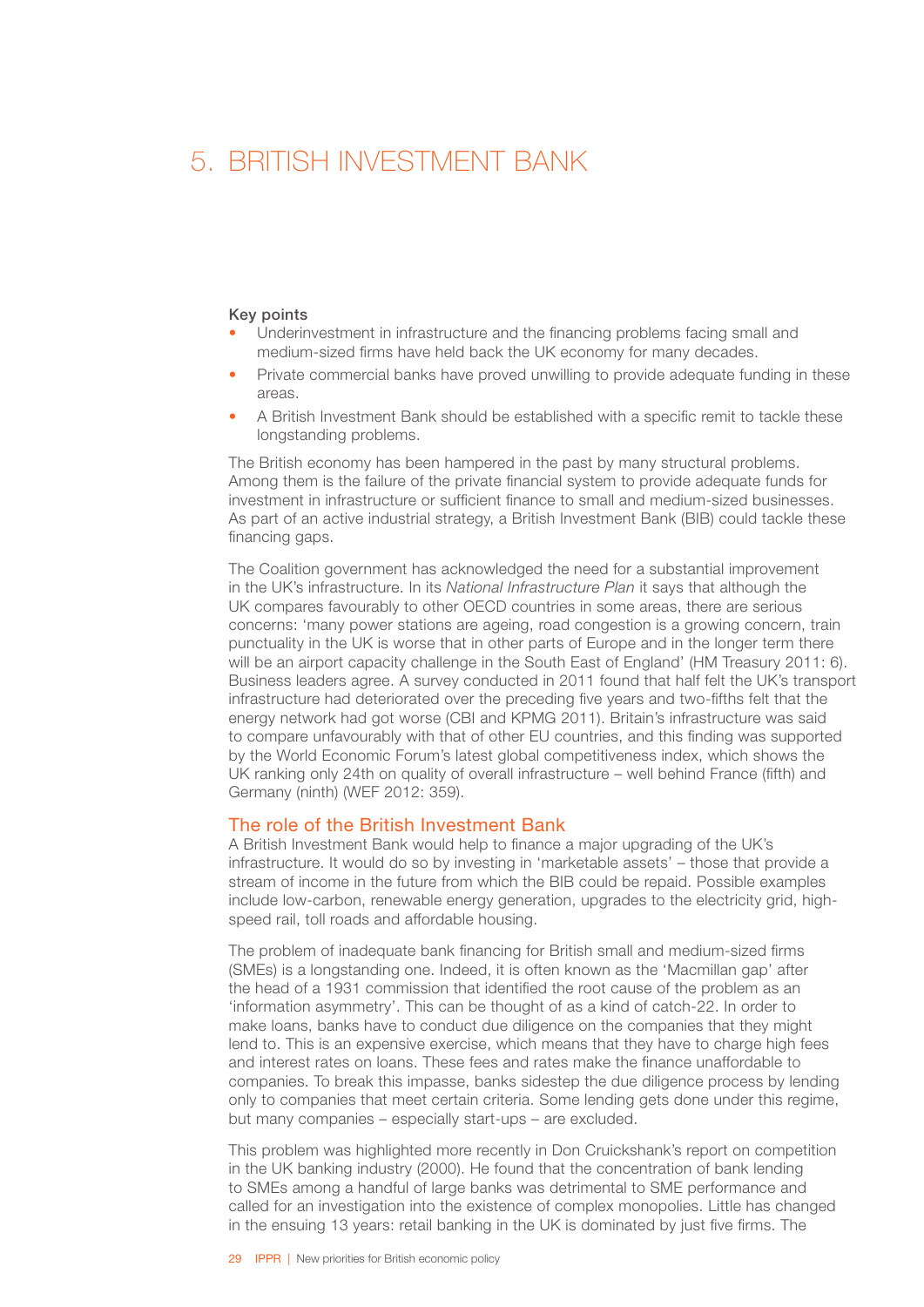<span id="page-31-0"></span>introduction of 'challenger banks' is unlikely to make much difference. A BIB would, however, provide real competition for the large commercial banks.

SMEs financing problems are likely to get worse in the next few years. Bank of England figures<sup>32</sup> show that bank lending to SMEs has been falling since 2009, but there is a debate about whether this weakness is due to credit constraints imposed by the banks or a lack of appetite for borrowing among companies. In all probability both factors are at work. Business confidence is low, and worries about the economic outlook and the sluggish nature of the recovery must have had an effect on the demand for credit. But anecdotal evidence of tightened lending criteria on banks' part is so rife that it seems clear supply is constrained as well.

However, once the economy starts to recover – and SMEs' need for finance picks up with it – then credit availability is certain to become a chronic problem. New regulations, write-downs of their assets and recognition that their capital ratios were allowed to drop to unacceptably low levels in the 2000s together mean that banks will continue to be reluctant lenders so long as they are rebuilding their capital bases. Furthermore, the introduction of a new risk weighting system for bank assets under the Basel III regulations makes it even more likely that banks will not increase their exposure to the SME sector, because it will be subject to high risk premiums.

The BIB could fill the gap left by commercial banks and bring about a step-change in finance for British SMEs. In particular, a BIB could be a source of patient, long-term capital for SMEs. To the extent that they are still undertaking some lending, the BIB could also provide competition for commercial banks. The government is encouraging challenger banks to provide more competition in bank lending, but they are too small to break the effective oligopoly enjoyed by the major banks – an oligopoly that allows them to make substantial profits from lending.

#### Establishing the British Investment Bank

Once the need for the BIB has been accepted and the broad parameters of its remit have been agreed – to lend for infrastructure projects and to SMEs – there are a number of hurdles to be cleared before it can become operational. These have already been discussed in some detail (see for example Dolphin and Nash 2012, Skidelsky et al 2011 and Tott 2012).

One is securing EU state aid approval. This would require the UK government to demonstrate that the BIB's lending would be additional. Given the longstanding nature of the two problems that the BIB would be set up to solve, this should not ultimately be a problem, although BIS's experience with the Green Investment Bank, which received state aid approval in October 2012, suggests it will not be a quick process.

More generally, the Green Investment Bank process shows that a UK government can set up, staff, capitalise and give a mandate to a new financial institution that has specific lending aims. There is no reason why the Green Investment Bank could not continue to operate alongside the new BIB. Alternatively, it could become a division of the larger BIB, or its operations could simply be folded into those of the BIB. There is no reason to fear that this would lead to fewer resources for green investment projects. The scale of the BIB would be many times larger than the Green Investment Bank and government ministers would be in a position to ensure that a proportion of the BIB's lending was directed to 'green infrastructure'.

32 <http://www.bankofengland.co.uk/publications/Pages/other/monetary/trendsinlending.aspx>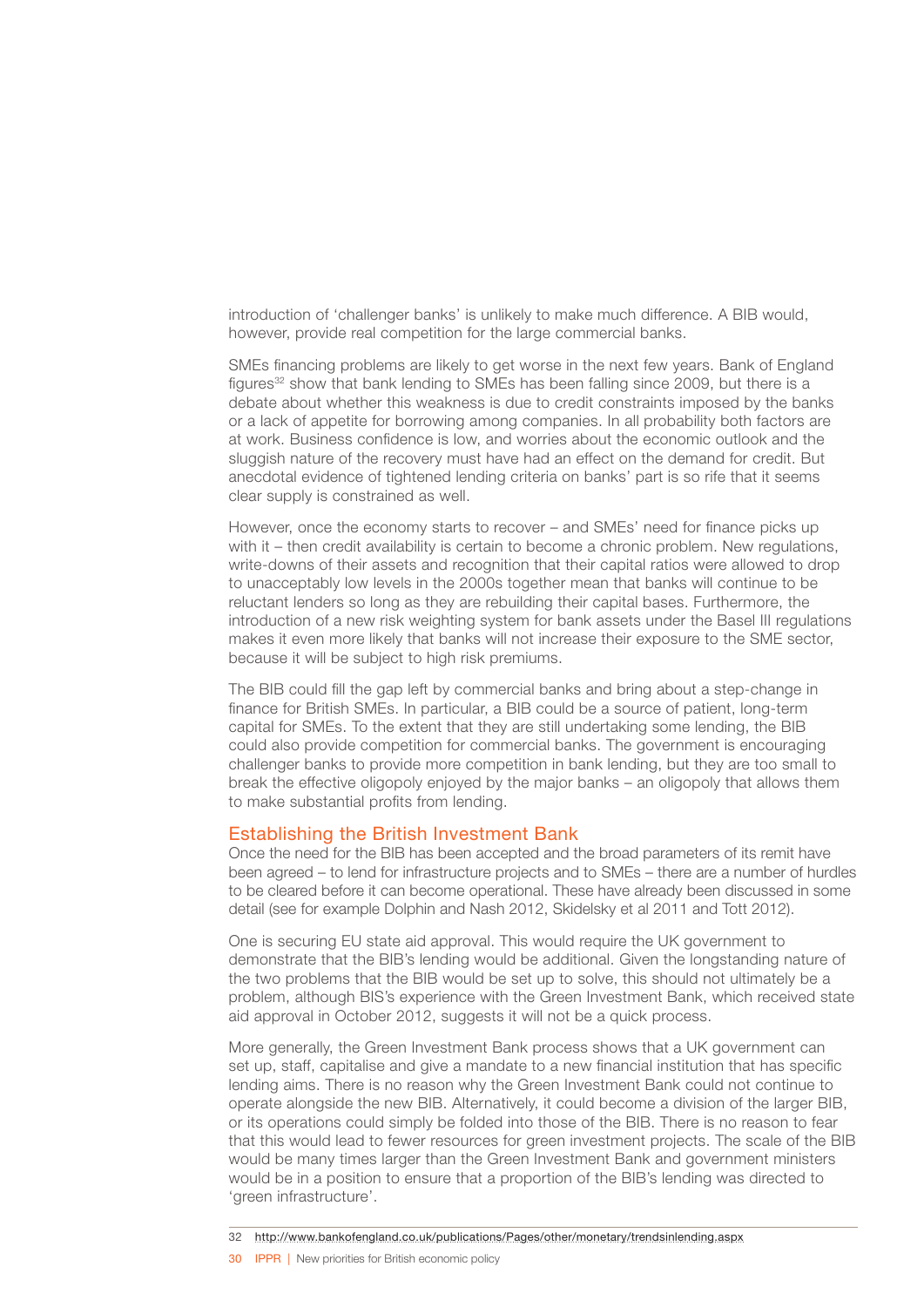<span id="page-32-0"></span>The ownership, structure and governance of the BIB would also be important. The BIB should be 100 per cent state-owned but it would act as a fully commercial entity. It would be expected to make a profit, though not necessarily to maximise profits. The BIB should be governed by a board of governors that would include key government ministers and a number of outside appointments (approved by the Treasury or BIS select committees). A separate supervisory body would oversee the work of the BIB's executive board and be responsible for appointing its senior members. But there would be a clear dividing line to show where the input of government ends and the work of bankers begins. Government could legitimately set the broad parameters of the BIB's lending programme – for example, it could specify that a minimum proportion of lending for infrastructure should be designed to assist the UK's transition to a low-carbon economy, or it could require a particular regional allocation of funding to ensure the BIB was explicitly supporting efforts to revitalise the regions. But it would have no say in individual lending decisions: these would be the prerogative of the bankers alone.

#### Raising capital

One set of crucial decisions would be about the financial scale of a BIB: how and to what level it was capitalised and whether it would be allowed to raise additional funds on the capital markets. If a BIB is to make a real difference to the UK economy then it would have to produce a step-change in finance both for infrastructure projects and for lending to small businesses. To do this, it would have to operate at scale. This calls for an initial capital injection of as much as £40 billion, spread over a number of years, which at a conservative leverage ratio of 2.5:1 would allow the bank to build a balance sheet of around £140 billion.

Various suggestions have been made as to where this initial capitalisation could come from, but the most transparent approach would be to use government funds. This is not without its problems; the OBR's latest projections<sup>33</sup> suggest that the earliest date at which the government's deficit is likely to be eliminated is 2017/18. However, there is a strong case to be made that government borrowing to capitalise a BIB that invests in the future growth of Britain is a legitimate reason for delaying deficit reduction. Putting aside the ludicrous comparisons between the UK and Greece that are used in some quarters to justify rapid deficit reduction, one of the main arguments of its supporters is that excessive borrowing now leaves future generations with an unreasonable debt interest burden. But to the extent that borrowing is used to capitalise a BIB that in turn lends in a manner likely to boost future growth and incomes, that argument falls away.

Alternatively, the government could look for new sources of tax revenues to capitalise a British Investment Bank and, since it is required to compensate for a failure of the banking industry, it is logical to look to finance to produce these revenues. One option would be to make the commercial banks pay a levy – although to the extent that this impedes the ability of banks to rebuild their capital bases, and thus makes it harder for businesses to borrow in the traditional fashion the money they need, it would be somewhat selfdefeating. A better idea might be to bring in a financial transactions tax (see page 14) and to use some or all of the proceeds from it – at least in the initial years after it is introduced – to capitalise the BIB.

The BIB should also be allowed to raise additional capital in the financial markets by issuing bonds. Under current accounting rules, this would count as public sector borrowing and score against the government's efforts to put its debt on a downward

33 <http://budgetresponsibility.independent.gov.uk/economic-and-fiscal-outlook-december-2012/>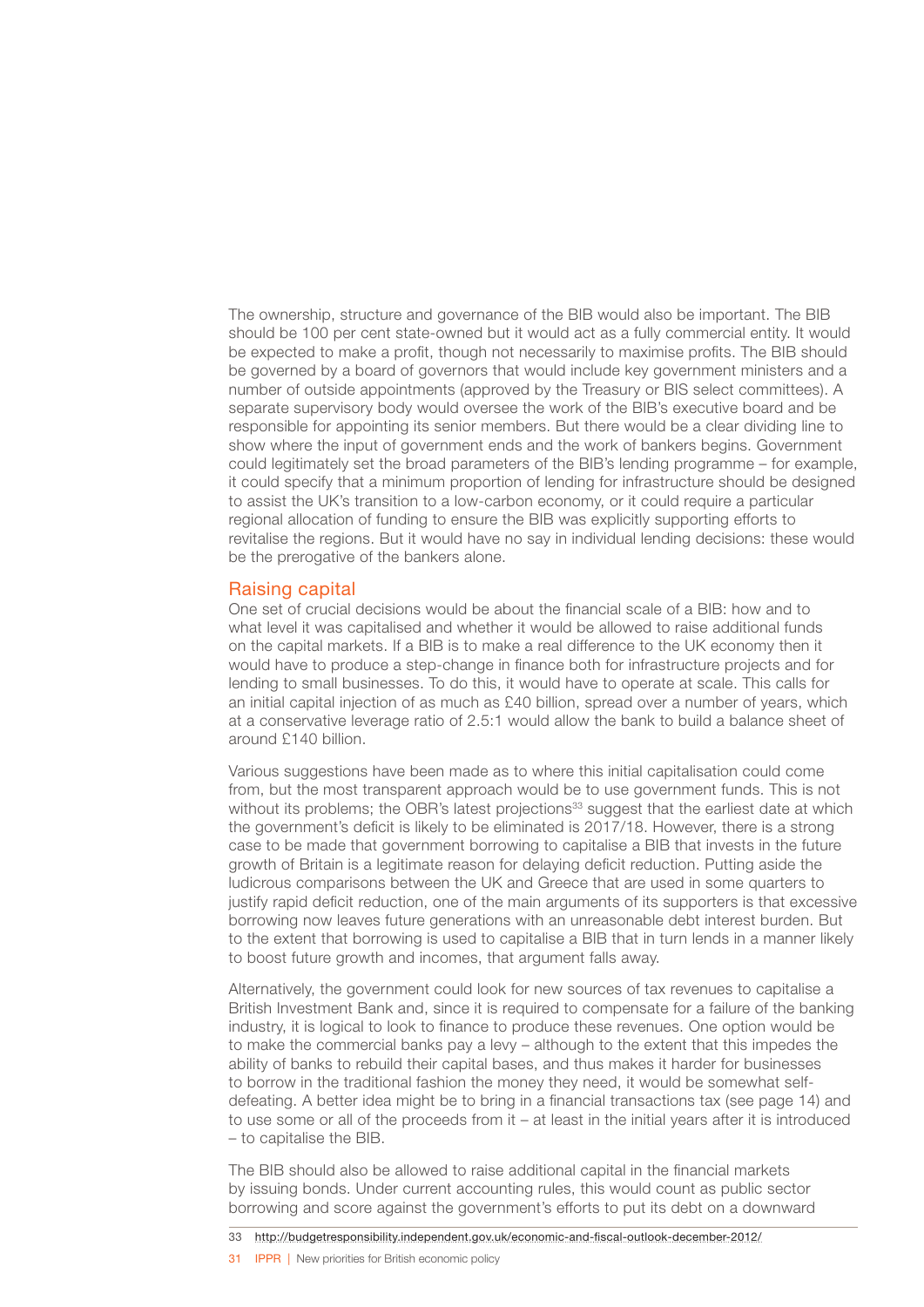trajectory. But there is a material difference between, on one hand, the government having to borrow because its current spending commitments are greater than the sums it is prepared to raise in taxes and, on the other hand, a BIB raising funds to use to finance infrastructure projects that will generate a stream of income in the future – money that can be used to repay the BIB with interest. This should be recognised by switching the focus of fiscal policy in the UK away from public sector measures and towards general government measures (see note 6), which would largely exclude the activities of a BIB. The majority of countries use general government measures of borrowing, which include central, state and local government but exclude public sector institutions. General government borrowing is also the standard measure of the fiscal stance used by international bodies such as the IMF, OECD and EU.

There are, then, many hurdles to be overcome before a BIB could be up and running, but these are not insurmountable – as the Coalition government has already demonstrated. In less than three years as business secretary Vince Cable has launched the Green Investment Bank and announced the establishment of a British Business Bank. Both are small in scale and will not provide the step-change in financing that the economy needs, but they show that it is possible for the government to set up new financial institutions. What is needed now is the vision to realise that a much bigger institution  $- a$ British Investment Bank – would make a real difference to the UK economy by enabling a substantial increase in the availability of finance for major infrastructure projects and for lending to small and medium-sized businesses.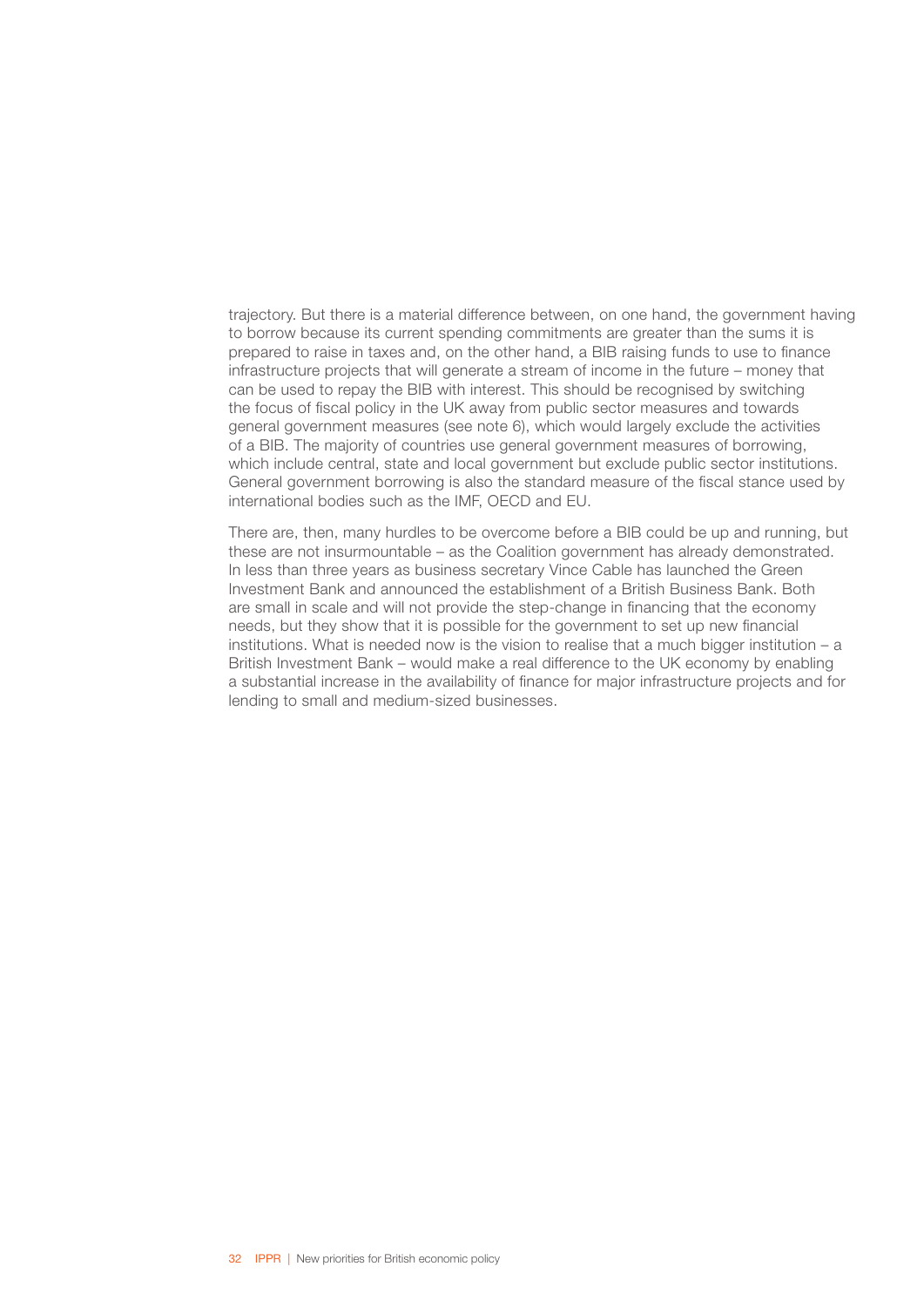### <span id="page-34-0"></span>CONCLUSION

Adherence to the neoliberal economic model has created a triple crisis in the UK economy: one of stagnation, debt and imbalance. A new form of British capitalism is needed to tackle these crises simultaneously. Defining and implementing a new economic paradigm is, however, a major task. In this paper we have looked at only a few aspects of the British model that need to change: sound fiscal rules, a reformed tax system, and an active industrial strategy to revitalise Britain's export industries and regions.

Specifically, the government should:

- Introduce new fiscal rules that ensure real constraint on deficits and debt in the medium term, while allowing policy to be more responsive to the economic cycle in the short term.
- Instigate a review to identify the practical hurdles to the introduction of a land value tax and ways that they can be overcome.
- Follow the lead of 11 other EU countries that are moving forward to introduce a general financial transaction tax by extending the UK's existing tax on shares to include bonds and derivatives.
- Identify the UK's areas of existing and potential comparative advantage as well as areas where global demand is likely to grow relatively strongly over the next decade, and then adopt an active industrial strategy designed specifically to support the growth of firms in these areas.
- Devolve more powers from the centre to local groups, including local authorities and local enterprise partnerships, for skills and innovation policies.
- Set up a British Investment Bank, which could be capitalised using the revenues from a financial transactions tax, with a remit to bring about a step-change in the financing of infrastructure projects and lending to small and medium-sized businesses.

Rather than the government standing to one side and leaving the private sector on its own to cope with the problems of deindustrialisation created by globalisation and rapid technological change, Britain needs government to work in collaboration with industry. This relationship must be central to Britain's new economic model.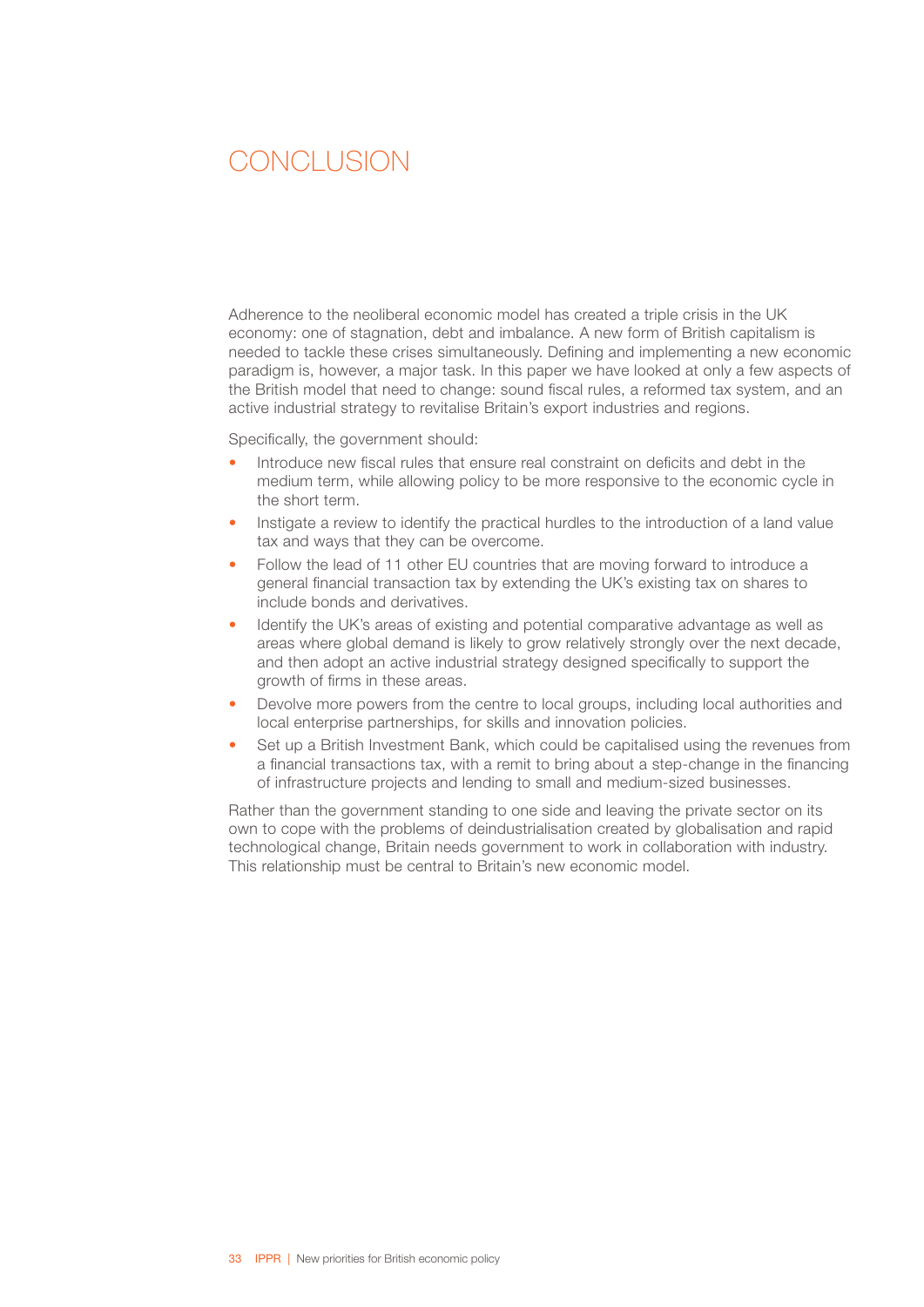#### <span id="page-35-0"></span>References

- Bailey A (2013) 'Not all 'the bad old days': Revisiting Labour's 1970s industrial strategy', Juncture online, 7 February 2013*.* [http://www.ippr.org/juncture/171/10304/not-all-the](http://www.ippr.org/juncture/171/10304/not-all-the-bad-old-days-revisiting-labours-1970s-industrial-strategy)[bad-old-days-revisiting-labours/1970s-industrial-strategy](http://www.ippr.org/juncture/171/10304/not-all-the-bad-old-days-revisiting-labours-1970s-industrial-strategy)
- Boadway R, Chamberlain E and Emmerson C (2010) 'Taxation of wealth and wealth transfers', in Institute for Fiscal Studies *Dimensions of tax design*, Oxford: Oxford University Press
- Buchanan J, Froud J, Johal S, Leaver A and Williams K (2009) 'Undisclosed and unsustainable: problems of the UK national business model', CRESC working paper no 75*,* London: CRESC
- Confederation of British Industry and Ernst & Young [CBI and E&Y] (2011) *Winning overseas: boosting business export performance*, London: CBI
- Confederation of British Industry [CBI] and KPMG (2011) *Making the right connections*, London: CBI
- Cruickshank D (2000) *Competition in UK Banking: A report to the Chancellor of the Exchequer*, London: HM Treasury
- Dolphin T (2010) *Financial sector taxes*, London: IPPR. [http://www.ippr.org/](http://www.ippr.org/publication/55/1779/financial-sector-taxes) [publication/55/1779/financial-sector-taxes](http://www.ippr.org/publication/55/1779/financial-sector-taxes)
- Dolphin T (2013) *Don't bank on it: The financialisation of the UK economy*, London: IPPR. [http://www.ippr.org/publication/55/10058/dont-bank-on-it-the-financialisation-of-the](http://www.ippr.org/publication/55/10058/dont-bank-on-it-the-financialisation-of-the-uk-economy)[uk-economy](http://www.ippr.org/publication/55/10058/dont-bank-on-it-the-financialisation-of-the-uk-economy)
- Dolphin T and Nash D (2012) *Investing for the future: why we need a British Investment Bank*, London: IPPR
- Economist (2012) 'Rich managers, poor clients', leader, 22 December 2012. [http://www.economist.com/news/leaders/21568740-investors-have-paid-too-much](http://www.economist.com/news/leaders/21568740-investors-have-paid-too-much-hedge-fund-expertise-better-focus-low-costs-star)[hedge-fund-expertise-better-focus-low-costs-star](http://www.economist.com/news/leaders/21568740-investors-have-paid-too-much-hedge-fund-expertise-better-focus-low-costs-star)
- Ernst & Young (2011) *Outlook for financial services, winter 2011/12.* [http://www.ey.com/](http://www.ey.com/Publication/vwLUAssets/ITEM_Club_Financial_Services_Winter_2011-12/$FILE/EY_ITEM_Financial_Services_Winter_2011-12.pdf) [Publication/vwLUAssets/ITEM\\_Club\\_Financial\\_Services\\_Winter\\_2011/12/\\$FILE/EY\\_](http://www.ey.com/Publication/vwLUAssets/ITEM_Club_Financial_Services_Winter_2011-12/$FILE/EY_ITEM_Financial_Services_Winter_2011-12.pdf) [ITEM\\_Financial\\_Services\\_Winter\\_2011/12.pdf](http://www.ey.com/Publication/vwLUAssets/ITEM_Club_Financial_Services_Winter_2011-12/$FILE/EY_ITEM_Financial_Services_Winter_2011-12.pdf)
- European Commission (2011) *Impact assessment accompanying the proposal for a council directive on a common system of financial transaction tax.* [http://ec.europa.eu/](http://ec.europa.eu/taxation_customs/taxation/other_taxes/financial_sector/index_en.htm) [taxation\\_customs/taxation/other\\_taxes/financial\\_sector/index\\_en.htm](http://ec.europa.eu/taxation_customs/taxation/other_taxes/financial_sector/index_en.htm)
- European Commission (2012) *Proposal for a council decision authorising enhanced cooperation in the area of financial transaction tax.* [http://ec.europa.eu/taxation\\_](http://ec.europa.eu/taxation_customs/resources/documents/taxation/com_2012_631_en.pdf) [customs/resources/documents/taxation/com\\_2012\\_631\\_en.pdf](http://ec.europa.eu/taxation_customs/resources/documents/taxation/com_2012_631_en.pdf)
- Export Credits Guarantee Department [ECDG] (2012) *Annual Report and Accounts 2011–2012*, London: The Stationery Office
- Financial Times (2011) 'King helps the case for banking reform', editorial, 8 March 2011. [http://www.ft.com/cms/s/0/2e6ba9a6-49bd-11e0-acf0-00144feab49a.](http://www.ft.com/cms/s/0/2e6ba9a6-49bd-11e0-acf0-00144feab49a.html#axzz2H1PHpmHu) [html#axzz2H1PHpmHu](http://www.ft.com/cms/s/0/2e6ba9a6-49bd-11e0-acf0-00144feab49a.html#axzz2H1PHpmHu)
- Heseltine, Lord Michael (2012) *No Stone Unturned: In pursuit of growth*, London: Department of Business, Innovation and Skills
- HM Treasury (2011) *National Infrastructure Plan 2011*, London. [http://www.hm-treasury.](http://www.hm-treasury.gov.uk/infrastrcture_nip2011.htm) [gov.uk/infrastrcture\\_nip2011.htm](http://www.hm-treasury.gov.uk/infrastrcture_nip2011.htm)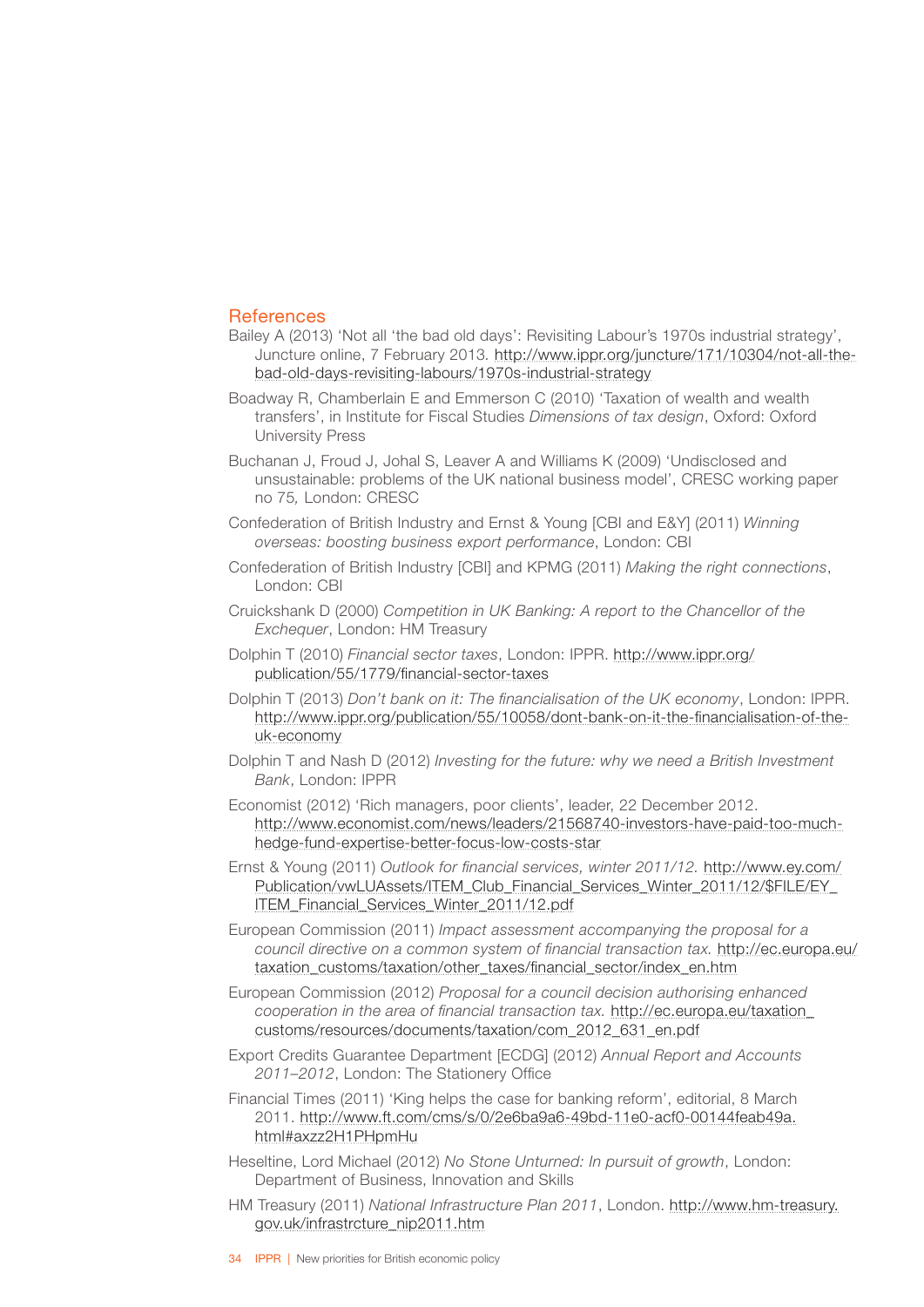HM Treasury (2012) *Autumn Statement 2012*, London: The Stationery Office

- Institute for Fiscal Studies [IFS] (2010) *Tax by design (the Mirrlees Review)*, Oxford: Oxford University Press
- IPPR North and the Northern Economic Futures Commission (2012), *Northern prosperity is national prosperity: A strategy for revitalising the UK economy*, Newcastle: IPPR North. [http://www.ippr.org/publication/55/9949/northern-prosperity-is-national](http://www.ippr.org/publication/55/9949/northern-prosperity-is-national-prosperity-a-strategy-for-revitalising-the-uk-economy)[prosperity-a-strategy-for-revitalising-the-uk-economy](http://www.ippr.org/publication/55/9949/northern-prosperity-is-national-prosperity-a-strategy-for-revitalising-the-uk-economy)
- Lanning T and Lawton K (2012) *No train, no gain: Beyond free-market and state-led skills policy*, London: IPPR. [http://www.ippr.org/publication/55/8858/no-train-no-gain](http://www.ippr.org/publication/55/8858/no-train-no-gain-beyond-free-market-and-state-led-skills-policy)[beyond-free-market-and-state-led-skills-policy](http://www.ippr.org/publication/55/8858/no-train-no-gain-beyond-free-market-and-state-led-skills-policy)
- Lent A and Nash D (2011) *Surviving the Asian century: Four steps to securing sustainable long-term economic growth in the UK*, London: IPPR. [http://www.ippr.org/](http://www.ippr.org/publication/55/7872/surviving-the-asian-century-four-steps-to-securing-sustainable-long-term-economic-growth-in-the-uk) [publication/55/7872/surviving-the-asian-century-four-steps-to-securing-sustainable](http://www.ippr.org/publication/55/7872/surviving-the-asian-century-four-steps-to-securing-sustainable-long-term-economic-growth-in-the-uk)[long-term-economic-growth-in-the-uk](http://www.ippr.org/publication/55/7872/surviving-the-asian-century-four-steps-to-securing-sustainable-long-term-economic-growth-in-the-uk)
- Liberal Democrats (2010) *Liberal Democrat Manifesto 2010*. [http://www.libdems.org.uk/](http://www.libdems.org.uk/our_manifesto.aspx) [our\\_manifesto.aspx](http://www.libdems.org.uk/our_manifesto.aspx)
- Long Finance (2012) *The Global Financial Centres Index 12*, London: ZYen. [http://www.zyen.com/PDF/GFCI%2012.pdf](http://www.zyen.com/PDF/GFCI 12.pdf)
- Mercer (2012) *Asset allocation survey: European institutional marketplace overview 2012*. <http://uk.mercer.com/articles/1462945>
- Miliband E (2013) [http://www.labour.org.uk/rebuilding-britain-with-a-one-nation-economy](http://www.labour.org.uk/rebuilding-britain-with-a-one-nation-economy-ed-miliband,2013-02-14)[ed-miliband,2013-02/14](http://www.labour.org.uk/rebuilding-britain-with-a-one-nation-economy-ed-miliband,2013-02-14)
- Office for Budget Responsibility (2012a) *Economic and fiscal outlook, December 2012*, London: The Stationery Office
- Office for Budget Responsibility (2012b) *Fiscal sustainability report, July 2012*, London: The Stationery Office
- OECD (2007) *Competitive regional clusters: national policy approaches*, Paris: OECD
- Sachs J (2010) 'Sachs calls for Robin Hood tax on "smirking" Wall Street', Guardian, 9 March 2010. [http://www.guardian.co.uk/business/2010/mar/09/jeffrey-sachs-robin](http://www.guardian.co.uk/business/2010/mar/09/jeffrey-sachs-robin-hood-tax)[hood-tax](http://www.guardian.co.uk/business/2010/mar/09/jeffrey-sachs-robin-hood-tax)
- Skidelsky R, Martin F and Wigstrom CW (2011) *Blueprint for a British Investment Bank*, London: Centre for Global Studies
- Society of Motor Manufacturers and Traders (2013) 'UK car manufacturing achieves alltime record exports in 2012', press release, 17 January 2013. [https://www.smmt.](https://www.smmt.co.uk/2013/01/uk-car-manufacturing-achieves-all-time-record-exports-in-2012/) [co.uk/2013/01/uk-car-manufacturing-achieves-all-time-record-exports-in-2012/](https://www.smmt.co.uk/2013/01/uk-car-manufacturing-achieves-all-time-record-exports-in-2012/)
- Straw W and Glennie A (2012) *The third wave of globalisation*, London: IPPR. <http://www.ippr.org/publication/55/8551/the-third-wave-of-globalisation>
- Teather D (2010) 'City veteran Terry Smith pockets £4m bonus', *Guardian*, 14 April 2010. <http://www.guardian.co.uk/business/2010/apr/14/terry-smith-tullett-prebon-pay>
- Tott N (2012) *The case for a British Investment Bank: A report for Labour's policy review*, London: Labour Party
- Turner A (2009) 'How to tame global finance', *Prospect* magazine, 27 August 2009. <http://www.prospectmagazine.co.uk/magazine/how-to-tame-global-finance/>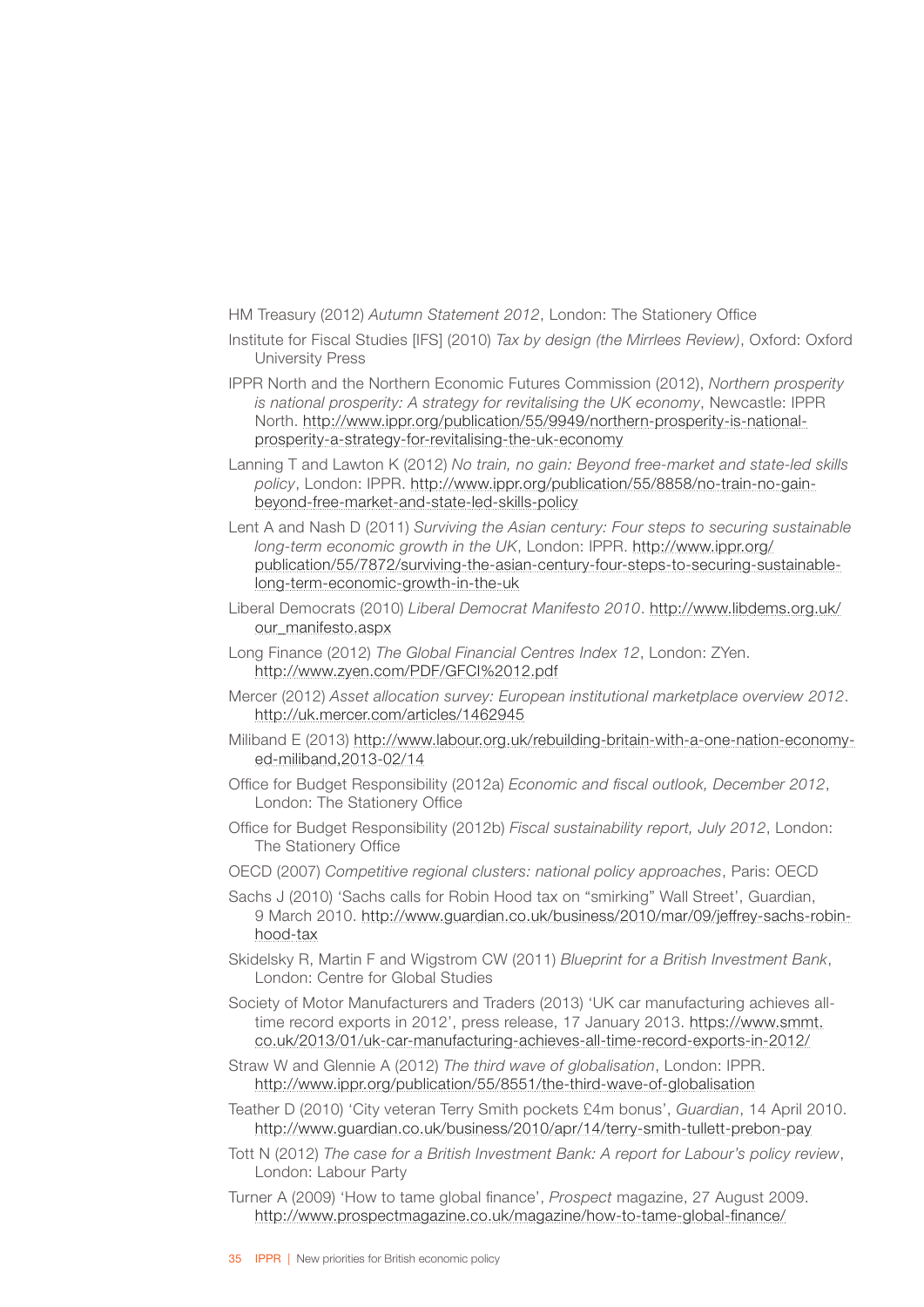Waterfield B (2011) 'Tobin Tax is a tax on pensioners that will cost 1m jobs, says Chancellor George Osborne', *Telegraph*, 8 November 2011. [http://www.telegraph.](http://www.telegraph.co.uk/finance/personalfinance/consumertips/tax/8876977/Tobin-Tax-is-a-tax-on-pensioners-that-will-cost-1m-jobs-says-Chancellor-George-Osborne.html) [co.uk/finance/personalfinance/consumertips/tax/8876977/Tobin-Tax-is-a-tax-on](http://www.telegraph.co.uk/finance/personalfinance/consumertips/tax/8876977/Tobin-Tax-is-a-tax-on-pensioners-that-will-cost-1m-jobs-says-Chancellor-George-Osborne.html)[pensioners-that-will-cost-1m-jobs-says-Chancellor-George-Osborne.html](http://www.telegraph.co.uk/finance/personalfinance/consumertips/tax/8876977/Tobin-Tax-is-a-tax-on-pensioners-that-will-cost-1m-jobs-says-Chancellor-George-Osborne.html)

World Economic Forum [WEF] (2012) *The Global Competitiveness Report 2012/13,* Geneva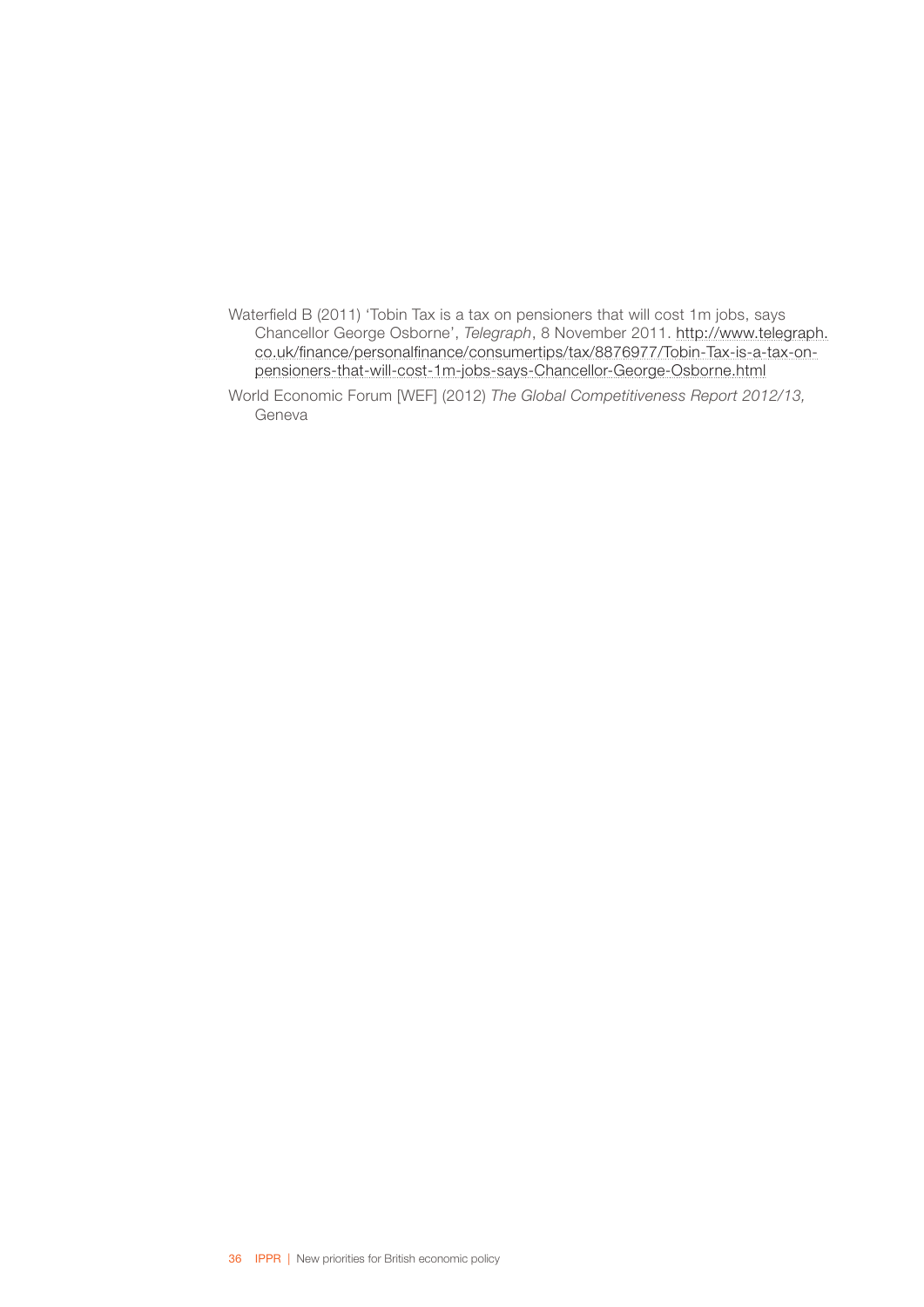### <span id="page-38-0"></span> ANNEX 1 LAND VALUE TAX

Without a firm estimate of the capital or rental value of all land in the UK, it is impossible to be specific about the likely parameters of a land value tax (LVT). The *2012 Property Data Report*34 gives the following estimates for the capital value of UK property:

- Commercial property: £717 billion
- Other non-domestic buildings: £103 billion
- Residential: £4,224 billion

These figures, however, comprise the value of land and the buildings that sit on the land. They also exclude agricultural and vacant land (though the value of these will be small in relation to the other categories). The respective value of the land and building components will vary widely. For purely illustrative purposes, if the value of land accounts on average for one-half of the total value of land and buildings in the UK, this would probably amount to somewhere between £2.5 and £3 billion. An LVT tax set at 1 per cent of land capital values would, therefore, raise revenues of £25–30 billion. This compares with projected council tax receipts in 2012/13 of £26 billion (OBR 2012a).

In theory, as the amount of land available is fixed, people would not be willing to pay more for it after the introduction of an LVT. The present value of future LVT payments should, therefore, be reflected in a one-off fall in the value of land.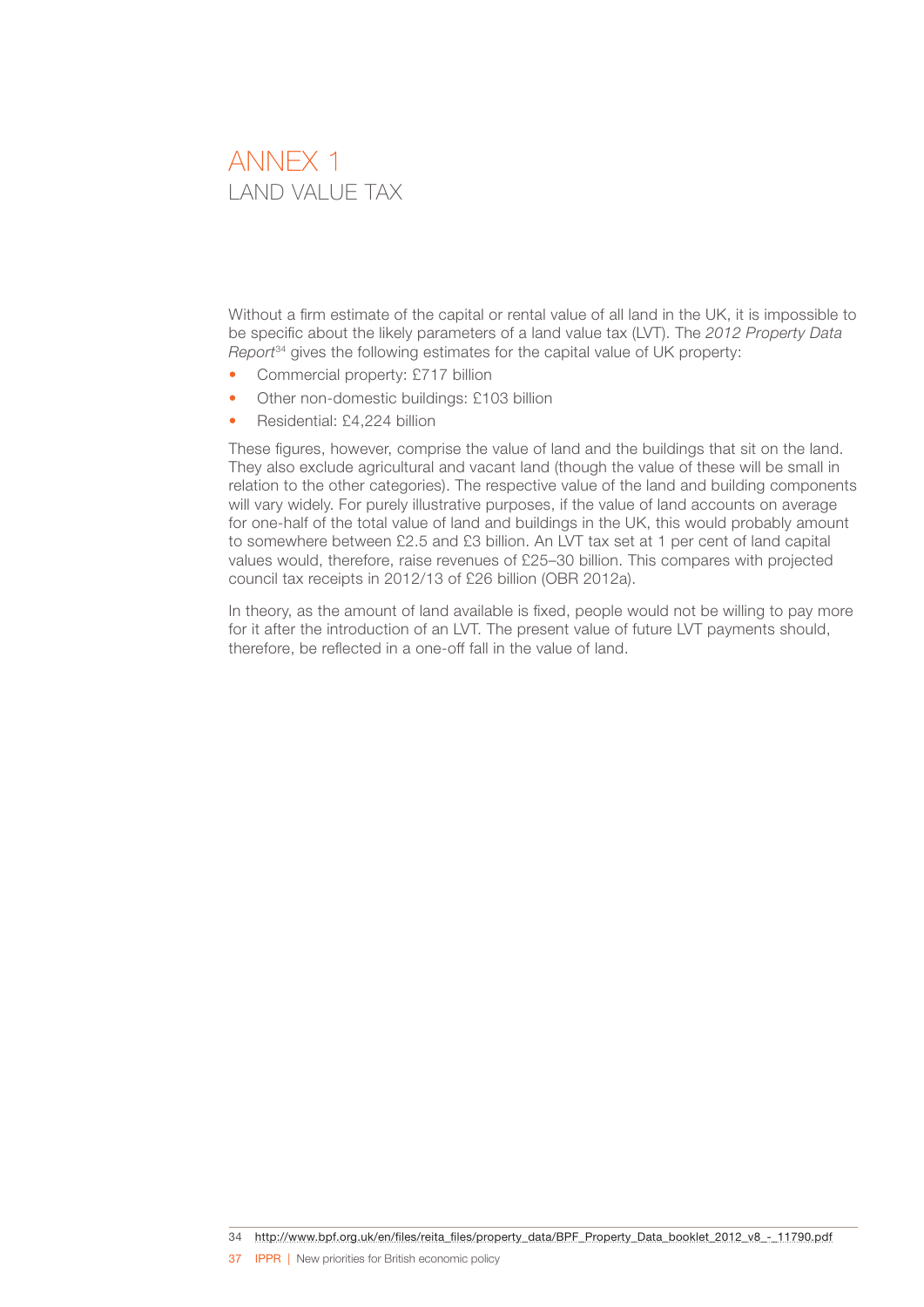### <span id="page-39-0"></span> ANNEX 2 FINANCIAL TRANSACTIONS TAX

It is often suggested that financial transaction taxes (FTTs) can only work if introduced globally, or at the very least at G20 level. However, this flies in the face of the empirical evidence showing that an array of FTTs already exist, ranging from the tiny levies on equities and futures in the US that raise \$1.1 billion a year to pay for the Securities and Exchange Commission to the numerous FTTs levied in Brazil raising \$15 billion annually.

Currently, more than 30 nations have implemented various forms of FTT. The IMF has produced a list of G20 nations levying FTTs<sup>35</sup> and many countries outside the G20 also levy such taxes.

Table A1

Financial transaction taxes, international comparison

| Country              | <b>Assets taxed and rates</b>                                                                                              |
|----------------------|----------------------------------------------------------------------------------------------------------------------------|
| Argentina            | Equities, corporate and government bonds and futures (all 0.6%)                                                            |
| Australia            | Equities (0.3%) and corporate bonds (0.6%)                                                                                 |
| Austria              | Equities and corporate bonds (both 0.15%)                                                                                  |
| Belgium              | Equities (0.17%) and corporate and government bonds (both 0.07%)                                                           |
| <b>Brazil</b>        | Equity issued aboard (1.5%), bonds (1.5%), foreign exchange (0.38%) and capital inflows to<br>equity and bond markets (2%) |
| Chile                | Equities and corporate bonds (18% VAT applied)                                                                             |
| China                | Bonds (0.5% or 0.8%)                                                                                                       |
| Finland              | Equities (1.6%), real estate (4%) and shares in housing (1.6%)                                                             |
| France               | Equities $(0.2\%)$                                                                                                         |
| Greece               | Equities and corporate bonds (both 0.6%)                                                                                   |
| Hong Kong            | Equities (0.3%)                                                                                                            |
| Indonesia            | Equities (0.1%)                                                                                                            |
| India                | Equities and corporate bonds (0.5%)                                                                                        |
| Ireland              | Equities (1%)                                                                                                              |
| Italy                | Equities (0.12%) and derivatives (proposed, no rate yet set)                                                               |
| Malaysia             | Equities (0.5%), corporate bonds (0.5%), government bonds (0.015%) and futures (0.0005%)                                   |
| Morocco              | Equities (0.14% plus 7% VAT), corporate bonds and government bonds (7% VAT on both)                                        |
| Pakistan             | Equities and corporate bonds (both 0.15%)                                                                                  |
| Peru                 | Equities, corporate bonds and government bonds (all 0.008% plus 18% VAT on trade costs)                                    |
| Portugal             | Equities (0.3%)                                                                                                            |
| Russia               | New equity and bond issues (both 0.2%)                                                                                     |
| Singapore            | Equities (0.2%)                                                                                                            |
| South Africa         | Equities (0.25%)                                                                                                           |
| South Korea          | Equities and corporate bonds (both 0.3%); derivatives (proposed)                                                           |
| Switzerland          | Equities, corporate and government bonds (all 0.15%)                                                                       |
| Taiwan               | Equities (0.3%), corporate bonds (0.1%) and futures (0.05%)                                                                |
| Turkey               | Equities $(0.2\%)$ and bond issuance $(0.6-0.75\%)$                                                                        |
| <b>UK</b>            | Equities (0.5%)                                                                                                            |
| <b>United States</b> | Equities (0.0013%) and securities futures (flat fee of \$0.004)                                                            |

When the 11-nation European FTT is introduced, the above list will expand to include Estonia, Germany, Slovakia, Slovenia and Spain.

It is also said that an FTT applied to derivative trades would be easily avoided. However, recent European legislation makes the taxation of derivative instruments far easier than in the past. First, MiFIR2 – the Markets in Infrastructure Regulation (which amends previous MiFID legislation) – will mandate that derivative transactions take place on registered exchanges, where they can be easily monitored and therefore taxed. Likewise, EMIR –

38 IPPR | New priorities for British economic policy

<sup>35</sup> <http://www.imf.org/external/pubs/ft/wp/2011/wp1154.pdf>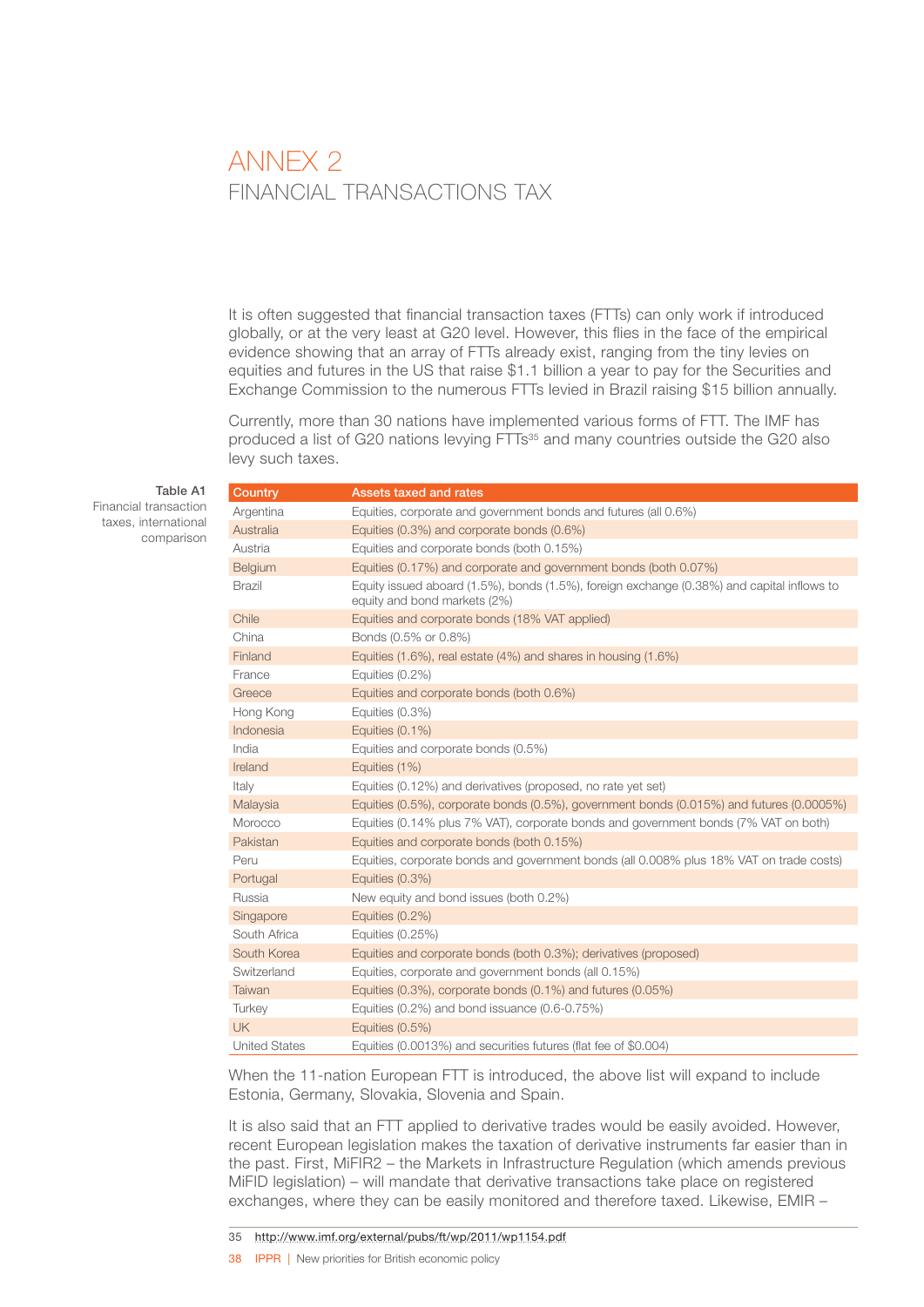European Market Infrastructure Regulation – will ensure that from 1 July 2013 centralised reporting of credit and interest rate derivatives will be mandatory, to be extended to all other derivatives classes.36 The rationale for EMIR and MiFID/MiFIR2, in part, was to facilitate an FTT.

There have been several estimates for the revenues resulting if the UK was to adopt a 0.1 per cent tax on shares and bonds, and a 0.01 per cent levy on derivatives (as per the European Commission's proposals).

Table A2 UK FTT, survey of estimates

|                                 | <b>Shares revenue</b> | <b>Bonds revenue</b>                | Derivatives revenue                                                                | <b>Total revenue</b>                                |
|---------------------------------|-----------------------|-------------------------------------|------------------------------------------------------------------------------------|-----------------------------------------------------|
| Ernst & Young $(2012)^A$ €1.4bn |                       | €7.4bn                              | €19 $bn$                                                                           | €27.8bn                                             |
| IMF (2011) <sup>B</sup>         | €3.411bn              | €3.126bn                            | No estimate                                                                        | €6.537bn<br>plus unspecified<br>derivatives revenue |
| Avinash Persaud<br>$(2012)^{c}$ | No estimate           | £8.4bn additional<br>revenue across | £8.4bn additional<br>revenue across<br>bonds and derivatives bonds and derivatives | £8.4bn<br>plus unspecified<br>shares revenue        |

Sources: A [http://www.ey.com/Publication/vwLUAssets/ITEM\\_Club\\_Financial\\_Services\\_Winter\\_2011/12/\\$FILE/EY\\_ITEM\\_](http://www.ey.com/Publication/vwLUAssets/ITEM_Club_Financial_Services_Winter_2011-12/$FILE/EY_ITEM_Financial_Services_Winter_2011-12.pdf) [Financial\\_Services\\_Winter\\_2011/12.pdf;](http://www.ey.com/Publication/vwLUAssets/ITEM_Club_Financial_Services_Winter_2011-12/$FILE/EY_ITEM_Financial_Services_Winter_2011-12.pdf) <sup>B</sup> [http://stampoutpoverty.org/wf\\_library\\_post/taxing-financial-transactions-issues](http://stampoutpoverty.org/wf_library_post/taxing-financial-transactions-issues-and-evidence/)[and-evidence/](http://stampoutpoverty.org/wf_library_post/taxing-financial-transactions-issues-and-evidence/); C [http://www.stampoutpoverty.org/wf\\_library\\_post/the-economic-consequences-of-the-eu-proposal-for-a](http://www.stampoutpoverty.org/wf_library_post/the-economic-consequences-of-the-eu-proposal-for-a-financial-transaction-tax/)[financial-transaction-tax/](http://www.stampoutpoverty.org/wf_library_post/the-economic-consequences-of-the-eu-proposal-for-a-financial-transaction-tax/)

The UK would also have the option open to it that the 11 European countries do not – taxing currency. This would produce significant annual revenue: £7.7 billion (according to the Institute for Development Studies) and, if currency derivatives are also included, £13.7 billion (according to Ernst & Young).<sup>37</sup>

<sup>36</sup> [http://www.fsa.gov.uk/smallfirms/resources/one\\_minute\\_guides/eu\\_legislation/emir.shtml](http://www.fsa.gov.uk/smallfirms/resources/one_minute_guides/eu_legislation/emir.shtml)

<sup>37</sup> <http://www.ids.ac.uk/publication/is-a-financial-transaction-tax-a-good-idea-a-review-of-the-evidence>